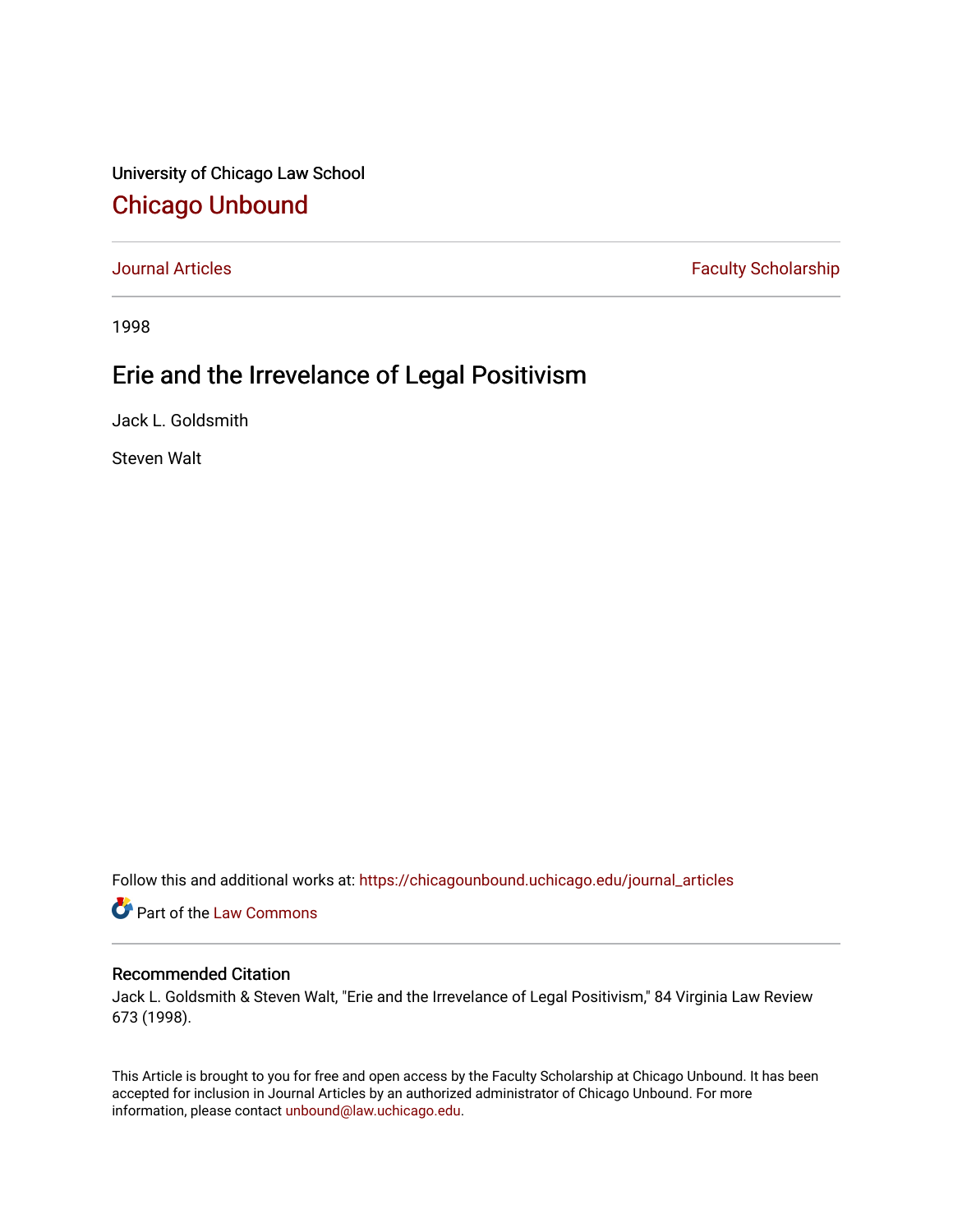## *ESSAY*

## *ERIE* AND THE IRRELEVANCE OF LEGAL POSITIVISM

*Jack Goldsmith<sup>\*</sup> and Steven Walt*\*\*<br> **O** F the many things that *Erie Railroad Co. v. Tompkins*<sup>1</sup> is **S** famous for, two stand out. The first is its jurisprudential commitment to legal positivism. The second is its holding that the common law powers of federal courts exercised in *Swift v. Tyson2* are unconstitutional. *Erie* suggests that there is a connection between its jurisprudential commitment and its constitutional holding. The language of the opinion intimates that the constitutional holding follows from the jurisprudential commitment. It says that the rule of *Swift* rests on a "fallacy."3 The fallacy is a belief that there is a "transcendental body of law outside of any particular State but obligatory within it unless and until changed by statute."<sup>4</sup> This belief is fallacious, the opinion continues, because "law in the sense in which courts speak of it today does not exist without some definite authority behind it."<sup>5</sup> The "sense" described is Austin's

*IErie,* 304 U.S. at 79 (quoting *Black & White Taxicab,* 276 U.S. at 533 (Holmes, J.,

<sup>&</sup>quot;Associate Professor of Law, University of Chicago.

**<sup>-</sup>** Professor and Class of 1963 Research Professor of Law, University of Virginia. We thank Larry Alexander, Curtis Bradley, Bradford Clark, Barry Cushman, Elizabeth Garrett, John Harrison, John Jeffries, Jody Kraus, Lawrence Lessig, George Rutherglen, David Strauss, William Stuntz, Cass Sunstein, and G. Edward White for helpful comments or discussion on earlier drafts of this Essay, and Ashley Deeks and Patrick Shea for excellent research assistance. Goldsmith thanks the Arnold and Frieda Shure Research Fund for support. The usual disclaimer applies.<br>1304 U.S. 64 (1938).

<sup>2</sup>41 U.S. (16 Pet.) 1 (1842), overruled by Erie R.R. Co. v. Tompkins, 304 U.S. 64 (1938).

**<sup>3</sup>***Erie,* 304 U.S. at 79. 4 Id. (quoting Black & White Taxicab & Transfer Co. v. Brown & Yellow Taxicab & Transfer Co., 276 U.S. 518, 533 (1928) (Holmes, J., dissenting)) (internal quotation marks omitted). For comment on the rhetorical attribution of fallacies to others, see William K. Frankena, The Naturalistic Fallacy, *in* Perspectives on Morality: Essays by William K. Frankena **I** (K.E. Goodpaster ed., 1976) ("The future historian of 'thought and expression' in the twentieth century will no doubt record with some amusement the ingenious trick, which some of the philosophical controversialists of the first quarter of our century had, of labeling their opponents' views 'fallacies."').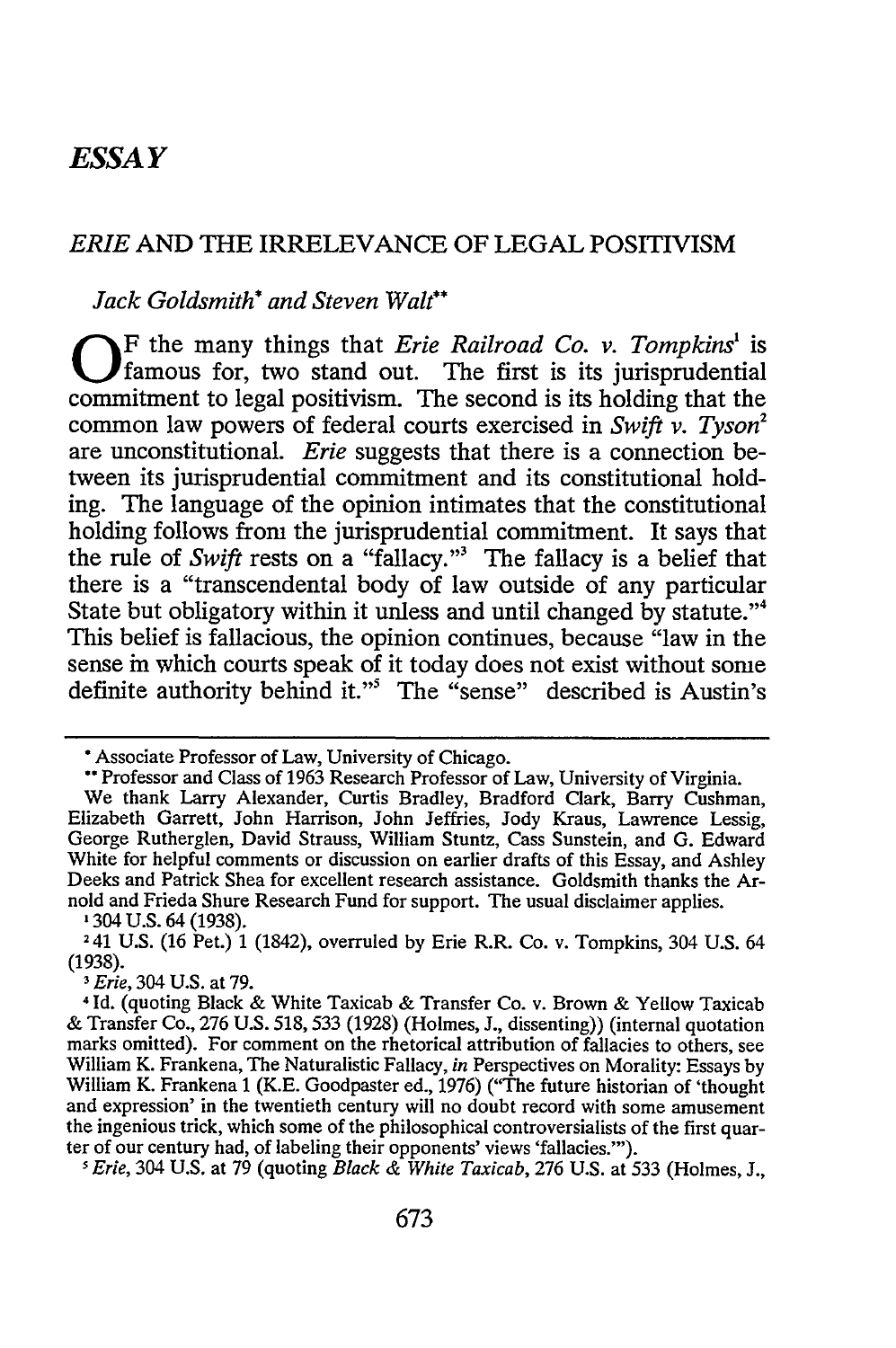legal positivist conception of the nature of law. After elaborating the point, the opinion concludes: *"Thus* the doctrine of *Swift v. Tyson* is... 'an unconstitutional assumption of powers by courts of the United States . . . . "<sup>6</sup> Recognize that the correct conception of law is legal positivism, *Erie* appears to say, and *Swift's* unconstitutionality follows. *Erie* thus asserts that a jurisprudential commitment to legal positivism has constitutional consequences.

Most commentators agree. In different and sometimes contradictory ways, they believe that *Erie's* constitutional holding relies on a commitment to legal positivism.7 Our aim in this Essay is to analyze and challenge this conventional wisdom. Commentators sometimes state the conventional wisdom in causal terms as a historical connection between beliefs about positivism and *Erie's* overruling of *Swift.* We think this historical claim lacks affirmative support, overlooks significant evidence to the contrary, and misleadingly views *Erie's* pre-history through the distorting lens of Holmes's anti-Swift dissents.<sup>8</sup> Some commentators also contend that there is a conceptual or normative connection between the

**8** See infra Part II.

dissenting)) (internal quotation marks omitted). **<sup>6</sup>**Id. (emphasis added).

<sup>&</sup>lt;sup>7</sup> For a sample of the claimed reliance among commentators, see Patrick J. Borchers, The Origins of Diversity Jurisdiction, the Rise of Legal Positivism, and a Brave New World for *Erie* and *Klaxon,* 72 Tex. L. Rev. 79, 115-16 (1993); William R. Casto, The *Erie* Doctrine and the Structure of Constitutional Revolutions, 62 Tul. L. Rev. 907, 907-08 (1988); Bradford R. Clark, Ascertaining the Laws of the Several States: Positivism and Judicial Federalism After *Erie, 145* U. Pa. L. Rev. 1459, 1462 (1997); Larry Kramer, The Lawmaking Power of the Federal Courts, 12 Pace L. Rev. 263, 283 (1992); Lawrence Lessig, Erie-Effects of Volume 110: An Essay on Context in Interpretive Theory, 110 Harv. L. Rev. 1785, 1789-95 (1997) [hereinafter Lessig, Erie-Effects]; Lawrence Lessig, Understanding Changed Readings: Fidelity and Theory, 47 Stan. L. Rev. 395, 426-38 (1995) [hereinafter Lessig, Understanding Changed Readings]; William P. Marshall, The Diversity Theory of the Eleventh Amendment: A Critical Evaluation, 102 Harv. L. Rev. 1372, 1391-92 (1989); Burt Neuborne, The Binding Quality of Supreme Court Precedent, 61 Tul. L. Rev. 991, 998 (1987); George Rutherglen, Reconstructing *Erie:* A Comment on the Perils of Legal Positivism, 10 Const. Commentary 285, 285 (1993); Louise Weinberg, Federal Common Law, 83 Nw. U. L. Rev. 805, 819-21 (1989); Louise Weinberg, The Federal-State Conflict of Laws: "Actual" Conflicts, 70 Tex. L. Rev. 1743, 1760 (1992); cf. Tony Freyer, Harmony & Dissonance: The *Swift & Erie* Cases in American Federalism 101 (1981) *("Erie* reflected jurisprudential assumptions .... "). For judicial support for the claimed reliance, in addition to some of the language in the opinion in *Erie,* see Guaranty Trust Co. v. York, 326 U.S. 99, 101 (1945) *(Erie* "overruled a particular way of looking at law.").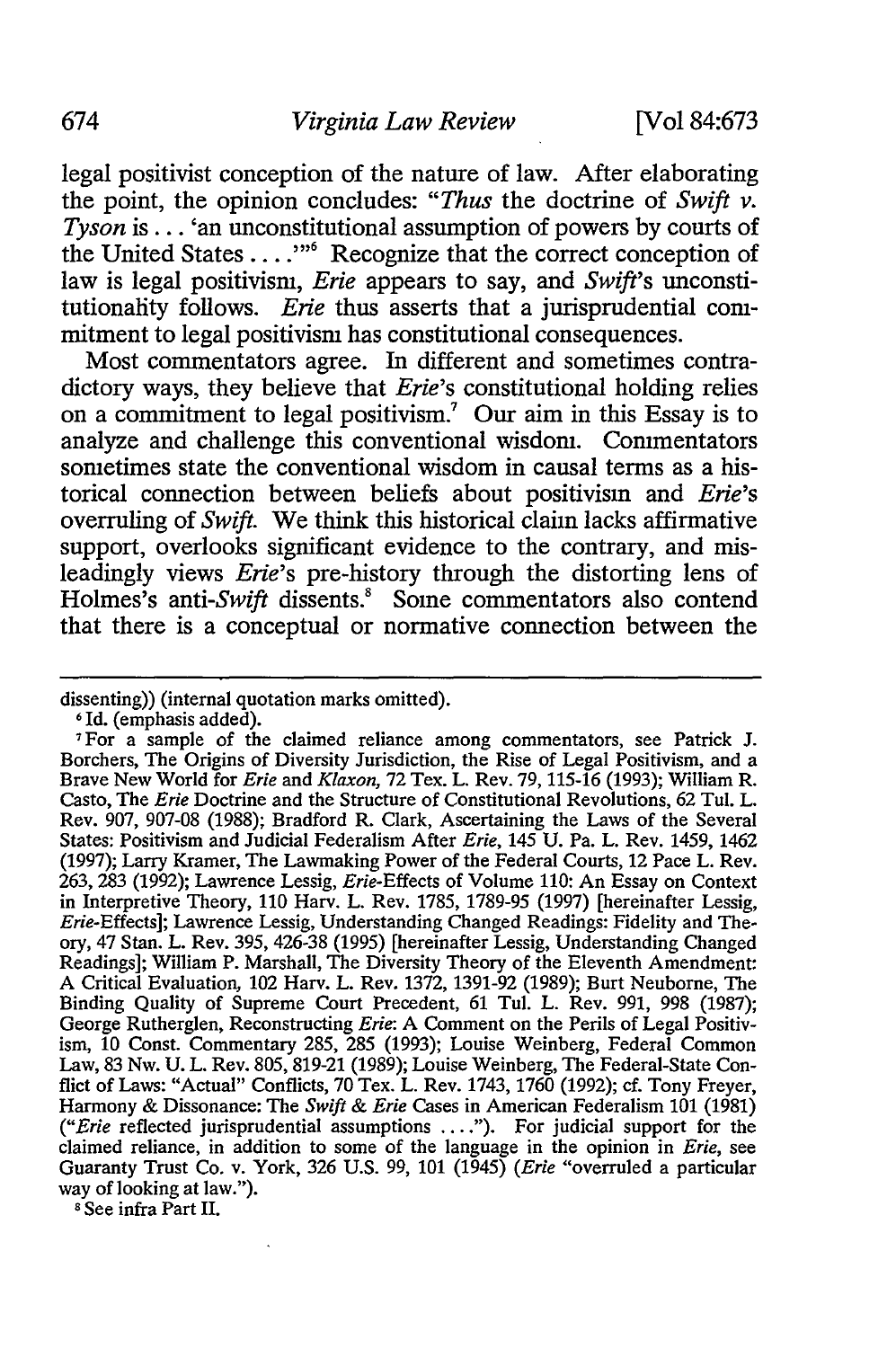truth of positivism and *Erie's* holding. We think these contentions too are wrong.9 Our claim here is one of irrelevance: *Erie's* commitment to legal positivism is conceptually and normatively independent of its constitutional holding. Legal positivism is a general theory about the nature of law. Even if true, it has no implications for the allocation of authority between the state and federal governments.

Our argument informs the seemingly endless debate about *Erie* and its consequences in a variety of ways." It shows that *Erie* is not a decision about the nature of law, but rather reflects a particular time-bound set of constitutional and policy priorities. It helps to explain why some recent philosophical attacks on *Erie* are groundless. The argument demonstrates that the many outstanding mysteries about the practical implications of *Erie's* holding cannot, as many think, be resolved by recourse to legal positivism. And it presents a cautionary lesson about the dangers of attempting to derive constitutional conclusions from theories about law.

The Essay proceeds as follows. Part I clarifies the terms and content of our claims. Part II questions the strength of the historical connection between legal positivism and *Erie.* Part III argues that legal positivism is conceptually irrelevant to *Erie's* holding. Part IV argues that it is normatively irrelevant. Part V illustrates several implications of rejecting legal positivism's relevance to *Erie.* A brief conclusion follows.

## I. THESIS

There are at least three possible connections between legal positivism and *Erie's* holding: historical, conceptual, and normative. The historical connection concerns the historical relationship between the acceptance of legal positivism in the nineteenth and early twentieth centuries and the constitutional holding in *Erie.* It makes an assertion of historical causation. For example, the historical connection would include the claim that Brandeis and company believed that legal positivism required the *Erie* holding or made it more acceptable. The conceptual connection is that legal positivism is necessary in some way to the result in *Erie.* For

See infra Parts III, IV.

*<sup>10</sup>* See infra Part V.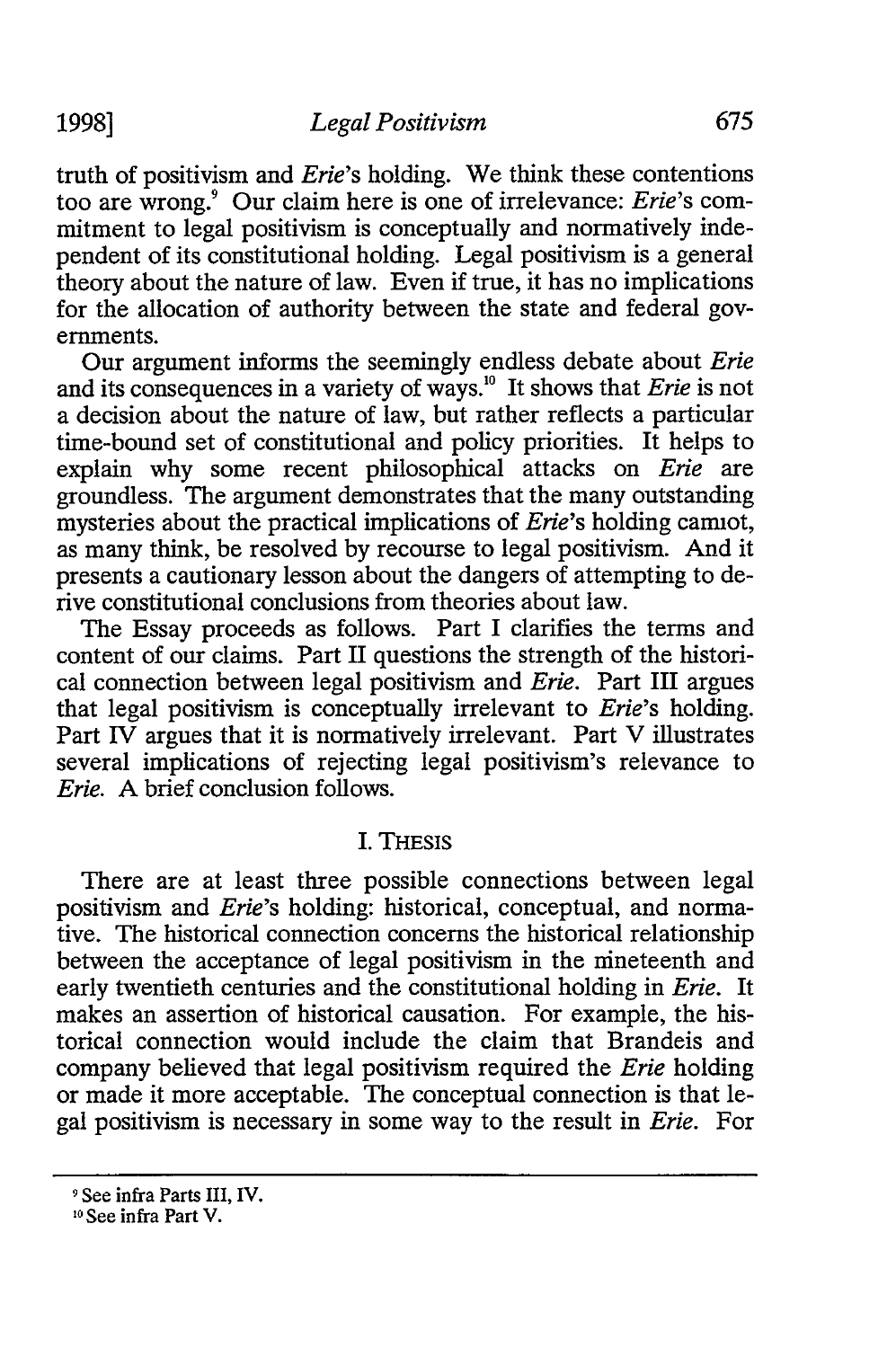instance, a conceptual connection might treat the truth of legal positivism as an indispensable premise in an argument whose conclusion is *Erie's* holding. The normative connection holds that the result in *Erie* is justified, supported, or given additional authority by the truth of legal positivism. It would include the contention that the truth of legal positivism is a good reason for *Erie's* holding. The relevant historical, conceptual, and normative connections state very different kinds of associations.

Commentators asserting a connection between legal positivism and *Erie's* holding do not specify the kind of connection they have in mind." Their assertions are often made casually and without precision. We are less concerned with demonstrating who asserts which connection than in showing that the connections asserted are all problematic. In particular, we argue for two claims. First, the historical connection lacks support. It is based on a paucity of misleading evidence, and overlooks considerable countervailing evidence that suggests legal positivism had no causal significance for *Erie.* We do not argue that the historical connection is wrong. We only contend that its proponents have not shown there to be a causal connection, and that the weight of the historical evidence strongly suggests none exists. Second, we claim that there are no conceptual or normative connections between legal positivism and *Erie's* holding. The claim here is one of irrelevance: Legal positivism is conceptually and normatively irrelevant to *Erie's* holding.

To clarify these claims, we begin by clarifying terms. Start with *Erie's* holding. The holding has been subject to disagreement and controversy over the years. Some commentators thought that *Erie* held that the federal courts had no power to make general federal common law because such power exceeded the lawmaking power

**<sup>11</sup>** For example, Lessig's prominent recent arguments about a relationship between legal positivism and *Erie* arguably assert all three connections. Sometimes he suggests that the connection is historical, see Lessig, Understanding Changed Readings, supra note 7, at 432 ("Premised upon a change in philosophy and upon its effect on a legal culture, the Court declared a practice with a ninety-six year pedigree unconstitutional."), sometimes he suggests it is conceptual, see id. at 431 ("Change one idea in philosophy, transform in some small way a bit of legal language, and this century-old doctrine of *Swift* quickly falls away."), and sometimes he suggests that it is normative, see Lessig, *Erie-Effects,* supra note 7, at 1794 ("'Positivism' and 'realism' became ways of organizing opposition to a practice that was no longer the benign delegation of *Swift.* Together they rendered contestable the role of federal courts in this articulation of the common law.") (footnotes omitted).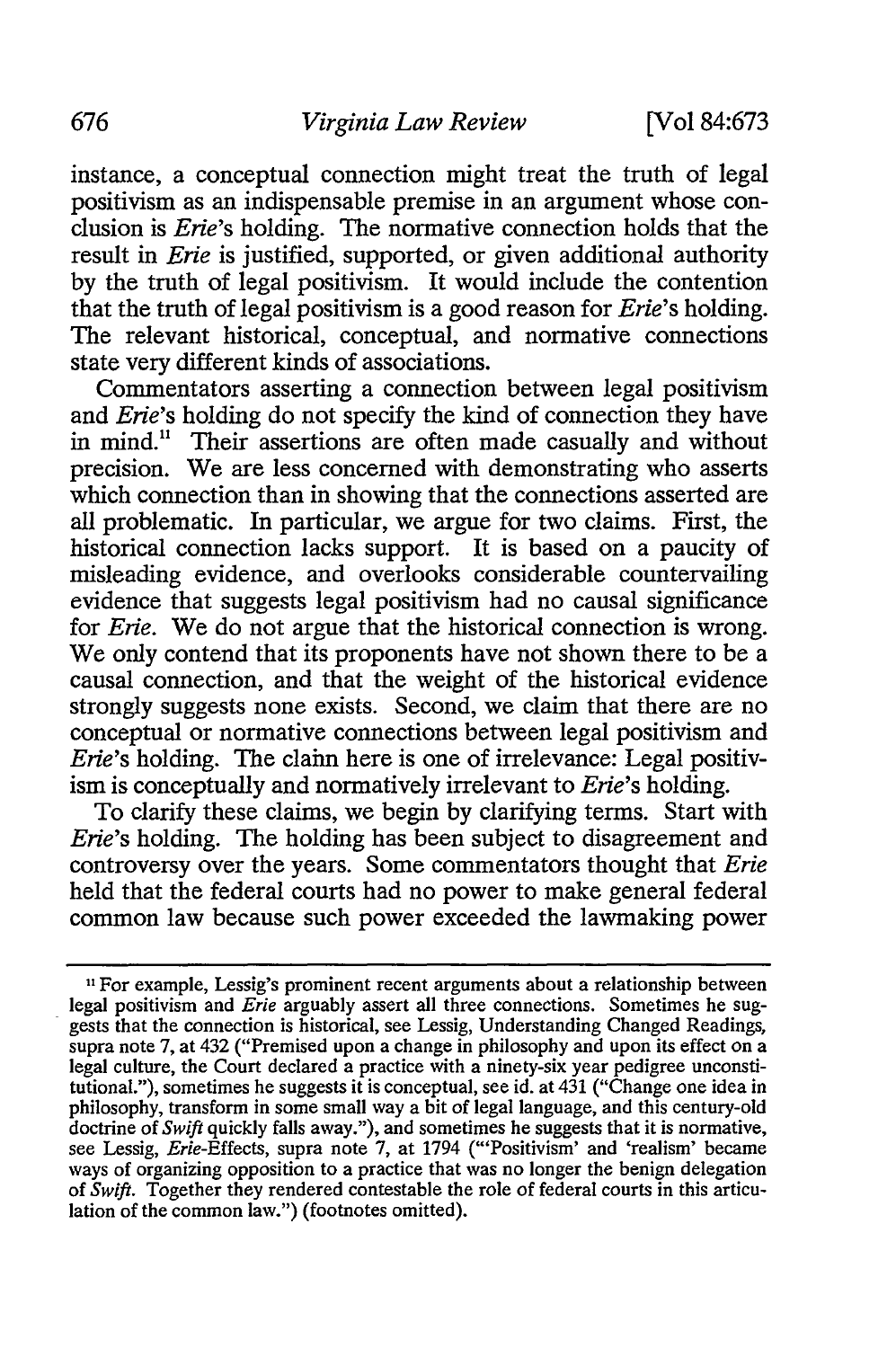of the entire federal government, including Congress.12 This broad reading of *Erie's* holding finds modest support in the opinion.<sup>13</sup> Whatever its validity as an original matter, $\frac{1}{4}$  the broad reading was rendered unimportant by the expansion of congressional lawmaking power since 1938.<sup>15</sup> But in place of the broad reading still stands *Erie's* narrower holding that *federal courts* have no independent lawmaking powers: "Except in matters governed by the Federal Constitution or by Acts of Congress, the law to be applied in any case is the law of the State."<sup>16</sup> The narrower holding is consistent with the large body of *post-Erie* "specialized" federal common law that finds its ultimate authorization in the Constitution or in an act of Congress. This "specialized" federal common law, unlike *Swift-ian* general federal common law, has the force of federal law within the meaning of the Supremacy Clause.<sup> $17$ </sup> When we refer to *"Erie's* holding" we shall mean the narrower reading.

Consider next legal positivism. Legal positivism is a thesis about the nature of law. It is a view about what makes a norm a legal norm. Natural law and related theories, in their simple forms, hold that law depends on conformity to moral principle.<sup> $18$ </sup> Positivism, by

<sup>14</sup> Chief Justice Stone, who joined Brandeis's opinion, did not read *Erie* so broadly. In a letter to Frankfurter soon after the decision Stone remarked:

Beyond [federal courts' unconstitutional assumption of powers] it was unnecessary to go. I should have liked to have said that, and that it was unnecessary to say how far or to what extent Congress might legislate, but I thought enough was written without my risking the final result by putting in my oar.

Alpheus Thomas Mason, Harlan Fiske Stone: Pillar of the Law 480-81 (1956) (quoting Letter from Harlan Stone to Felix Frankfurter (Apr. 29, 1938)). Later, Stone wrote: " $[1]$  do not think it is at all clear that Congress could not apply (enact) substantive rules to be applied by federal courts. I think that *Erie Railroad Co. v. Tompkins* did not settle that question, notwithstanding some unfortunate dicta in the opinion."' Id. at 480 (quoting Letter from Harlan Stone to Owen J. Roberts (Jan. 3, 1941)).

<sup>15</sup> See Thomas W. Merrill, The Common Law Powers of Federal Courts, 52 U. Chi. L. Rev. **1,** 14-16 (1985); Rutherglen, supra note 7, at 288.

**16304** U.S. at 78.

**<sup>17</sup>**See Henry J. Friendly, In Praise of *Erie-And* of the New Federal Common Law, 39 N.Y.U. L. Rev. 383,407 (1964).

**18** For recent versions of the position, see John Finnis, Natural Law and Natural Rights (1980); Ronald A. Dworkin, "Natural" Law Revisited, 34 U. Fla. L. Rev. 165

<sup>&</sup>lt;sup>12</sup> Benno Schmidt, Substantive Law Applied by the Federal Courts-Effect of Erie R. Co. v. Tompkins, 16 Tex. L. Rev. 512, 520-24 (1938); Recent Cases, 22 Minn. L. Rev. 876, 887 (1938); Recent Decisions, 7 Fordham L. Rev. 436,440-41 (1938).

**<sup>13304</sup>** U.S. at 78 ("Congress has no power to declare substantive rules of common law applicable in a State whether they be local in their nature or 'general,' be they commercial law or a part of the law of torts.").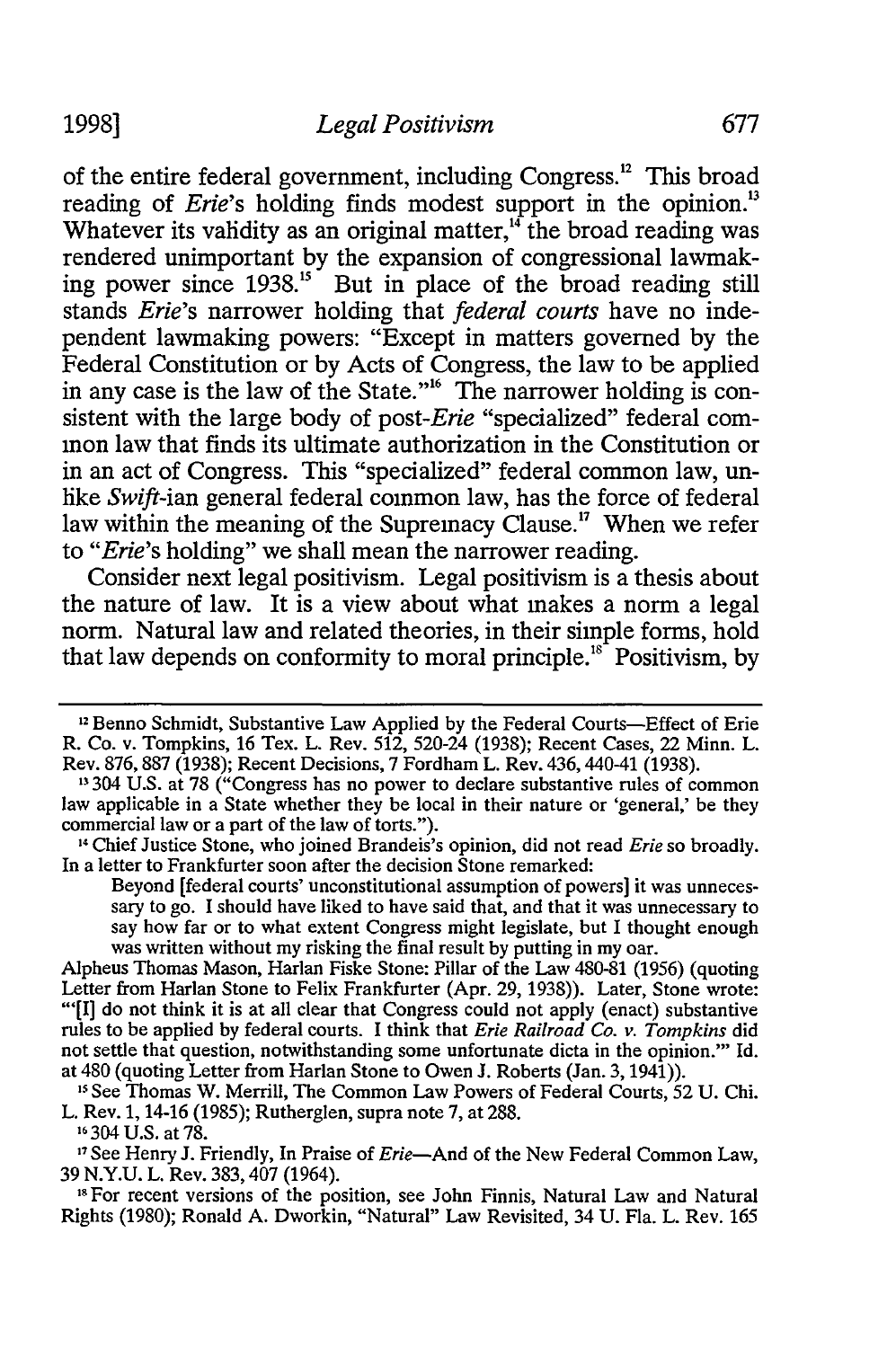contrast, holds that law depends on social practices of one sort or another. Versions of legal positivism differ according to the features of social practices made central to the thesis or to the extent of law's dependence on social practices. *Erie,* following Holmes's earlier dissents, adopted an unexceptional Austinian version of legal positivism. Law, according to Austin, is the coercive order of a sovereign. 9 In his dissent in *Black & White Taxicab & Transfer Co. v. Brown & Yellow Taxicab & Transfer Co.*,<sup>20</sup> Holmes added the realist gloss that state court decisions count as law.<sup>21</sup> Brandeis's opinion in *Erie,* by quoting approvingly the pertinent part of Holmes's dissent, adopts both an Austinian version of legal positivism and Holmes's realist gloss on it.

Austinian, positivism maintains a relatively narrow conception of the type of social practice on which law depends. Modem formulations of legal positivism broaden this conception. These modem formulations divide between what are called "hard" and "soft" positivist positions. "Hard" positivism makes the existence and content of law depend only on social practices; "soft" positivism allows the identification of law to depend on matters independent of social practices as well. For instance, unlike "hard" positivism, "soft" positivism allows the possibility that the identification of law depends to some extent on conformity with substantive moral principles. Hartian positivism, a version of "soft" legal positivism, considers the convergent behavior of the relevant officials as central: a social practice that specifies the conditions that must be satisfied for a norm to be law in the community.<sup>22</sup> Because the social

**19** See John Austin, Lecture I, *in* The Province of Jurisprudence Determined 18 (Wilfrid E. Rumble ed., 1995). For a good historical summary of positivism, see Anthony J. Sebok, Misunderstanding Positivism, 93 Mich. L. Rev. 2054 (1995).

<sup>(1982);</sup> Neil MacCormick, Natural Law Reconsidered, 1 Oxford J. Legal Stud. 99 (1981); Michael S. Moore, Moral Reality Revisited, 90 Mich. L. Rev. 2424 (1992). The arguments below apply to positions that require that law depends on features of social practices and thus apply to versions of natural law that allow for dependence on social practice. See Kent Greenawalt, Too Thin and Too Rich: Distinguishing Features of Legal Positivism, *in* The Autonomy of Law: Essays on Legal Positivism 1, 1-29 (Robert P. George ed., 1996) (suggesting that most modern natural law theories are consistent with weak forms of legal positivism). The metaphilosophical question of the importance of the difference between positivism and versions of natural law is a separate issue, unaddressed in this Essay.

<sup>2&#</sup>x27;276 U.S. **518** (1928).

**<sup>21</sup>**Id. at 532-36 (Holmes, J., dissenting).

<sup>2</sup> See, e.g., H.L.A. Hart, The Concept of Law (2d ed. 1994); Jules L. Coleman,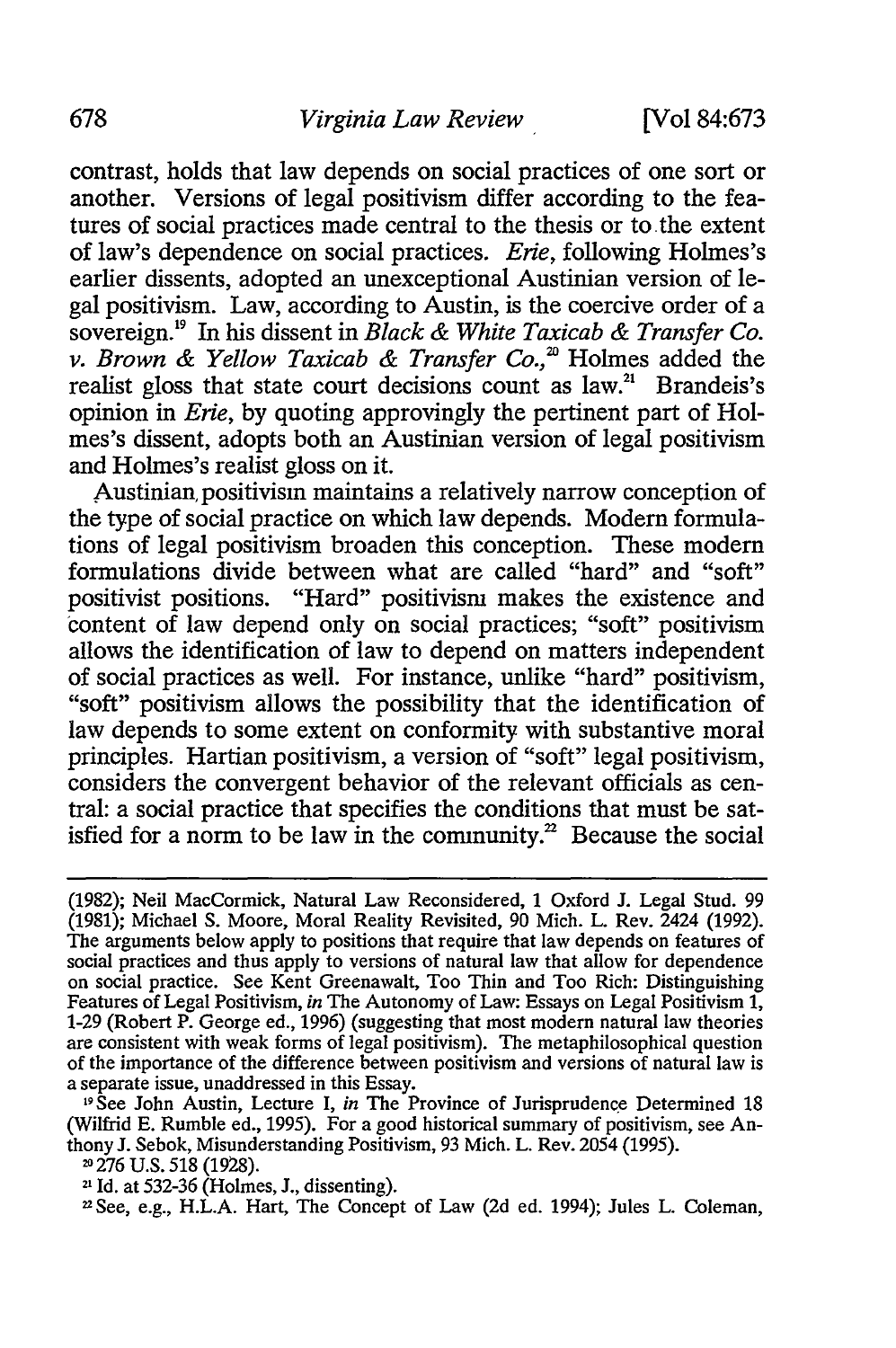practice can have recourse to substantive moral principles, the identification of law need not depend only on features of a social practice. Razian positivism, by contrast, takes (unspecified) social facts to be exclusive: law depends only on its social source, not its content or morality.<sup>23</sup> Raz's is a version of "hard" positivism.

To ease exposition, we shall identify legal positivism with "hard" positivism. Hence, except where otherwise flagged, we take legal positivism to be committed to the claim that law depends only on features of a social practice or, more generally, social facts. Throughout the analysis, however, we take care not to let the label "legal positivism" obscure the appropriate, and often varying, underlying substantive position at issue. For example, in connection with the historical claim, our working definition of legal positivism is somewhat anachronistic. Most positivists in the late nineteenth and early twentieth century understood positivism in its narrow, Austinian version. Positions which based law on features of a social practice other than a sovereign's coercive orders were not considered positivist. So, for example, understanding law to rest on the "life" of a community or its prevailing customs and practices might not be seen to be a species of positivism.<sup>24</sup> Worse, legal participants who were not self-described positivists sometimes accepted positivism in everything but name.' The historical connection asserts that Austinian positivism with a Holmesian gloss, a particular brand of hard legal positivism, influenced *Erie's* holding. In assessing the validity of the historical connection, we analyze the relationship between this understanding of hard legal positivism and *Erie.*

Negative and Positive Positivism, 11 J. Legal Stud. **139** (1982); cf. **WJ.** Waluchow, Inclusive Legal Positivism (1994) (describing commitments of soft or inclusive positivism).

 $2^{\circ}$  See, e.g., Joseph Raz, The Authority of Law: Essays on Law and Morality 47-48 (1979); Joseph Raz, Authority, Law, and Morality, *in* Ethics in the Public Domain: Essays in the Morality of Law and Politics 194, 194-221 (1994).

<sup>24</sup> For example, the general common law applied by *Swift* was justified in the opinion and by later commentators as a species of customary law, see, e.g., Lessig, *Erie-*Effects, supra note 7, at 1789-92, but was nonetheless criticized by positivists because it was not backed by a sovereign command, see *Black & White Taxicab,* 276 U.S. at 534-35 (Holmes, J., dissenting).

<sup>&</sup>lt;sup>25</sup> The author of *Swift*, Joseph Story, is a possible example. See Herbert Hovenkamp, Federalism Revised, 34 Hastings **LJ.** 201, 224-25 (1982) (book review) ("[O]ne must appreciate that Story himself had a positivistic view of the rule of law .... The rule created by *Swift v. Tyson* was a rule of the United States as sovereign.").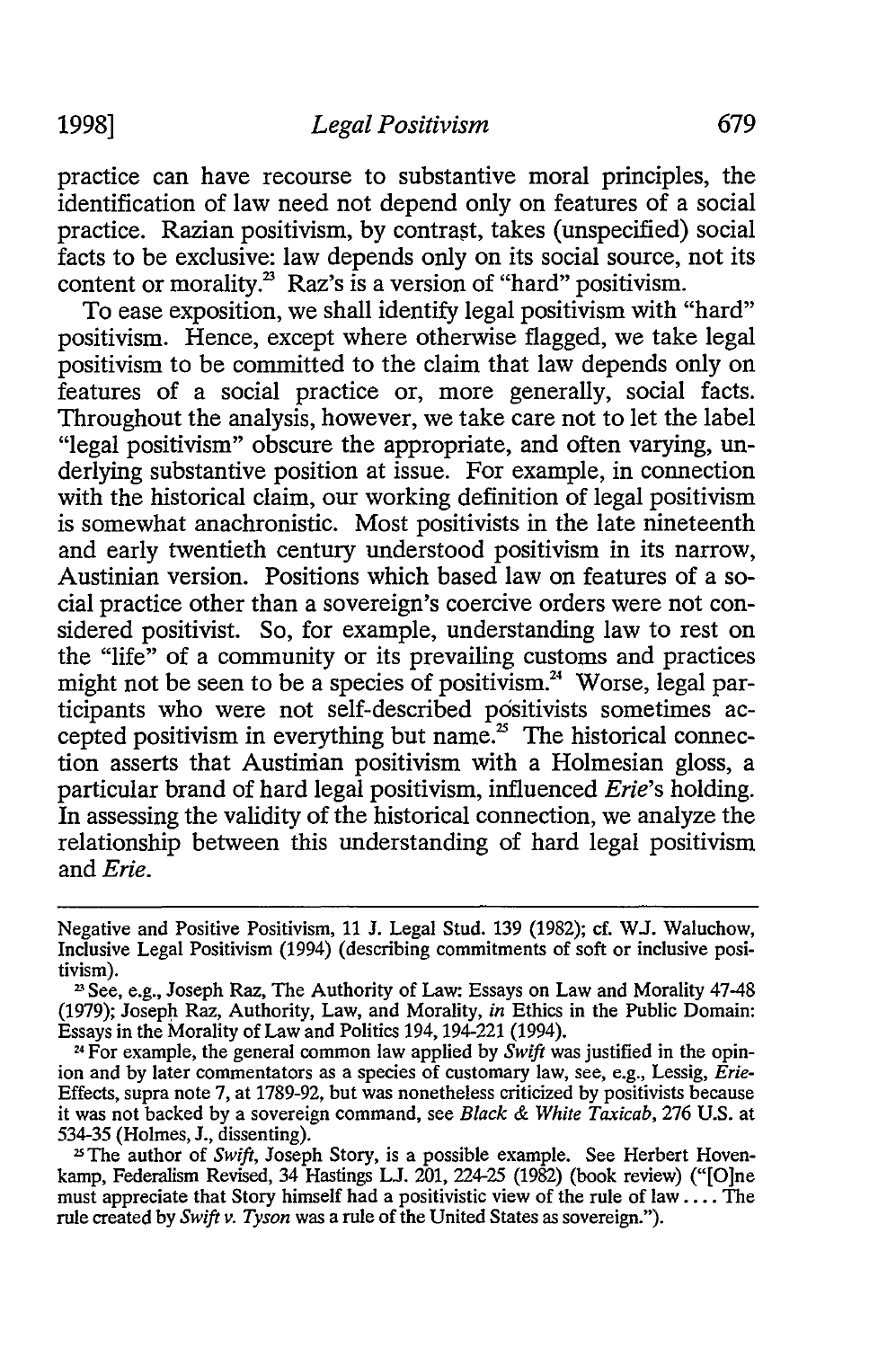A word of caution is also in order about the relationship between our operational definition of legal positivism as hard positivism and our claim that legal positivism is conceptually and normatively irrelevant to *Erie's* holding. Although we focus on hard positivism, our claim that legal positivism is conceptually and normatively irrelevant to *Erie's* holding does not rely on any particular version of legal positivism. It does not turn on whether law depends on conformity with substantive moral principles (Hart) or is constituted exclusively by the coercive orders of a sovereign (Austin) or other social facts (Raz). Our claim is that legal positivism in any of its formulations is conceptually and normatively irrelevant to *Erie's* holding.

Finally, we should clarify what we mean when we say that the Constitution or constitutional considerations alone explain or justify *Erie's* holding. By itself this claim begs questions about the proper sources of constitutional interpretation. We have no need to engage the perennial debate about whether, and to what extent, text, history, structure, policy, and other factors inform constitutional interpretation. Nor do we need to specify the precise constitutional basis for *Erie's* holding, which is notoriously elusive.<sup>26</sup> When we say that theories about the nature of law are irrelevant to *Erie's* holding and that constitutional considerations alone matter, we mean simply to exclude theories about the nature of law from the basket of considerations that inform *Erie's* constitutional analysis.

#### II. HISTORICAL CONNECTIONS

Commentators put the historical connection between a belief in legal positivism and *Erie's* holding in different ways. They claim that legal positivism "led to" the *Erie* holding,<sup>27</sup> or was a "factor" in, or "contributed" to, the holding in *Erie*,<sup>28</sup> or they describe *Erie* as a product of positivist beliefs.<sup>29</sup> Sometimes they claim the Court

**<sup>26</sup>**See, e.g., John Hart Ely, The Irrepressible Myth of *Erie,* 87 Harv. L. Rev. 693 (1974); Kramer, supra note 7, at 263-65.

<sup>21</sup> See Marshall, supra note 7, at 1391-92.

**Is** See Freyer, supra note 7, at 121-22; cf. id. at 96-97(discussing schools of thought that helped to undermine the *Swift* doctrine).

<sup>&</sup>lt;sup>29</sup> See Borchers, supra note 7, at 115-16 ("The change that finally brought about *Erie...* was a revolution in legal philosophy.")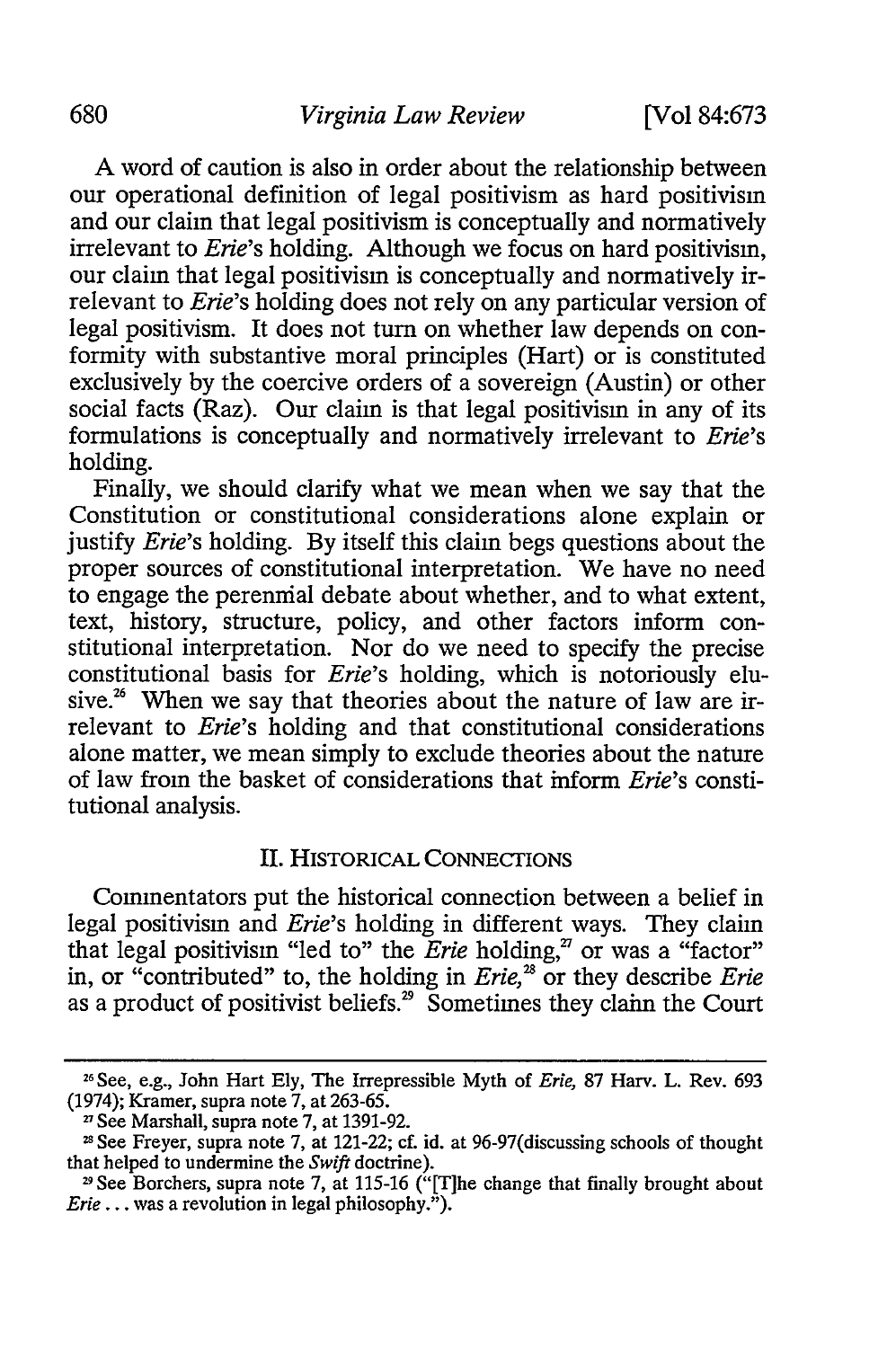would not have reached its result in *Erie* if it had not believed in the truth of positivism.<sup>30</sup> The phrases, although different, all describe the association as one of historical connection. It is probably impossible to demonstrate whether and to what extent constitutional, policy, social, and other considerations besides legal positivism caused the Court to adopt its holding in *Erie.* Our goal is more modest and selective: to present evidence that casts serious doubt on the often-asserted and little-analyzed causal role of legal positivism.

One problem with the historical connection is its lack of specificity. Commentators asserting the connection are unclear about whether a belief in legal positivism is a cause, an important cause, or merely a causal condition of the Court's decision in *Erie.* When causal claims cannot be assessed by experimental replication or manipulation of variables, they typically can be established in either of two ways: by finding cases which are factually similar in all respects but one, in which the outcome of the cases with the new variable is different; or by reasoning counterfactually, asking what would have occurred had an event not taken place. Establishing causation requires care in specifying the similarity between cases with different outcomes or the counterfactual being offered.<sup>31</sup> Commentators urging a causal connection between belief in legal positivism and *Erie* have provided neither the necessary similarity among cases nor a specific counterfactual.

But this standard is probably too exacting. Intellectual historians often operate with a less demanding notion of causal support. According to it, if a set of beliefs is held at the time an event occurs and the justifications given for the event bear some trace of those beliefs, a claimed causal connection between the beliefs and the event is supported, at least provisionally.<sup>32</sup> Under this standard,

**<sup>&#</sup>x27;0** See Casto, supra note 7, at 911-12.

**Cf.** Edgar Kiser & Margaret Levi, Using Counterfactuals in Historical Analysis: Theories of Revolution, *in* Counterfactual Thought Experiments in World Politics: Logical, Methodological, and Psychological Perspectives 187, **190** (Philip E. Tetlock & Aaron Belkin eds., 1996) (arguing that the plausibility of causal claims rests on quality of supporting counterfactuals); Peter D. McClelland, Causal Explanation and Model Building in History, Economics, and the New Economic History 152-68 (1975) (arguing that the assessment of causal importance depends on probabilistic counterfactuals).

**<sup>32</sup>**G.E. White has suggested to us this formulation of the standard. For a recent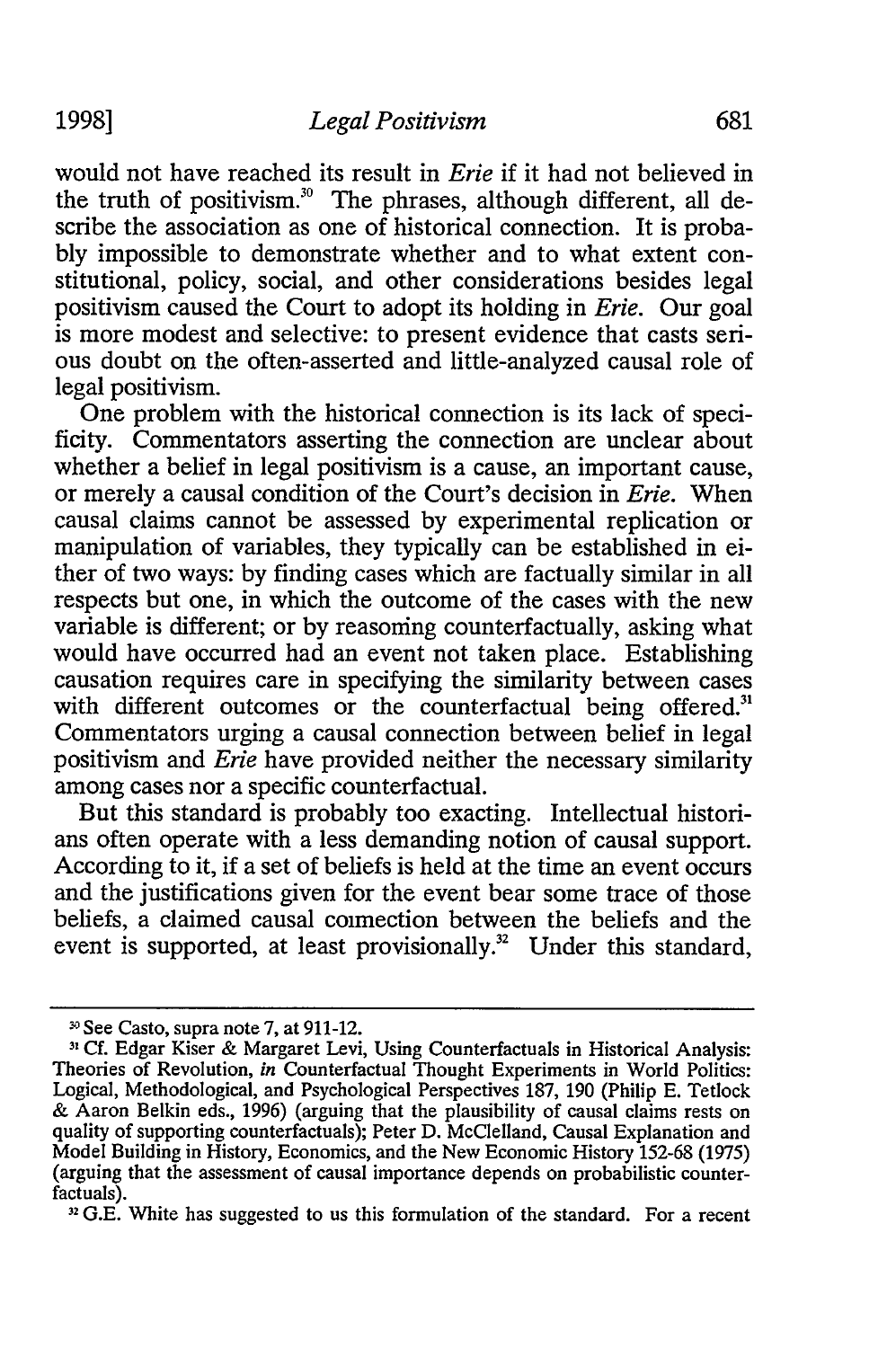commentators present the following evidence in support of the claimed historical connection between legal positivism and *Erie's* holding.<sup>33</sup> They begin with the view that *Swift* rested on a commitment to some non-positivistic notion of natural law or, at the very least, of law not tied to any particular sovereign authority. They then point to the rise of legal positivism in the nineteenth century and to late nineteenth and early twentieth century legal positivist critiques of *Swift*.<sup>34</sup> Like Holmes, they suggest that legal positivism undermined *Swift's* commitment to a preexisting, self-executing, and objectively discoverable law, and revealed the federal court practice of applying general law to be an unconstitutional intrusion on state sovereignty. Finally, the commentators cite the language in the *Erie* opinion itself that declared that *Swift's* anti-positivistic approach was wrong and tied its constitutional holding to an embrace of Holmesian positivism.

Every step of this argument is questionable. It is doubtful that *Swift* represented a commitment to or belief in the "brooding omnipresence" theory later attributed to it by Holmes and *Erie*.<sup>3</sup> Moreover, one is hard-pressed to find a subsequent defense or explanation of *Swift* that embraces the "brooding omnipresence" conception of law. Indeed, soon after *Swift* and throughout the

<sup>34</sup> See Black & White Taxicab & Transfer Co. v. Brown & Yellow Taxicab & Transfer Co., 276 U.S. 518, 533 (Holmes, J., dissenting); Kuhn v. Fairmont Coal Co., 215 U.S. 349, 370-72 (1910) (Holmes, J., dissenting); Baltimore & Ohio R.R. Co. v.<br>Baugh, 149 U.S. 368, 399 (1893) (Field, J., dissenting); Letter from Oliver Wendell Holmes to Harold Laski (Jan. 29, 1926), *in* 2 Holmes-Laski Letters: The Correspondence of Mr. Justice Holmes and Harold J. Laski, 1916-1935, at 815, 822-24 (Mark DeWolfe Howe ed., 1953); William M. Meigs, Shall the State Courts Adopt the Federal Doctrine of "General Principles of Jurisprudence?", 29 Cent. **LJ.** 465,487 (1889).

**<sup>35</sup>**See Grant Gilmore, The Ages of American Law 33-35 (1977); Morton J. Honvitz, The Transformation of American Law, 1780-1860, at 16-30, 245-52 (1977); Hovenkamp, supra note 25, at 224-25; cf. Lessig, *Erie-Effects*, supra note 7, at 1793 n.50 ("Justice Holmes was consistently quite unfair to *Swift,* writing as if the doctrine he was attacking was the doctrine that *Swift* had created. This is blaming the parent for the sins of the child.") (citations omitted). One can criticize Holmes's description of *Swift* without committing oneself to the broader and perhaps more questionable claims made by Horwitz and others about the extent to which Americans had rejected the natural law and even customary law basis of the common law in the 1780- 1820 period. See Horwitz, supra.

survey of general approaches to intellectual history, see William W. Fisher III, Texts and Contexts: The Application to American Legal History of the Methodologies of Intellectual History, 49 Stan. L. Rev. 1065 (1997).

**<sup>33</sup>**Two comprehensive accounts in recent times are Casto, supra note 7, at 921-48, and Lessig, Understanding Changed Readings, supra note 7, at 426-38.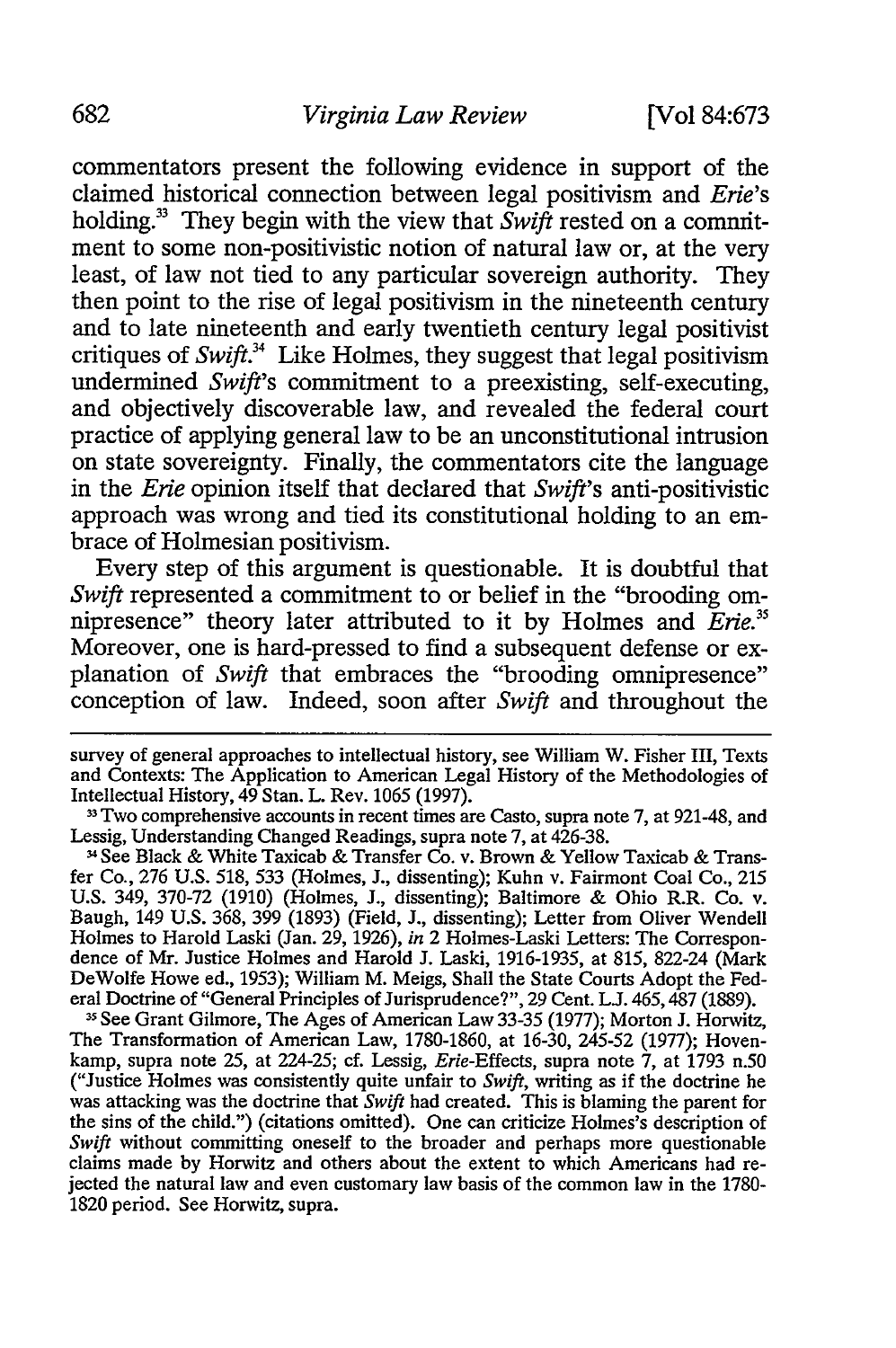nineteenth and early twentieth centuries, the Supreme Court and commentators justified the *Swift* regime primarily on constitutional grounds.<sup>36</sup> They consistently argued that Article III's purpose to provide a neutral forum protecting nonresidents from discrimination justified *Swift* and its progeny.' Whatever one thinks of the merits of this constitutional argument, it does not rest on a denial of the truth of legal positivism.

More broadly, at the turn of the century, the practicing bar and legal academy widely embraced legal positivism, usually in its Austinian version." Indeed, *Swift's* many supporters in this period can accurately be described as legal positivists.<sup>39</sup> Chamberlain expressly grounded his defense of *Swift* in the authority of Article  $III$ <sup>40</sup> He also emphasized that "no fascinating theories of natural right and justice, nor brilliant philosophical speculations upon the nature of society and government, but.., a profound knowledge and appreciation of the familiar, home-bred, hard-won, slowlymaturing results of... political life and experience" justified *Swift*

<sup>38</sup> See Freyer, supra note 7, at 96-97; see also Greenawalt, supra note 18, at 3 (asserting that positivism was "strongly entrenched" in the United States from the middle of the nineteenth century); cf. Robert M. Cover, Justice Accused: Antislavery and the Judicial Process 8-30 (1975) (demonstrating the prevalence of legal positivism in bench and bar in antebellum debates over slavery). See generally Stephen M. Feldman, From Premodern to Modern American Jurisprudence: The Onset of Positivism, 50 Vand. L. Rev. 1387 (1997) (summarizing and analyzing various accounts of the rise of legal positivism in the nineteenth century).

**11** *As* Freyer puts the point: "So pervasive were notions concerning the source of law as either the command of the sovereign or community custom by the 1880s and 1890s, that it does not seem surprising that supporters and critics used them in their analysis of the *Swift* principle." Freyer, supra note 7, at 97. Freyer adds that "twentieth-century defenders of *Swift v. Tyson* used reasoning derived from legal positivism, as did the critics of the doctrine." Id. at 152.

**,1** Chamberlain, supra note 37, at 260-78.

**<sup>11</sup>** See Freyer, supra note 7, at 46, 53-56, 71-74.

**<sup>-7</sup>** For Supreme Court decisions to this effect soon after *Swift,* see, e.g., Watson v. Tarpley, 59 U.S. (18 How.) 517, 520-21 (1855); Rowan v. Runnels, 46 U.S. (5 How.) 134, 139 (1847). For decisions later in the century, see, e.g., *Baugh,* 149 U.S. at 371- 73; Burgess v. Seligman, 107 U.S. 20, 34-38 (1883). For a sampling of this constitutional defense of *Swift* among commentators, see Daniel H. Chamberlain, The State Judiciary: Its Place in the American Constitutional System, *in* Constitutional History of the United States as Seen in the Development of American Law 237, 274-82 (1889); Henry Schofield, Swift v. Tyson: Uniformity of Judge-Made State Law in State and Federal Courts, 4 III. L. Rev. 533, 537-38 (1910). See generally Freyer, supra note 7, at 45-100 (discussing the Supreme Court's incorporation of the *Swift* doctrine into constitutional theory).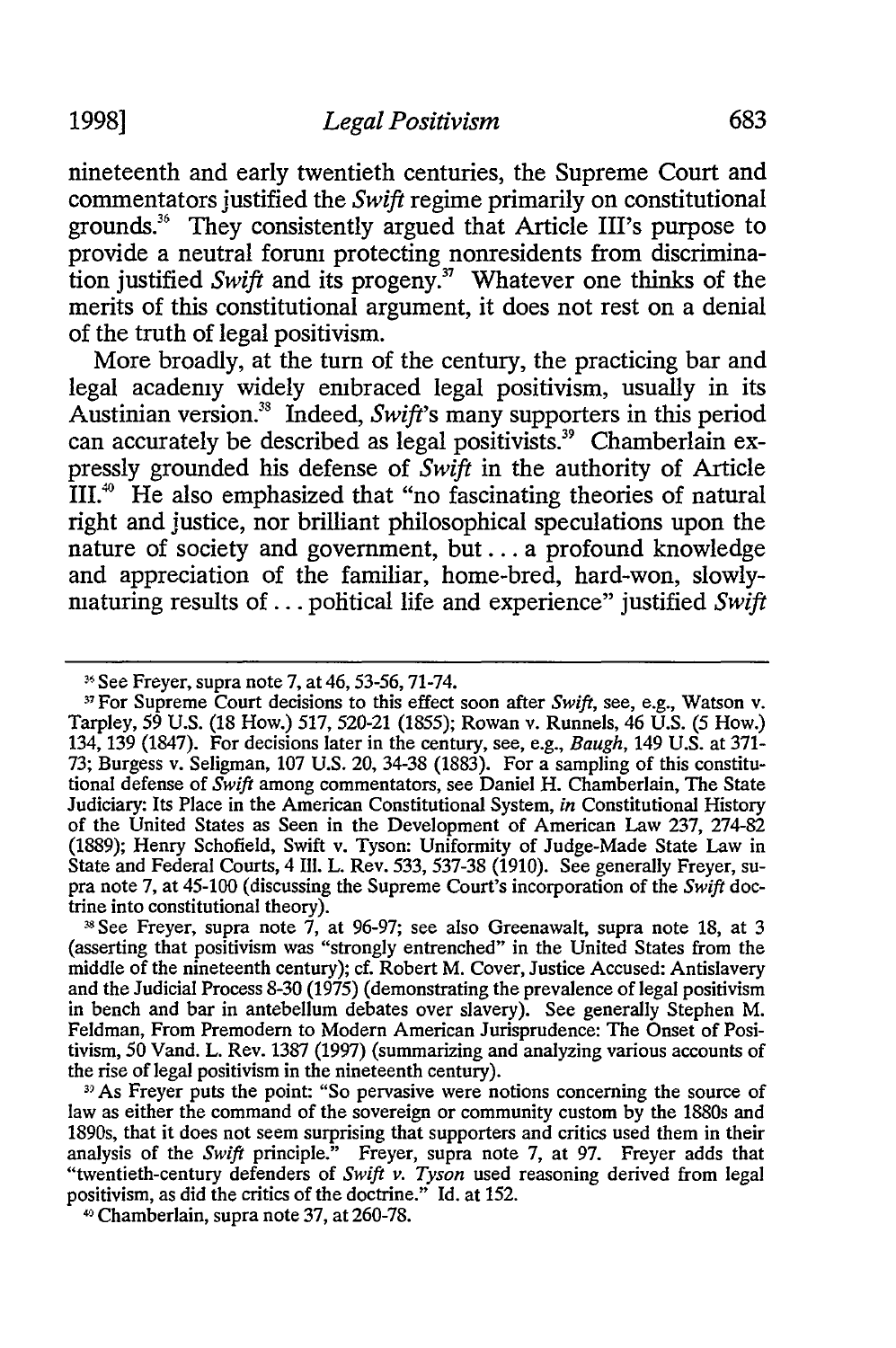and its supporting constitutional and statutory apparatus.<sup>41</sup> Green, Schofield, and Eliot all embraced legal positivism in the sense that they rejected the notion of a third source of law not tied to state and federal law.<sup>42</sup> They argued nonetheless that Swift was essentially correct in counseling courts to make an independent judgment about the content of state law.<sup>43</sup>

Corbin later took a similar tack.<sup>44</sup> He agreed with Holmes's dissent in *Black & White Taxicab* that there is "no 'transcendental body of law,' no system of 'common law' outside of a particular state," and that law must have "'definite authority behind it."<sup>45</sup> But he thought that federal courts should draw on the same sources as state courts in discerning what state law requires.<sup>46</sup> For Corbin these sources included "the state constitution and statutes, former opinions of the state courts of every rank, opinions of the courts of other states, the Restatements of the American Law Institute, the works of juristic writers, [and] the mores and practices of the community, $"\nightharpoonup"$  as well as "life history" and the "living stream of dispute and conflict," otherwise known as the pattern of case outcomes and standards immanent in it.<sup>48</sup> Corbin also pointed out that when a

<sup>41</sup>Id. at 283.

<sup>41</sup> Edward C. Eliot, The Common Law of the Federal Courts, 36 Am. L. Rev. 498 (1902); Frederick Green, The Law as Precedent, Prophecy, and Principle: State Decisions in Federal Courts, 19 Ill. L. Rev. 217 (1924); Schofield, supra note 37.

<sup>43</sup> Eliot, supra note 42, at 521-23; Green, supra note 42, at 218-25; Schofield, supra note 37, at 538, 541, 543; see also Robert C. Brown, The Jurisdiction of the Federal Courts Based on Diversity of Citizenship, 78 U. Pa. L. Rev. 179, 189-91 (1929) (making similar point).

<sup>44</sup> See Arthur L. Corbin, The Restatement of the Common Law by the American Law Institute, 15 Iowa L. Rev. 19, 25 (1929) [hereinafter Corbin, Restatement of the Common Law]. Corbin also wrote two articles after *Erie* that exemplify a commitment both to legal positivism and a defense of *Swift.* See Arthur L. Corbin, The Common Law of the United States, 47 Yale **LJ.** 1351, 1351-53 (1938) [hereinafter Corbin, The Common Law of the United States]; Arthur L. Corbin, The Laws of The Several States, 50 Yale L.J. 762, 764-65 (1941) [hereinafter Corbin, The Laws of the Several States].<br><sup>45</sup> Corbin, Restatement of the Common Law, supra note 44, at 24-25; see also

Corbin, The Common Law of the United States, supra note 44, at 1351-52; Corbin, The Laws of the Several States, supra note 44, at 763-65.

<sup>4</sup> See Corbin, Restatement of the Common Law, supra note 44, at 24-26; see also Corbin, The Common Law of the United States, supra note 44, at 1352-53; Corbin, The Laws of the Several States, supra note 44, at 771.

<sup>47</sup> Corbin, The Laws of the Several States, supra note 44, at 771.

<sup>41</sup> Corbin, The Common Law of the United States, supra note 44, at 1352; see also Corbin, Restatement of the Common Law, supra note 44, at 25.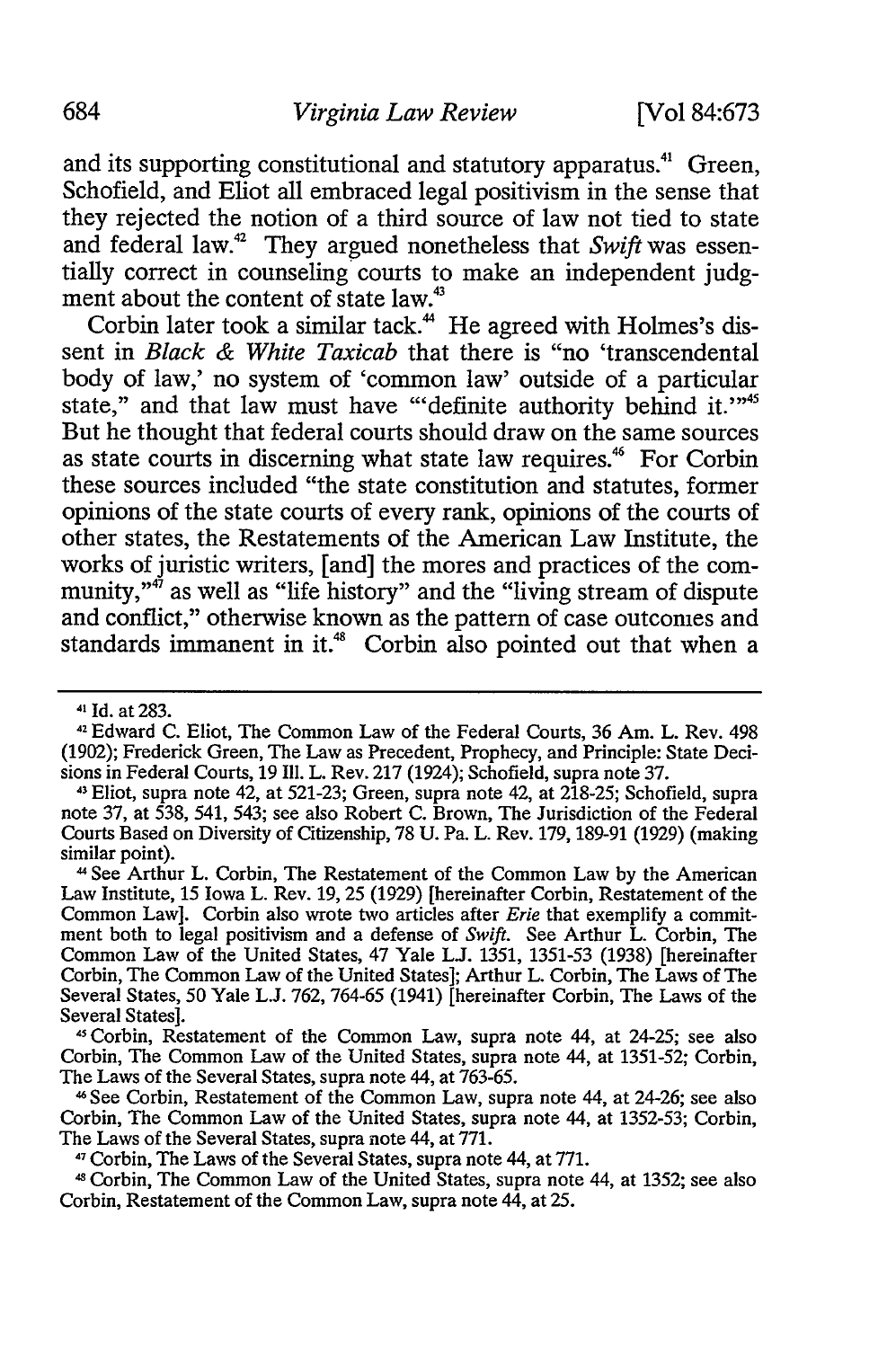federal court exercises an independent judgment to "declare[] and appl[y] the common law" of a particular state, the law so declared and applied had the "definite authority behind it" of a federal court.<sup>49</sup> Like Chamberlain, Green, and Schofield, Corbin both embraced legal positivism and defended *Swift."* Even the *Swift* supporters, who believed the general common law applied by federal courts was not a species of state law, thought that it was judgemade, national common law authorized by the Constitution and analogous to, with similar sources as, state common law.<sup>51</sup> They too were legal positivists.

It is, of course, also true that in the late nineteenth and early twentieth century, some of the attacks on *Swift* were directed to its ostensible embrace of an antipositivistic conception of law. Field's dissent in *Baltimore & Ohio Railroad Co. v. Baugh*<sup>52</sup> attacked the conception: "I cannot assent to the doctrine that there is an atmosphere of general law floating about all the States, not belonging to any of them ...."<sup>53</sup> Meigs identified as *Swift's* "essential fallacy" its "assumption of the existence of [a] body of general principles," which are "nowhere to be found laid down with authority; no lawgiver has ever enacted them."<sup>34</sup> And of course Holmes later made

<sup>52</sup> 149 U.S. 368 (1893).

*<sup>4)</sup>* Corbin, Restatement of the Common Law, supra note 44, at 25.

Judge Parker is another example of someone who embraced legal positivism and *Swift.* Parker read *Swift's* recognition of general common law to refer to the common law of the state until changed by state statute. See Hewlett v. Schadel, 68 F.2d 502, 504 (4th Cir. 1934) (Parker, J.). His (oblique) defense of *Swift* is similar to Corbin's. Parker grounded the authority of federal courts to exercise an independent judgment about state common law in Article III. See *Hewlett,* 68 F.2d at 504; John J. Parker, *Erie v. Tompkins* In Retrospect: An Analysis of its Proper Area and Limits, 35 A.B.A. J. 19, 21 (1949). As to the nature of law, Parker acknowledged that it is "not 'a brooding omnipresence in the sky."' Parker, supra, at 21. On the issue of how federal courts are to determine state law, Parker thought that they were to use all data bearing on state law, including decisions by state courts. See *Hewlett,* 68 F.2d at 504; Parker, supra, at 20. So, to put the point anachronistically, Parker counts as a positivist who thought *Erie* wrongly decided.

**<sup>11</sup>** See, e.g., Murray v. Chicago & N.W. Ry. Co., 62 F. 24, 26-42 (C.C.N.D. Iowa 1894), aff'd, 92 F. 868 (8th Cir. 1899); Alton B. Parker, The Common Law Jurisdiction of the United States Courts, 17 Yale **L.J.** 1 (1907); Percy Werner, National Common Law: On the Introduction and Modification of the Common Law in the United States, 8 S. L. Rev. 414 (1882).

<sup>&</sup>lt;sup>53</sup> Id. at 399 (Field, J., dissenting); cf. id. at 394 ("[T]here is no unwritten general or common law of the United States on any subject."). ' 4See Meigs, supra note 34; see also William M. Meigs, Decisions of the Federal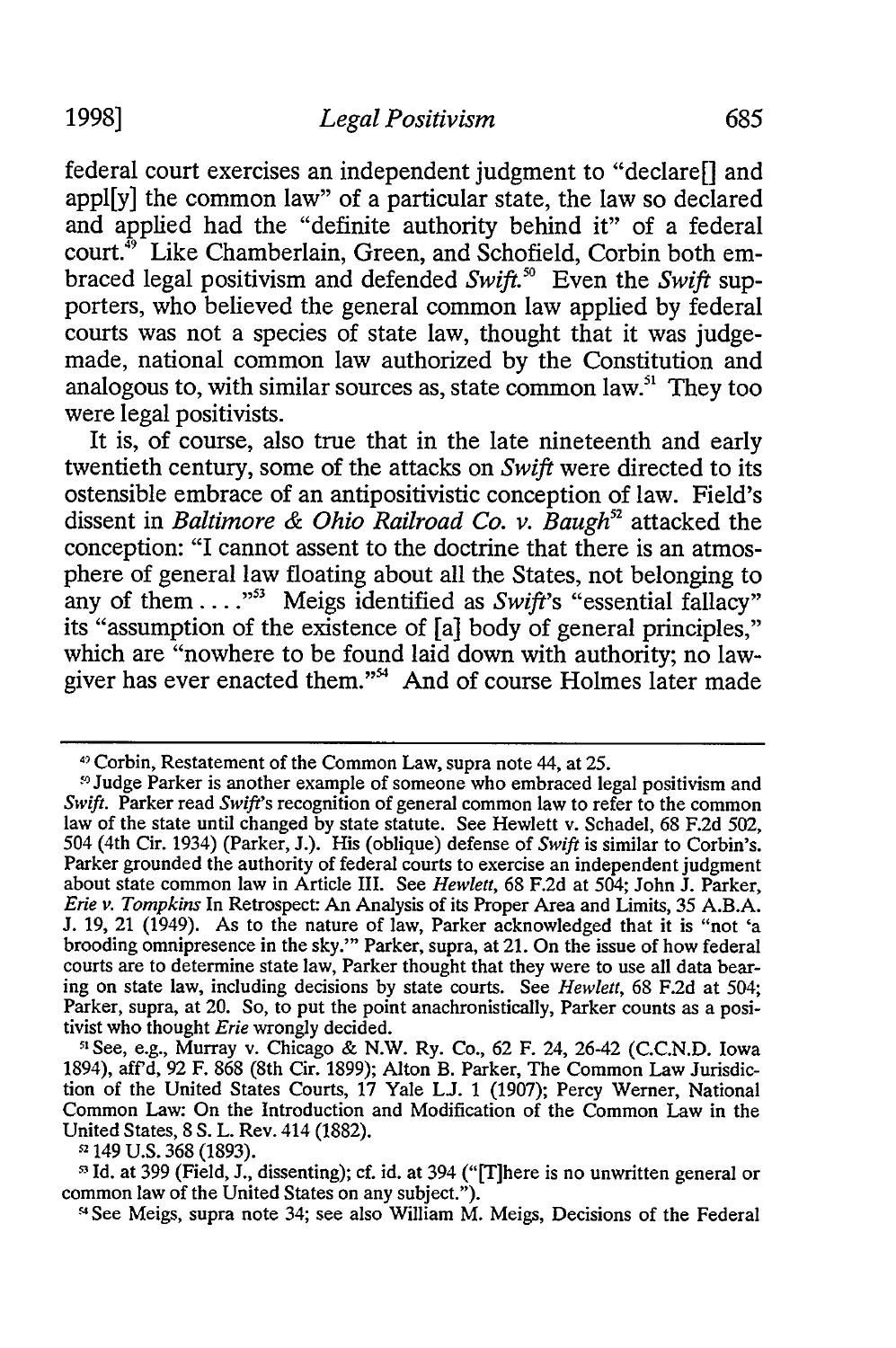similar points.<sup>55</sup> None of these critics cites an example of *Swift's* commitment to antipositivism, however. This raises doubts about the accuracy of their characterization, especially since *Swift's* many defenders so clearly embraced legal positivism. In addition, except for Holmes, none of these critics made the "brooding omnipresence" point central to their analysis. Instead, these and other late nineteenth and early twentieth century critics of *Swift* developed new constitutional arguments against the *Swift* regime.<sup>56</sup> They countered the Article III and related arguments made in its support by arguing that Article III did not authorize the development of general common law, and that constitutional structure affirmatively prohibited it. They also argued that vertical uniformity, which protected state interests, was of greater constitutional value than horizontal uniformity, which protected nonresidents. The constitutional arguments were not tied to legal positivism.

Even Holmes made the connection between the truth of legal positivism and a constitutional conclusion late in the day and laconically. His first positivist thrust at *Swift* in his *Kuhn v. Fairmont Coal Co.'* dissent raised constitutional objections (if at all) only weakly and indirectly." He did not call for the overruling of *Swift,* but rather asserted that his "reasoning... justifies" only that *Swift* not be applied in cases that "by nature and necessity [are] peculiarly local."59 In his early correspondence with Pollock and Laski he attacked the "fallacy" of *Swift* but never tied this attack to a

**5** See sources cited supra note 34.

215 U.S. 349 (1910).

Courts on Questions of State Law, 45 Am. L. Rev. 47, 56 (1911) ("There did not exist in [Marshall's] day a general commercial law, apart from a sovereignty to create it, floating in the air, intangible.").

**<sup>16</sup>** In addition to Meigs's work and Field's dissent, early constitutional arguments against *Swift* can be found in 1 J.I. Clark Hare, American Constitutional Law 1117 (1889); J.B. Heiskell, Conflict Between Federal and State Decisions, 16 Am. L. Rev. 743 (1882); William B. Hornblower, Conflict Between Federal and State Decisions, 14 Am. L. Rev. 211 (1880); William H. Rand, Jr., *Swift v. Tyson* versus *Gelpcke v. Dubuque,* 8 Harv. L. Rev. 328 (1895).

Holmes might have been alluding to a constitutional objection in his *Kuhn* dissent when he stated that **"I** never yet have heard a statement of any reason justifying the power [of federal courts applying general common law], and I find it hard to imagine one." 215 U.S. at 371 (Holmes, J., dissenting). But see G. Edward White, Justice Oliver Wendell Holmes: Law and the Inner Self 389 (1993) (Holmes's "first mention of a constitutional objection had come in the *Taxicab* case.... *.*

**<sup>19</sup>** *Kuhn,* 215 U.S. at 372 (Holmes, J., dissenting).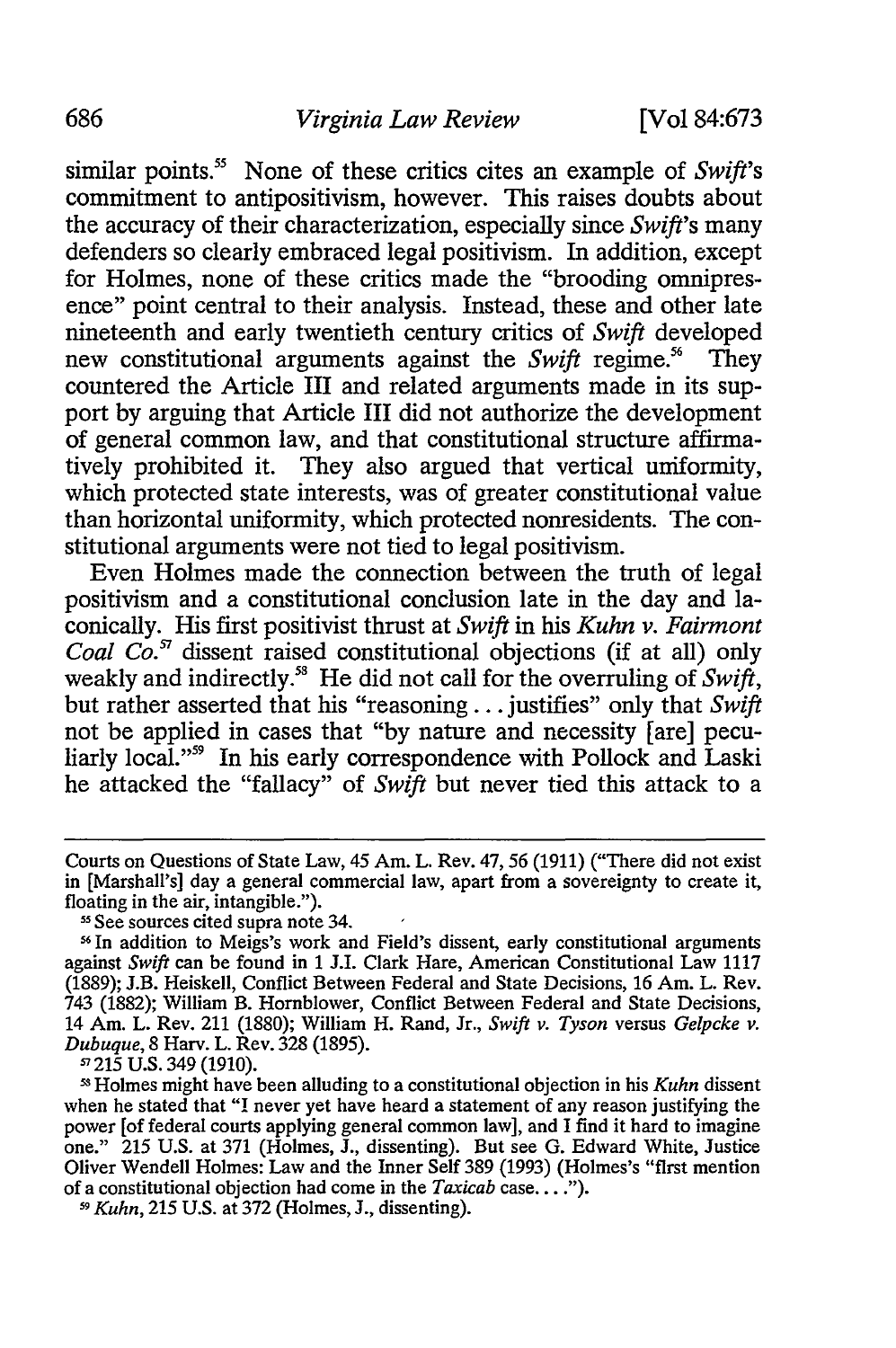constitutional conclusion.<sup>60</sup> When Holmes finally asserted in 1927 that the "fallacy has resulted in an unconstitutional assumption of powers,"<sup>61</sup> he was obscure about the constitutional infirmity and silent about the connection between this infirmity and the truth of legal positivism. $a^2$  In addition, he once again indicated, with little explanation, that he would "leave Swift v. Tyson undisturbed."<sup>63</sup> Finally, Holmes never addressed the then-widespread positivist argument that Article III authorized the *Swift* regime.

This analysis casts doubt on the historical connection between legal positivism and *Erie's* holding. In the late nineteenth century legal positivism was not considered a shocking thesis, and its advocacy was small beer. The claimed historical connection fails to explain why there was a large temporal gap between the general acceptance of legal positivism and the decision in *Erie.* By itself, this gap makes a causal role for positivism seem doubtful. This doubt is heightened when one recalls that both sides of the debate embraced legal positivism and justified their positions by reference to different understandings of the Constitution. It is hard to see how the acceptance of legal positivism can play a significant causal role when the position was essentially embraced by both sides of the debate. Arguments about *Swift* did not turn on whether law must have authority behind it or be grounded in some social fact.

Doubts about the causal significance of legal positivism increase when one considers the competing causal explanations for *Swift's* demise. One such factor was the problem of nonuniformity. Between *Swift* and the end of the nineteenth century, the categories of general law had expanded from the law of negotiable instruments to include dozens of other private law doctrines.<sup>64</sup> According to the

**<sup>10</sup>** White, supra note 58, at 389.

*<sup>61</sup> Black & White Taxicab,* 276 U.S. at 533 (Holmes, J., dissenting).

<sup>&</sup>lt;sup>42</sup> See id. at 533-35 (Holmes, J., dissenting); see also White, supra note 58, at 389 ("It is hard to know on what grounds Holmes thought unconstitutional the practice of federal courts declining to be bound by the substantive common law rules of states in which they sat."). After his *Black & White Taxicab* dissent, Holmes in a letter to Pollock described the federal court practice of applying general common law as "usurpation" and "arrogant assumption," but he never explained either the content of his constitutional objection or the relationship between legal positivism and that objection. White, supra note 58, at 389.

*<sup>3</sup>Black & White Taxicab,* 276 U.S. at 535 (Holmes, J., dissenting). Holmes of course might have had any number of reasons for not proposing to overrule Swift.

 $4$  See Freyer, supra note 7, at 56-58, 71 (providing examples such as tort liability,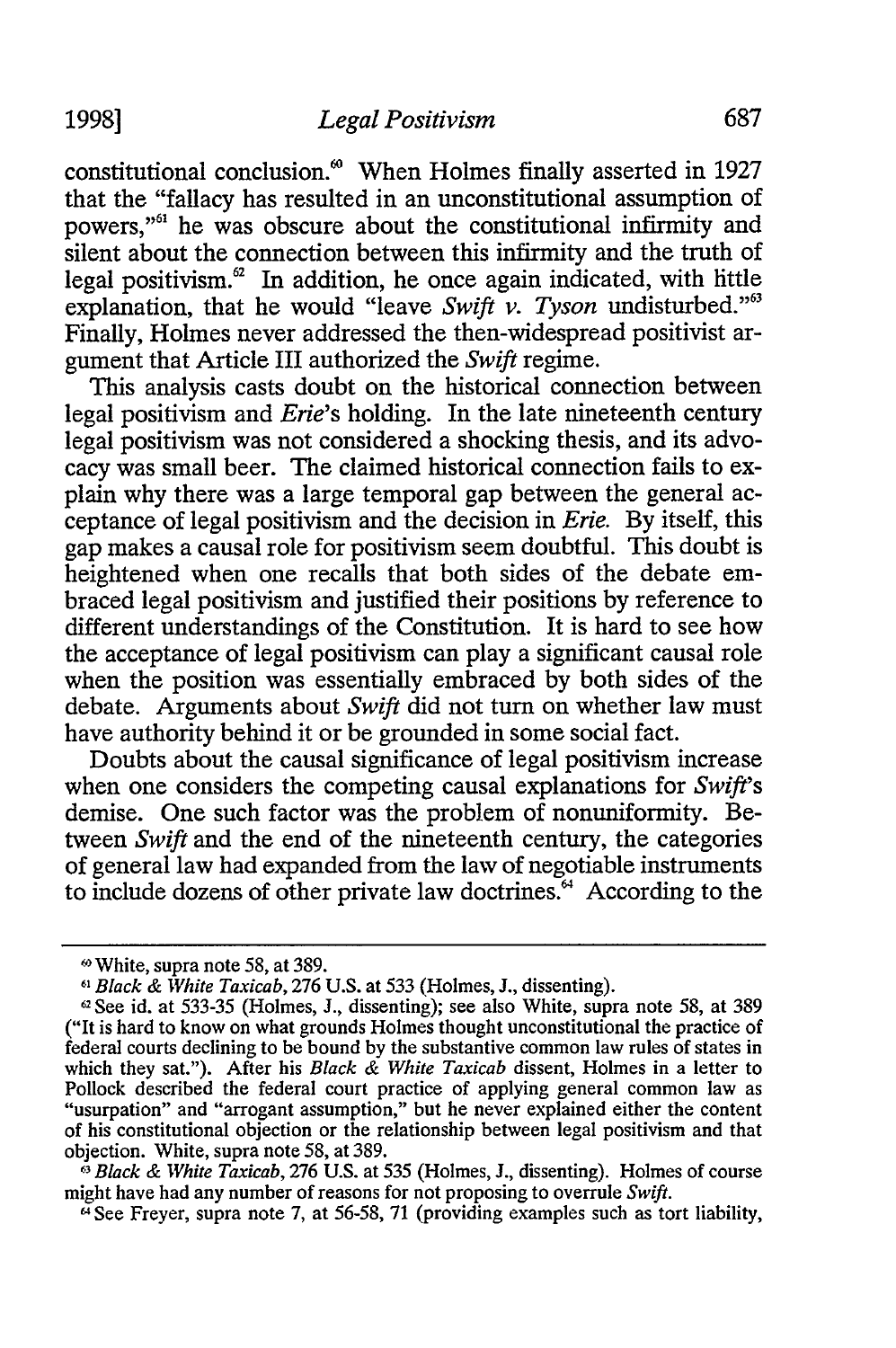critics of *Swift,* this led to a broad divergence between the substantive law applied in state and federal courts.<sup>65</sup> Although *Swift's* defenders argued that these claims were overstated,<sup>66</sup> the evidence of nonuniformity appeared overwhelming in the years before *Erie.* This made *Swift's* goal of a uniform law as an aid to national development appear chimerical. It also fed arguments that the *Swift* regime promoted forum shopping and, more broadly, encouraged abusive litigation tactics.<sup>67</sup>

The forum shopping concern was exacerbated by the identity of the shoppers: primarily corporations looking for favorable law in federal court. The law available in federal court consistently favored creditors over debtors, and more generally displayed a significant pro-corporate bias.<sup>68</sup> The apparent unfairness of this bias, the attendant worry that the federal forum shopping promoted by this bias led to an overcrowded and inefficient judicial system, and the related concern that federal courts favored eastern over southern and western interests, formed the primary criticisms of *Swift* in the last half of the nineteenth century. These factors led Congress seriously to consider limiting diversity jurisdiction as early as 1875.<sup>69</sup> Criticisms of both *Swift* and diversity jurisdiction grew in the early twentieth century when "corporations developed the practice of reorganizing in states with loose incorporation laws, solely for purposes of creating diversity of citizenship between themselves and local residents... [in order] to avoid state law when it was against them. $n^{70}$  The most notorious example of this practice was at issue in the 1928 Supreme Court decision of *Black & White Taxicab.*

The decision in *Black & White Taxicab* caused an enormous outcry in Congress and the academy and led many, including Brandeis, to make serious attempts to eliminate diversity jurisdic-

**70** Id. at 102.

municipal bonds, property use, and employer-employee relations).

See, e.g., George C. Holt, The Concurrent Jurisdiction of the Federal and State Courts (1888); Felix Frankfurter, Distribution of Judicial Power Between United States and State Courts, 13 Cornell L.Q. 499, 524-30 (1928).

<sup>6</sup>See, e.g., Hessel E. Yntema & George H. Jaffin, Preliminary Analysis of Concurrent Jurisdiction, 79 U. Pa. L. Rev. 869, 881-86 & n.23 (1931).

**<sup>67</sup>** See Edward A. Purcell, Jr., Litigation and Inequality: Federal Diversity Jurisdiction in Industrial America, 1870-1958, at 224-30 (1992).

**<sup>6&</sup>quot;** See Freyer, supra note 7, at 76-77, 102-05; Purcell, supra note 67, at 226.

**<sup>11</sup>** See Freyer, supra note 7, at 78-82.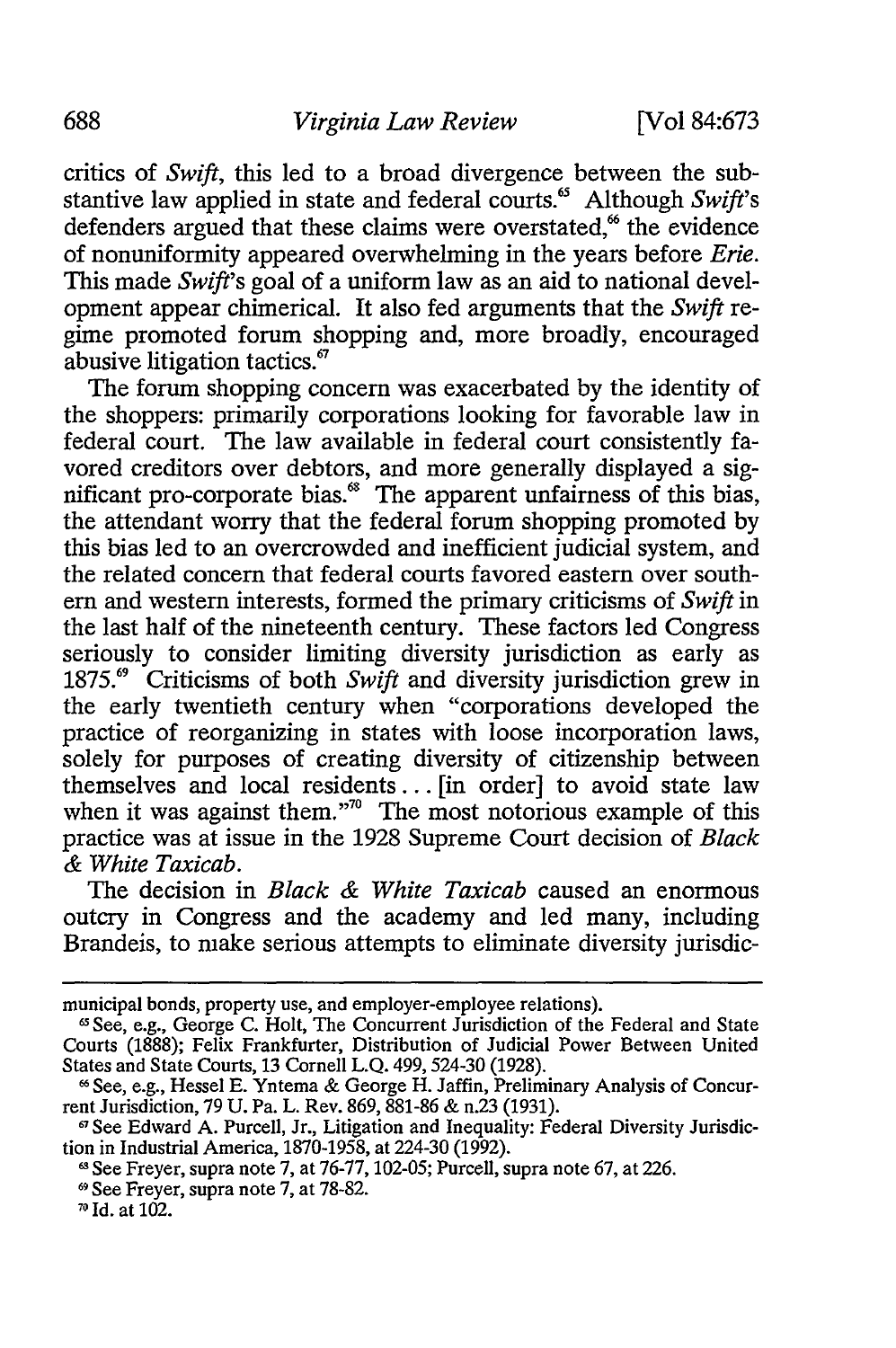tion.7 " The controversy following *Black & White Taxicab* is significant. It occurred between roughly 1928 and 1932, the year in which three different bills were introduced in Congress restricting or eliminating diversity jurisdiction.<sup> $n$ </sup> Because the controversy erupted during the decade before *Erie* and was largely in response to the *Swift* regime as applied in *Black & White Taxicab,* the terms of the debate suggest *Erie's* immediate causal antecedents.<sup>73</sup> The considerations invoked were either the Constitution or policy, not jurisprudential theories.<sup>74</sup> Policy considerations included nonuniformity in law, forum shopping, pro-corporate bias, and overcrowded federal courts.75 Constitutional considerations ranged from Article III's language and purpose to concerns about the ef-

 $\sqrt[n]{r}$  For good summaries of the debate, see Hessel E. Yntema, The Jurisdiction of the Federal Courts in Controversies Between Citizens of Different States, 19 A.B.A. J. 71 (1933); Yntema & Jaffin, supra note 66, at 879-89.

<sup>14</sup> The many law review articles critical of *Black & White Taxicab* focused on policy and constitutional considerations, not jurisprudential theories. See George W. Ball, Revision of Federal Diversity Jurisdiction, 28 Ill. L. Rev. 356, 362-64 (1933); Charles N. Campbell, Is *Swift v. Tyson* an Argument for or against Abolishing Diversity of Citizenship Jurisdiction?, **18** A.B.A. J. 809, 810-11 (1932); Charles I. Dawson, Conflict of Decisions Between State and Federal Courts in Kentucky, and the Remedy, 20 Ky. **LJ.** 3, 4-5 (1931); Armistead M. Dobie, Seven Implications of *Swift v. Tyson,* 16 Va. L. Rev. 225, 229-36 (1930); J.B. Fordham, Note, The Federal Courts and the Construction of Uniform State Laws, 7 N.C. L. Rev. 423, 428-29 (1929); Jeff B. Fordham, *Swift v. Tyson* and the Construction of State Statutes, 41 W. Va. L.Q. 131, 134 (1935); Frankfurter, supra note 65, at 524-30; Raymond T. Johnson, State Law and the Federal Courts, 17 Ky. **L.J.** 355, 358-65 (1929); Thomas W. Shelton, Concurrent Jurisdiction-Its Necessity and Its Dangers, 15 Va. L. Rev. 137, 146-50 (1928). A few of these articles quoted from Holmes's *Black & White Taxicab* dissent, see Dawson, supra, at 5-6; Dobie, supra, at 232-33; Frankfurter, supra note 65, at 527-28; Johnson, supra, at 362-63, but none of these articles except Dobie's pursued the jurisprudential theme, see Dobie, supra, at 232-36 (noting jurisprudential differences between *Swift* and Holmes's dissent in *Black & White Taxicab),* and none of them (including Dobie's) made a connection between *Swift's* jurisprudential commitment and its constitutional implications.

75 See articles cited, supra note 74; Limiting Jurisdiction of Federal Courts: Hearing on H.R. 10594, H.R. 4526, H.R. 11508 Before the House Comm. on the Judiciary, 72d Cong. 1-104 (1932) [hereinafter House Hearing]; Limiting Jurisdiction of Federal Courts: Hearings on **S.** 937, **S.** 939, and **S.** 3243 Before a Subcomm. of the Senate Comm. on the Judiciary, 72d Cong. 1-139 (1932) [hereinafter Senate Hearings].

<sup>7&#</sup>x27; See id. at 109-11; see also *Erie,* 304 U.S. at 77 nn.20 & 21 (collecting congressional bills and hearings related to the proposed elimination of diversity jurisdiction or abrogation of *Swift).*

 $\bar{\tau}$  See H.R. 4526, 72d Cong. (1932); H.R. 11508, 72d Cong. (1932); H.R. 10594, 72d Cong. (1932).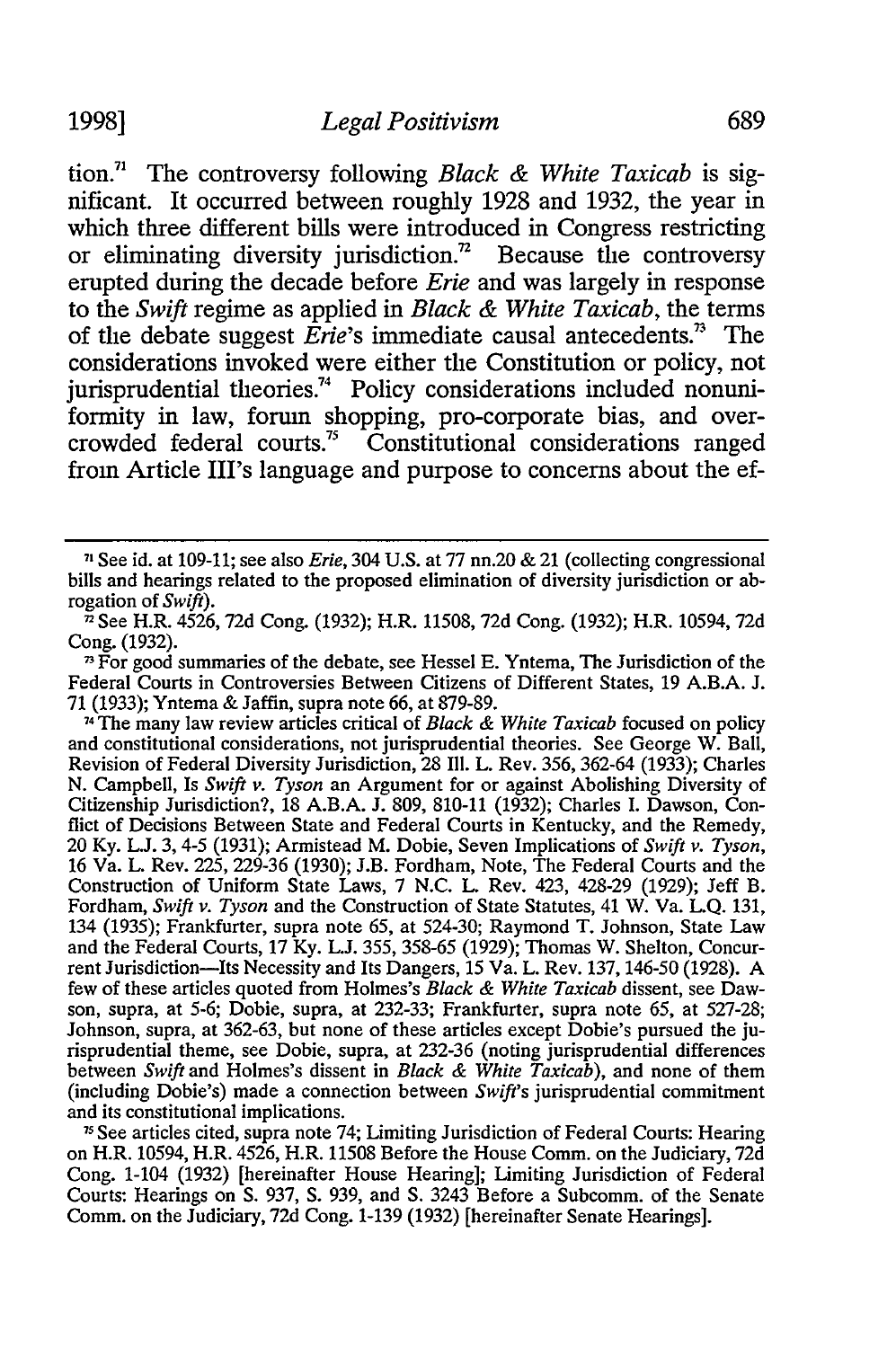fect of diversity jurisdiction on due process.<sup>76</sup> Frankfurter, by his own account, saw the matter as one of "wise expediency," not of "principle."<sup>77</sup> His objection to *Swift*, stated in 1928 and repeated in a report to a congressional committee in 1932, was that it created a pernicious nonuniformity between the law applied in state and federal courts.<sup>78</sup> Along with others, he also doubted whether state courts were biased against nonresident defendants.79 Warren's objection to diversity jurisdiction was based on his denial of a bias against nonresident defendants, backed by historical research about the origins of Article III's grant of diversity jurisdiction.<sup>80</sup> The participants' own reasons for opposing *Swift* therefore were based on policy or constitutional considerations, not jurisprudential concerns.

Nor did jurisprudential concerns likely move the author of *Erie.* The policy concerns of nonuniformity in law, forum shopping, a pro-corporate bias, and overcrowded federal dockets are what Brandeis had in mind when he says in *Erie* that the "benefits expected to flow from the *[Swift]* rule did not accrue," and when he notes *Swift's* "defects, political and social" and its "mischievous re-

**n'** See Frankfurter, supra note 65, at 528; House Hearing, supra note 75, at 100.

**<sup>76</sup>**For the Article III arguments, see the sources cited, supra notes 74-75. On the latter point about due process, see House Hearing, supra note 75, at 64-65 (statement of Washington Bowie, representative of Fidelity & Deposit Co., to the effect that diversity jurisdiction is a matter of fundamental constitutional right); S. Rep. No. 72- 530, at 7 (1932) (Senator Norris's argument that diversity jurisdiction protects property rights more than personal liberty).

**<sup>71</sup>**Frankfurter, supra note 65, at 506. Frankfurter would, of course, later suggest that rejection of *Swift* was premised on a change in legal theory. See Guaranty Trust Co. v. York, 326 U.S. 99, 101 (1945) *(Erie* "overruled a particular way of looking at law .... **).**

**<sup>71</sup>**See Frankfurter, supra note 65, at 526; House Hearing, supra note 75, at 103 (memorandum of Felix Frankfurter); see also S. Rep. No. 72-530, at 13 (asserting that state court prejudice no longer exists); House Hearing, supra note 75, at 97 (letter of Charles Warren) (stating that prejudice against nonresidents is "seldom" the reason for bringing suit in federal court); Henry J. Friendly, The Historic Basis of Diversity Jurisdiction, 41 Harv. L. Rev. 483, 492-97 (1928) (proposing that no historical evidence of state judge prejudice against citizens of another state can be found); Charles Warren, Corporations and Diversity of Citizenship, 19 Va. L. Rev. 661, 685 (1933) (arguing the possibility of prejudice against out-of-state citizens has "largely disappeared"); cf. Senate Hearings, supra note 75, at 12-13 (statement of Attorney General Mitchell to the effect that prejudice against foreign corporations is implausible); id. at 36-37 (memorandum of Dean Clark stating that prejudice is not "proven").

**<sup>80</sup>** Warren, supra note 79; House Hearing, supra note 75, at 97.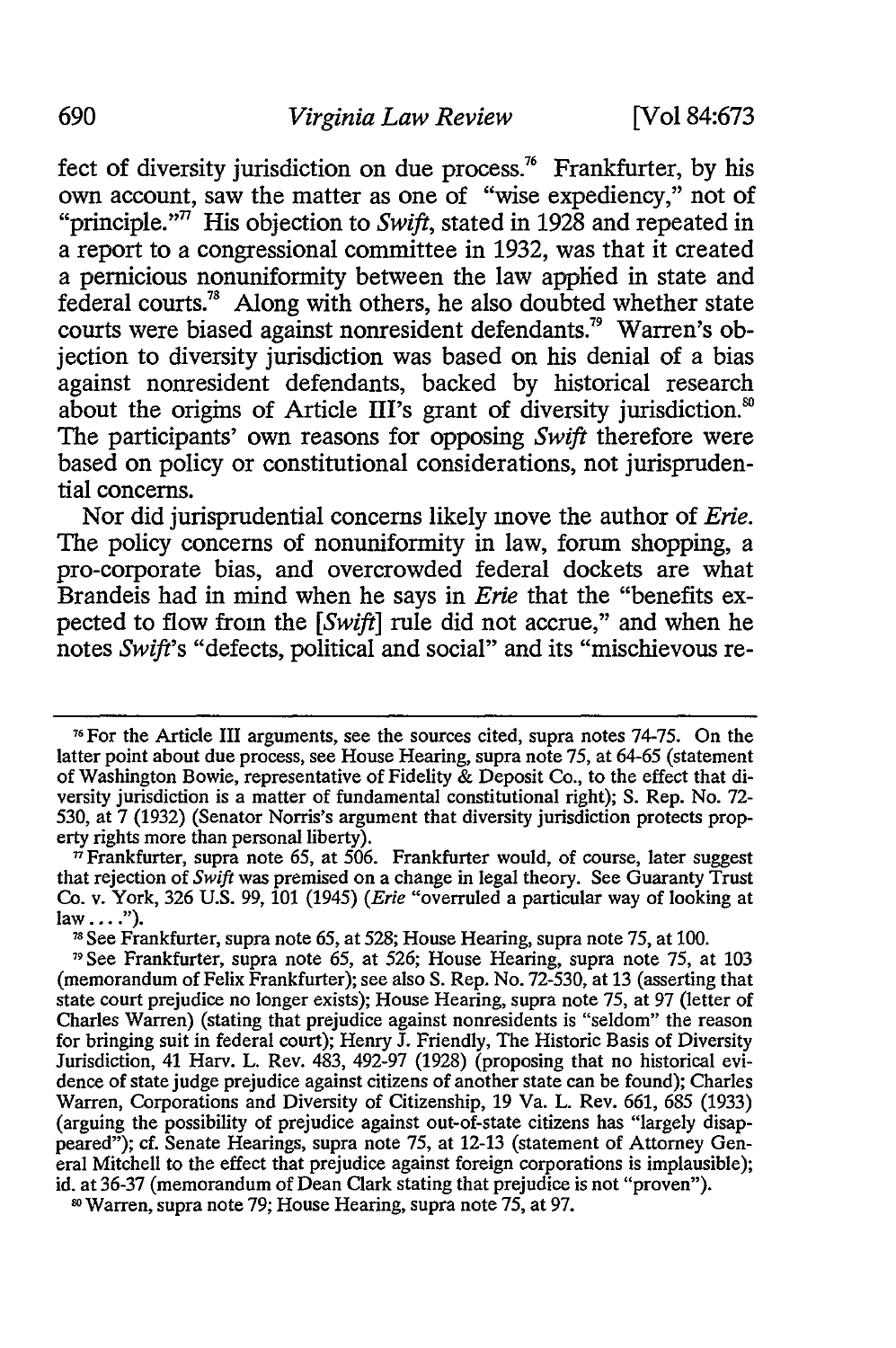suits.""' To be sure, Brandeis joined in Holmes's dissent in *Black & White Taxicab* and quoted its statement that *Swift* offended hard legal positivism in *Erie*.<sup>82</sup> And Brandeis apparently read academic criticisms of *Swift,* including some based on positivism, in the course of drafting the *Erie* opimon.<sup>83</sup> But other biographical data suggests that his objection to *Swift* was to its social and political consequences, not its jurisprudential assumptions.

For one thing, a jurisprudential concern would have been out of character. Brandeis consistently subjected legal rules to costbenefit analysis and rejected philosophical abstractions.<sup>84</sup> For Brandeis, judicial decisionmaking was not a process of "reasoning from abstract conception," but rather one of "reasoning from life" and taking "notice of ... facts."<sup>55</sup> This supports suggestions that Brandeis was moved by his longstanding policy objections to diversity jurisdiction,<sup>86</sup> including the vices of forum shopping by corporate defendants and *Swift's* effect of reducing effective state sovereignty. $\mathcal{I}$  Brandeis's efforts to have Frankfurter press the case for

**-3** See Freyer, supra note 7, at 132-33.

See, e.g., **G.** Edward White, The American Judicial Tradition: Profiles of Leading American Judges 163-64 (expanded ed. 1988).

**1,** Louis D. Brandeis, The Living Law, 10 Ill. L. Rev. 461,465 (1916).

In those parts of the country in which resort to the federal courts in case of diversity of citizenship is common the concurrent jurisdiction of state and federal courts on the ground of diverse citizenship often causes much delay, expense, and uncertainty .... Moreover, the differences in the view which state and federal courts respectively take as to the law applicable to the same case result in irritation which has somewhat impaired the usefulness of the federal courts in some localities.

Id; see also Philippa Strum, Louis D. Brandeis: Justice for the People 378-79 (1984) (noting Brandeis's longstanding objections to diversity jurisdiction).

**9** One of Brandeis's biographers summarizes Brandeis's attitude as follows:

Brandeis was outraged by [the result in *Black & White Taxicab].* It not only reflected an unfair discrimination in the implementation of the law; it also meant that the state could not control its own affairs. It confirmed his view that the

*bErie,* 304 U.S. at 74-75.

In assessing why Brandeis included quotations from Holmes's *Black & White Taxicab* dissent in *Erie,* it should be recalled that "in quite personal terms, *Erie* allowed Brandeis to pay public homage to Holmes, his departed friend and colleague, who for more than a quarter-century had been recognized as the major intellectual and constitutional antagonist of *Swift* and the federal common law." Purcell, supra note 67, at 225.

**<sup>16</sup>**See Charles W. Eliot, Moorfield Story, Louis D. Brandeis, Adolph J. Rodenbeck, & Roscoe Pound, Preliminary Report on Efficiency in the Administration of Justice 28 (1914):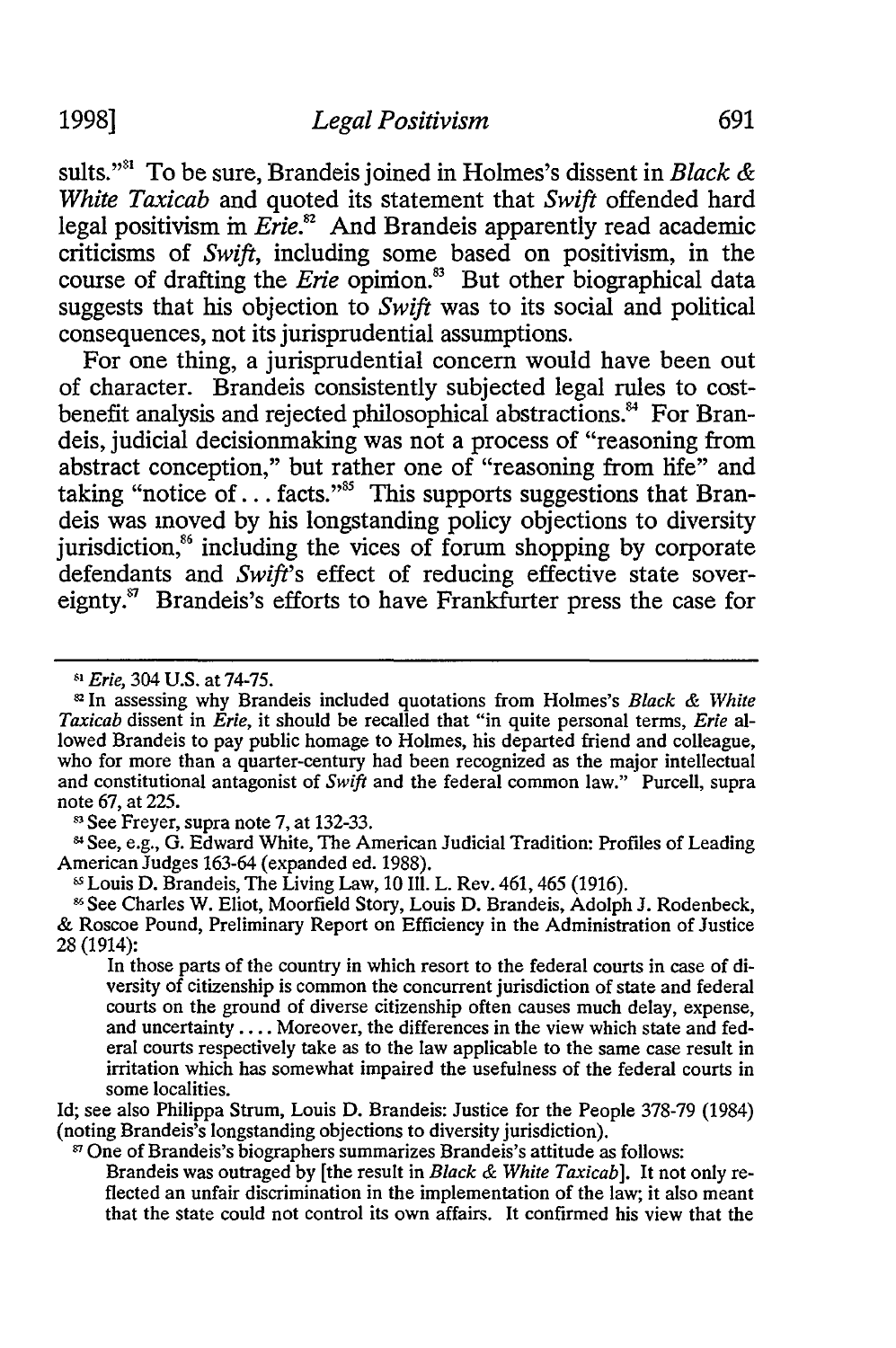eliminating diversity jurisdiction further support the point.<sup>88</sup> Since Frankfurter's objections to *Swift* at this time were ones of policy, it is a fair inference that Brandeis's objections were too.

For all of these reasons, we think the historical connection between the truth of legal positivism and *Erie's* holding is doubtful. Lawrence Lessig's recent attempts to draw more complicated historical connections do not meet these concerns. Lessig describes a pattern which he calls the *"Erie-effect."9* This pattern has two parts. First, a changed conception of law occurs which makes a previous conception controversial. Second, the controversial nature of a previous conception of law renders the existing allocation of institutional authority illegitimate.<sup>90</sup> In order to minimize the costs of the resulting illegitimacy, Lessig argues, courts reallocate legal authority. Legal positivism figures in the first part of the *"Erie-effect."* According to Lessig, the rise of positivism made controversial a notion of common law as existing independently of social practices of one sort or another, including the decisions of state courts. Previously thought legitimate, the authority of federal courts to create common law became open to question. The Court in *Erie* reduced the costs of illegitimacy by requiring federal courts to follow the rules created by the decisions of state courts. Lessig concludes that beliefs about legal positivism occasioned a constitutional issue of judicial authority which *Erie* resolved.<sup>91</sup>

**10** See Lessig, Fidelity and Constraint, supra note 89, at 1410.

**11** Lessig, *Erie-Effects,* supra note 7, at 1787-95; Lessig, Fidelity and Constraint, supra note 89, at 1400-11; Lessig, Understanding Changed Readings, supra note 7, at 426-37. As we mentioned above, see supra note 11, Lessig does not clearly distinguish the historical, the conceptual, and the normative connections between legal positivism and *Erie's* holding. And sometimes Lessig hedges on the historical con-

jurisdiction of federal courts had to be reduced. So he joined Holmes's vigorous dissent [in *Black & White Taxicab].*

Lewis J. Paper, Brandeis 382 (1983); see also Philippa Strum, Brandeis: Beyond Progressivism 88-89 (1993) (explaining *Erie* as driven by Brandeis's fear of corporate power and his commitment to federalism and state experimentation).

**as** See Letter from Brandeis to Frankfurter (Apr. 21, 1928), *in* "Half Brother, Half Son": The Letters of Louis D. Brandeis to Felix Frankfurter 330, 330-31 (Melvin I. Urofsky & David W. Levy eds., 1991) [hereinafter "Half Brother, Half Son"]; cf. Letter from Brandeis to Frankfurter (May 3, 1938), *in* "Half Brother, Half Son," supra, at 612, 613 ("With Swift v. Tyson removed, won't it be possible now to go further in limiting diversity citizenship jurisdiction?") (footnotes omitted).

See Lessig, *Erie-Effects,* supra note 7, at 1787-95; Lawrence Lessig, Fidelity and Constraint, 65 Fordham L. Rev. 1365, 1410-11 (1997) [hereinafter Lessig, Fidelity and Constraint]; Lessig, Understanding Changed Readings, supra note 7, at 433-38.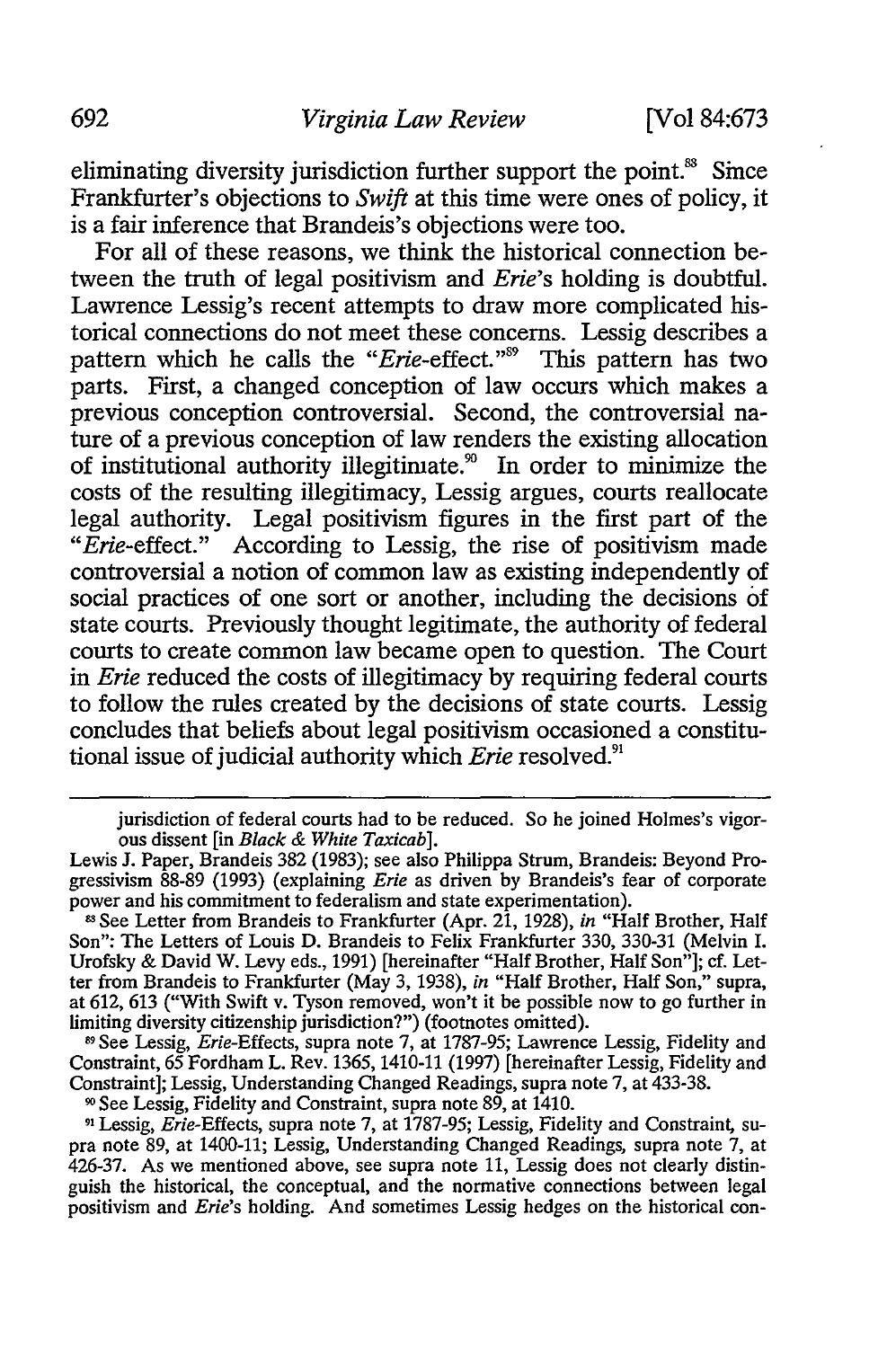Understood as a causal explanation, the *"Erie-effect"* argument has significant problems. It does not explain the temporal gap between the reception of legal positivism and the decision in *Erie.* It does not explain the significance of the other competing causal factors or how positivism related to these factors. And it does not explain how a theory of law embraced by all parties to the debate and not ostensibly central to it nonetheless played a dispositive causal role. In addition, there are difficulties of detail. Central to the *"Erie-effect"* is a link between the reception of legal positivism and an increase in institutional costs associated with *Swift.* Showing that *Swift's* application made the lawmaking authority of federal courts increasingly controversial and that *Erie* made it less so, by itself, says nothing about the role of legal positivism.<sup>92</sup> For the same can be said of many Supreme Court decisions that reduce institutional costs by fashioning constitutional doctrine to make legislative or judicial lawmaking less controversial. To support the "Erie-effect," Lessig therefore must show that legal positivism caused the increase in institutional costs associated with *Swift's* application. In particular, he must provide evidence indicating that legal positivism brought into doubt the legitimacy of federal courts making general federal common law. Otherwise, the causal link between a changed conception of law and *Erie* contains a gap. Lessig provides no such evidence.

nection, acknowledging that *Erie* resulted from a variety of factors (one of which was legal positivism) of uncertain causal efficacy. See, e.g., Lessig, Fidelity and Constraint, supra note 89, at 1409 n.130; Lessig, Understanding Changed Readings, supra note 7, at 430.

**<sup>11</sup>** Although the institutional costs associated with *Swift* are well known, Lessig does not explain the mechanism that reduces illegitimacy costs by institutional reallocation. Reallocation to minimize illegitimacy costs assumes that all such costs are felt by the same actor, so that the actor allocates authority in such a way as to raise the fewest qualms about its political propriety. Otherwise, here as elsewhere, the actor's decision can only reduce illegitimacy costs for itself, and is not guaranteed to minimize overall illegitimacy costs. The Supreme Court, lower federal courts, and Congress are different actors who felt different illegitimacy costs associated with *Swift.* The lower federal courts adopted common law rules which increasingly diverged from state law. Congress failed to remove or limit the original jurisdiction of federal courts in diversity cases or displace common law by statute. And the Supreme Court itself failed to overrule *Swift.* Because none of these institutions felt all the illegitimacy costs of *Swift, Erie* cannot be easily described as a case in which the Court was induced to minimize illegitimacy costs. The diffusion of illegitimacy costs combined with *Swift's* longevity and precedential weight requires postulation of a mechanism connecting the illegitimacy costs and the Court's decision in *Erie.*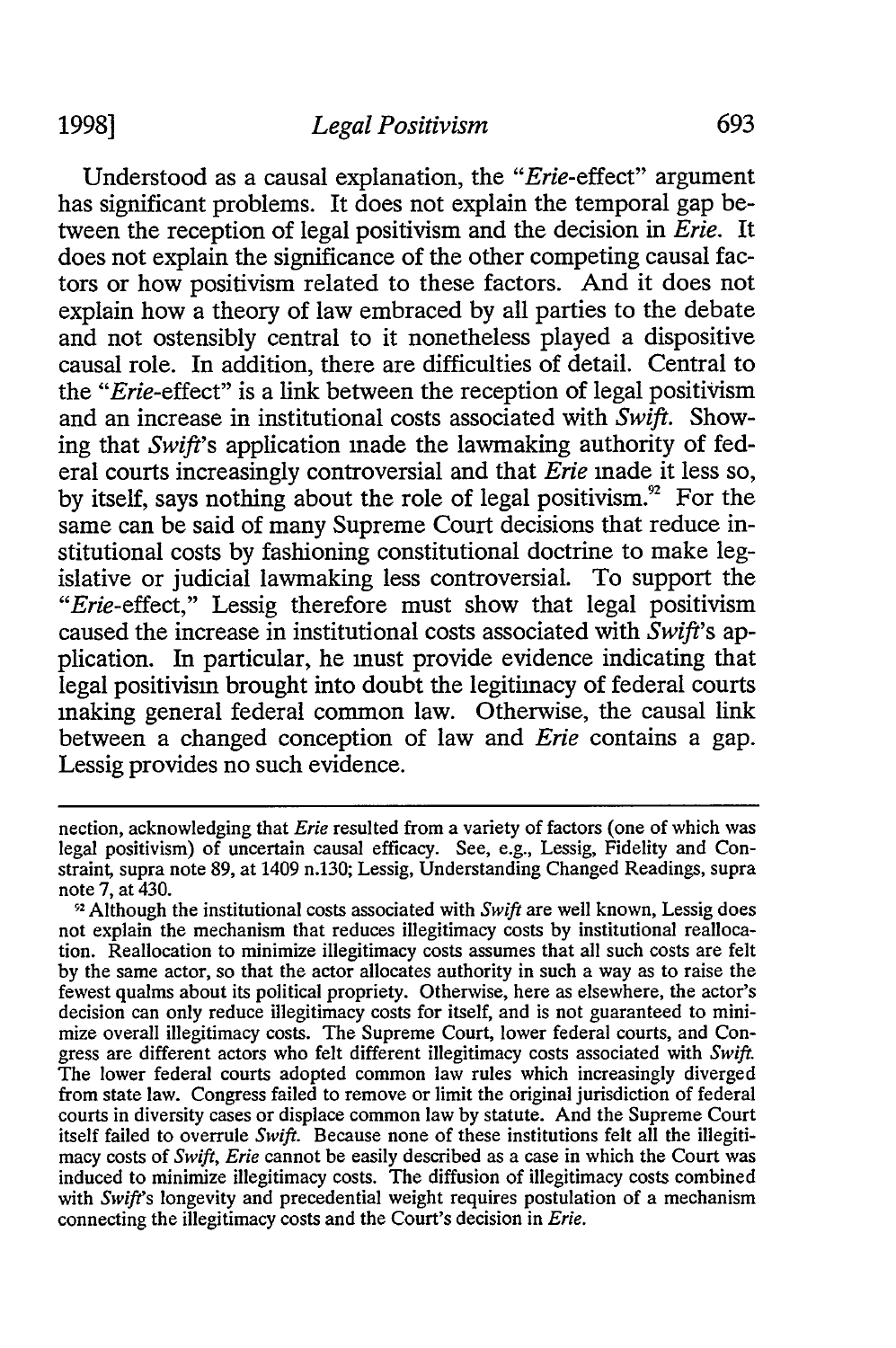## *Virginia Law Review 694* [Vol **84:673**

It is worth repeating our point so far. We do not deny that there might be a historical link between beliefs about legal positivism and *Erie's* holding. The link appears initially plausible because it is suggested by the language in the *Erie* opinion. But the oftenasserted historical connection rests on very little affirmative evidence and ignores considerable countervailing evidence. Legal positivism was embraced by both critics and supporters of *Swift,* it was not central to the debate about *Swift,* and few if any ever defended *Swift* on anti-positivist terms. In addition, there were powerful independent causal factors at work that were much more central to legal and political debates about the validity of the *Swift* regime. Finally, Holmes asserted a connection between legal positivism and a constitutional deficiency with little explanation, and theories about the nature of law almost certainly were not the primary influence on Brandeis. For these reasons, we find the historical connection implausible. Even if there is such a historical connection, however, it would not affect our claims that there are no conceptual or normative connections between legal positivism and *Erie's* holding. We now turn to these claims.

### III. CONCEPTUAL CONNECTIONS

Unlike the historical connection, which asserts a causal relation between courts' beliefs about legal positivism's truth and *Erie's* holding, a conceptual connection asserts a logical relation between legal positivism's truth and *Erie's* holding.<sup>93</sup> On this view, legal positivism is a premise in an argument whose conclusion is one of constitutional constraint on federal courts. Legal positivism might be sufficient for the *Erie* holding. Alternatively, it might be necessary. Or, most strongly, legal positivism might be necessary *and* sufficient for *Erie's* holding. Our contention is that *Erie's* commitment to legal positivism is conceptually independent of its constitutional holding. In other words, we claim that legal positivism is neither necessary nor sufficient for *Erie's* holding.

For possible assertions of a conceptual connection between *Erie* and legal positivism, see Lessig, Understanding Changed Readings, supra note 7, at 431 ("Change one idea in philosophy, transform in some small way a bit of legal language, and this century-old doctrine of *Swift* quickly falls away."); Casto, supra note 7, at 907-08 *(Erie's* embrace of positivism "virtually dictated the overruling of *Swift v. Tyson* and the creation of the *Erie* doctrine.") (footnotes omitted).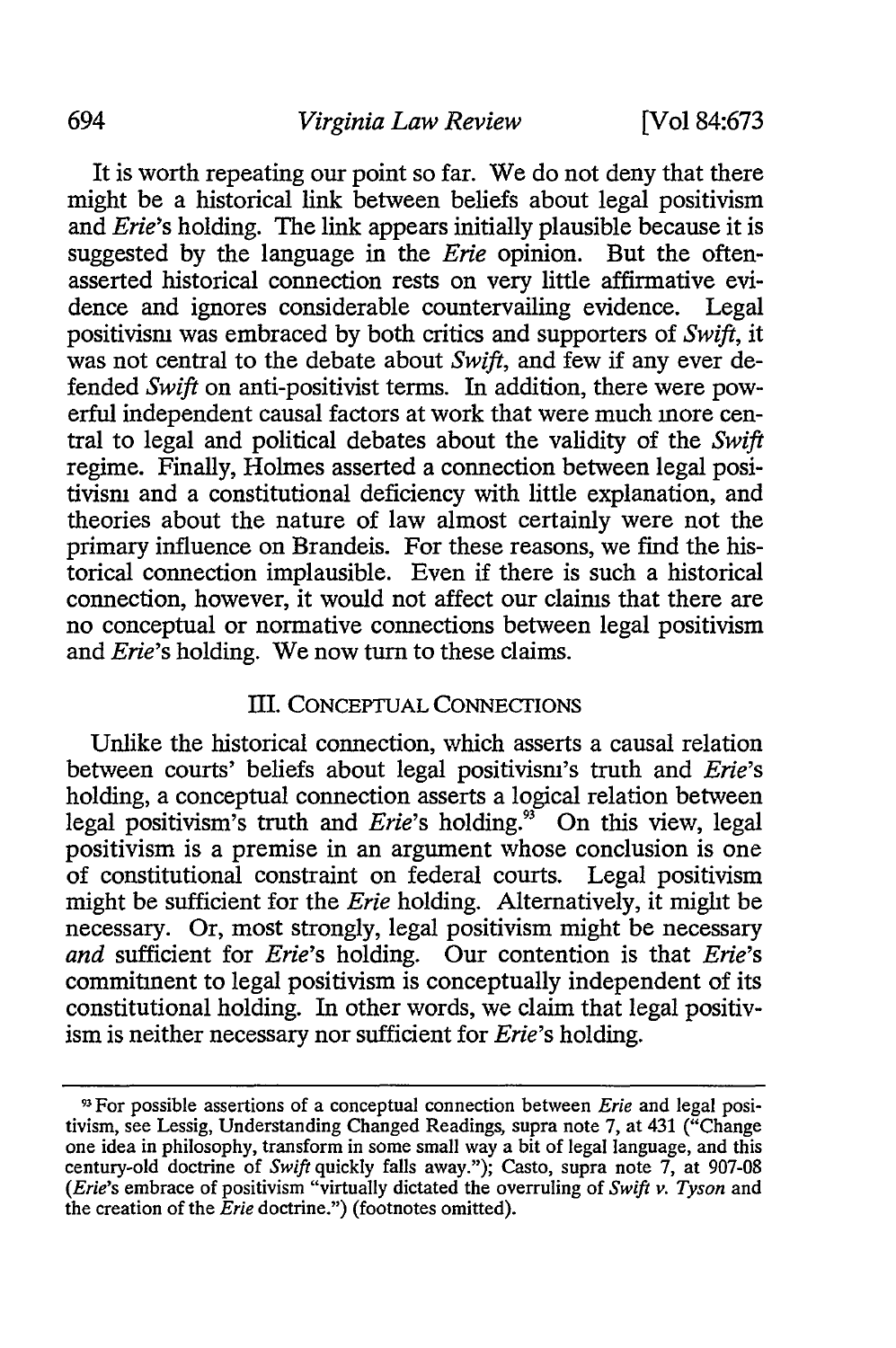The argument for the claim is straightforward. Suppose legal positivism is true. Suppose, that is, that everything we call law must be traced to a sovereign source or otherwise be grounded in a social practice. The *Erie* holding still could be wrong. For the truth of legal positivism is consistent with any number of conceptions of the constitutional role of federal courts. It is consistent with the view that the sovereign in the form of the Constitution's Article III authorizes federal courts to make an independent judgment about the content of state law. (This is how some judges and commentators viewed *Swift*.<sup>94</sup>) It is consistent with the view that the sovereign requires federal courts to develop a national common law that is based on similar sources as state common law but that is neither state law nor federal law within the meaning of Article VI. (This is how others viewed *Swift.*<sup>95</sup>) And it is consistent with *Erie's* holding that the Constitution requires federal courts in non-federal question cases to apply state law as interpreted by state courts. The differences between these views turn on differences of constitutional understanding. All three views are consistent with legal positivism's requirement that law be grounded in a sovereign source or social fact. Positivism alone says nothing about which roles are appropriate for federal courts.<sup>86</sup>

The point generalizes. *Erie's* holding describes a constitutional constraint on the lawmaking powers of federal courts. Legal positivism states conditions for norms being law: namely, that they depend on features of a social practice. The conditions tell us what counts as law, but they do not tell us whether courts must apply law, or how the sovereign requires law to be identified, or how lawmaking authority is allocated. Legal positivism leaves these questions unanswered. The questions must be answered by particular constitutional systems. Whether United States federal courts have certain lawmaking power depends on whether they are sovereign or whether lawmaking power has been delegated to them

<sup>14</sup> See supra notes 36-37 and accompanying text.

See supra note 51 and accompanying text.

Pro-Swift positivists argued that the *Swift* regime was correct because Article III authorized federal courts to make an independent and neutral judgment about the content of state law. See supra note 43. These commentators were not conceptually confused; their arguments were not illogical. If their arguments were wrong, they were wrong because they were bad readings of Article III, not because they were inconsistent with legal positivism.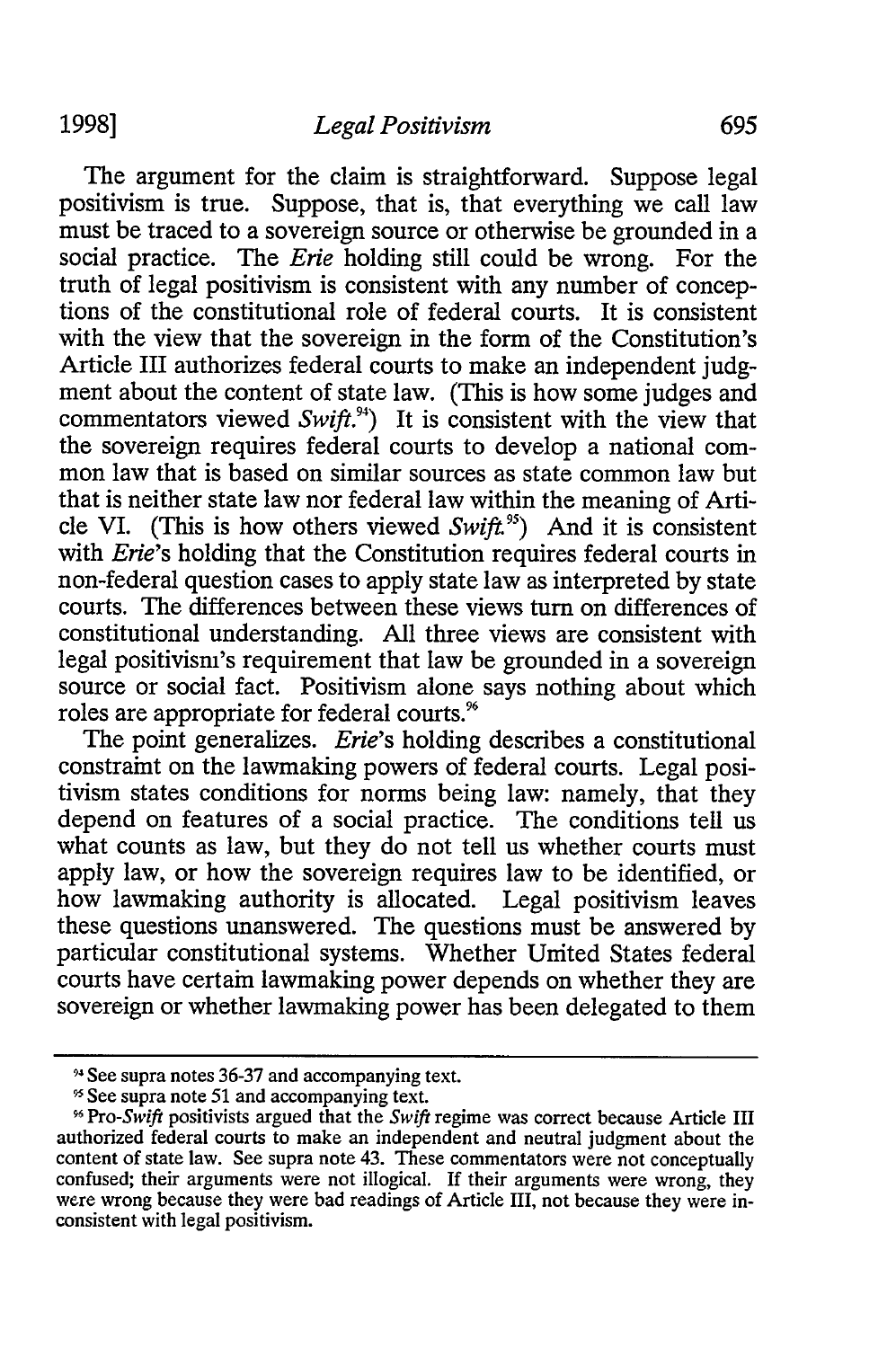by a sovereign via constitutional provision. Article I, Article III, and the Ninth and Tenth Amendments perhaps work to restrict the lawmaking power of federal courts. The truth of legal positivism alone does not. This shows that legal positivism is not a sufficient condition for *Erie's* holding.

Suppose now that legal positivism is false. The *Erie* holding still could be correct. This is because legal positivism defines an entirely general theory that holds for legal norms in all possible legal systems. Legal positivism, therefore, is false if there exists at least one possible legal system in which some legal norms do not depend on social practices.<sup>97</sup> *Erie's* holding, on the other hand, is limited. It describes a constraint on federal courts imposed by constitutional provisions within a particular legal system. Because the holding is constitutional, it does not extend past the particular legal system in which the relevant constitutional constraint operates. Hence, the only conditions on which *Erie's* holding depends are those obtaining in a particular legal system, not in all possible legal systems. Since the conditions need not (and likely do not) obtain in all possible legal systems, legal positivism might be false while *Erie's* holding is correct.

The former law of Louisiana illustrates the possibility. For a long time, section 21 of Louisiana's Civil Code required Louisiana courts to apply "natural law and reason, or received usages, where positive law is silent."<sup>98</sup> During this period Louisiana courts frequently applied natural law.<sup>99</sup> Louisiana thus took a different view

**<sup>17</sup>**See Coleman, supra note 22, at 163; cf. Jules L. Coleman, Rules and Social Facts, 14 Harv. J.L. & Pub. Pol'y 703 (1991) (arguing that positivism is a conceptual claim to the effect that morality is not a condition of legality in all possible legal systems).

**Is** La. Civ. Code Ann. art. 21 (West 1973). Louisiana's revision of the Civil Code in 1987 modified this provision to read: "When no rule for a particular situation can be derived from legislation or custom, the court is bound to proceed according to equity. To decide equitably, resort is made to justice, reason, and prevailing usages." La. Civ. Code Ann. art. 4 (West 1993).

See, e.g., Spencer v. Children's Hospital, 432 So. 2d 823, 825-26 (La. 1983) (relying on natural law and equitable principles to provide procedural devices where none exist under positive law); Broussard v. Broussard, 340 So. 2d 1309, 1311 (La. 1976) ("In the absence of express statutory language to the contrary, we chose to decide the case in accordance with the underlying principles upon which our community system is based, natural law and reason."); West v. Ortego, 325 So. 2d 242, 248 (La. 1975) (holding that, since no positive law governed distribution of settlement moneys, resort to natural law was "in order"); Farris v. LaMont, 425 So. 2d 970, 971 (La. Ct. App. 1983) (using natural law and equity in absence of positive law to forbid lawyer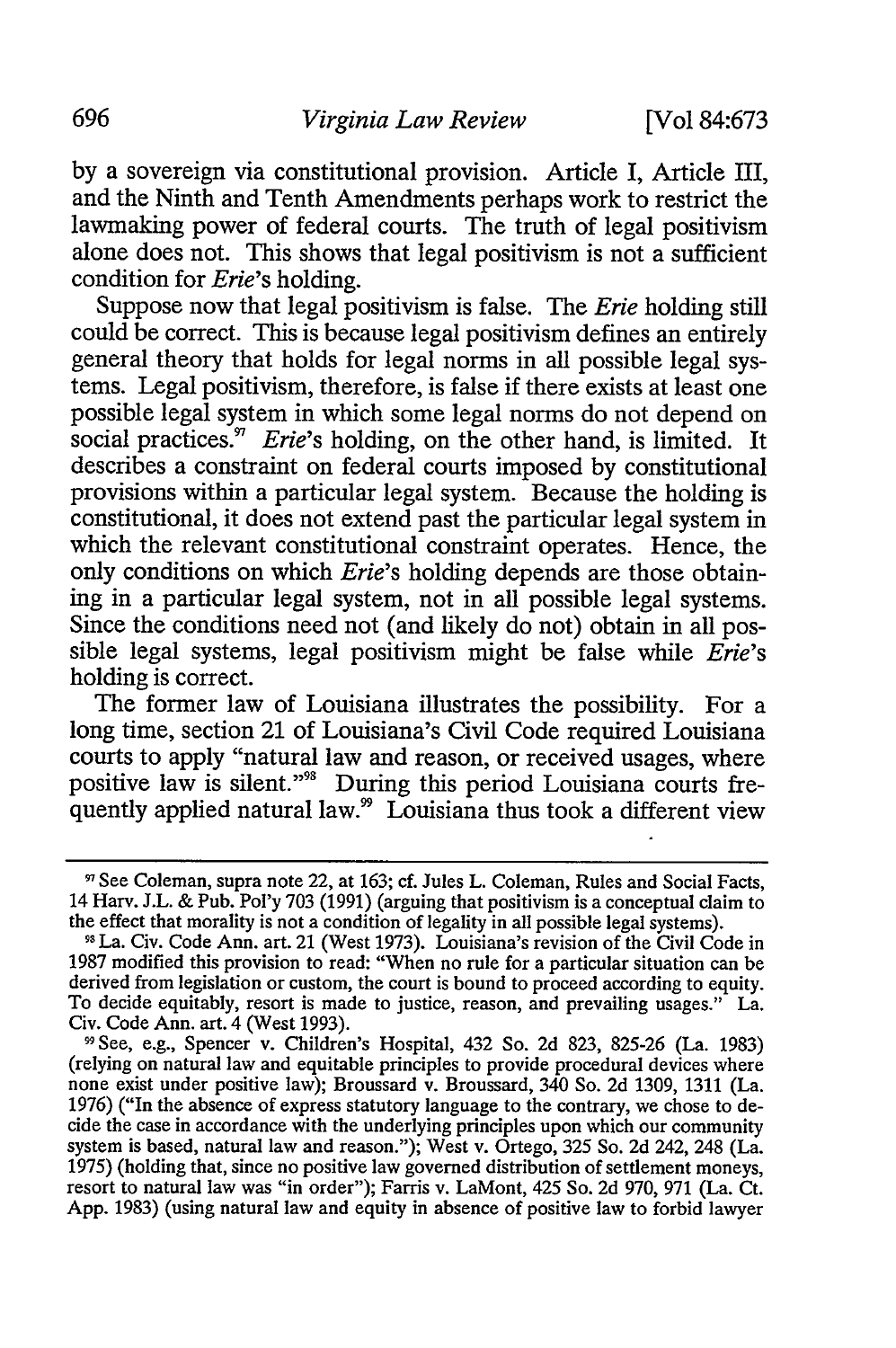of what counts as law than did Holmes and company. But *Erie's* holding did not in any way impugn the validity of Louisiana's legal system or counsel less respect for Louisiana law. *Erie* required federal courts sitting in diversity in Louisiana to apply natural law when there was no controlling positive Louisiana law.<sup>160</sup> This shows that *Erie's* holding rests on a constitutional command and not on the truth of legal positivism.

It is no response here to say that Louisiana's commitment to natural law was consistent with legal positivism because it was authorized by Louisiana's sovereign command in section 21 of the Civil Code. *Erie* would have required application of natural law even if Louisiana state courts applied natural law by judicial fiat rather than legislative authorization. Of course, a positivist could argue that in this circumstance, the sovereign authority was the state judge that incorporates natural law into the state's legal system. But this move is fatal to the conceptual connection. For under this view, even an extreme natural law interpretation of the *Swift* regime would be consistent with legal positivism because the sovereign voice of the United States Supreme Court applied the general common law. And this in turn shows that legal positivism is consistent with *Swift* and is not a sufficient condition of *Erie's* holding.

There is a plausible but defective strategy for preserving positivism's relevance to *Erie's* holding. One could say that it is by virtue of legal positivism's truth that constitutional constraints can insist on a federal or state authority for judicial lawmaking. Both federal and state authority ultimately rest on social practices of one sort or another-both are ultimately social sources of law. Unless federal and state authority are instances of law, constitutional constraints would not be constraints of law and would not operate. Constitutional constraints, on this view, are parasitic on the truth of legal positivism. Since *Erie's* holding depends on constitutional constraints, the holding depends on positivism being true. The point can be expressed in terms of Austinian positivism alone. Law must be grounded in a sovereign command. The sovereign sources

from profiting from his own mistakes).

**<sup>-</sup>C°** See, e.g., Williams v. Humble Oil & Refining Co., 432 F.2d 165, 167, 170 n.5 (5th Cir. 1970), cert. denied, 402 U.S. 934 (1971); Grigsby v. Coastal Marine Serv., 412 F.2d 1011, 1025-28, 1038 (5th Cir. 1969); Lee v. Hunt, 483 F. Supp. 826, 841-42 (W.D. La. 1979), aff'd 631 F.2d 1171 (5th Cir. 1980).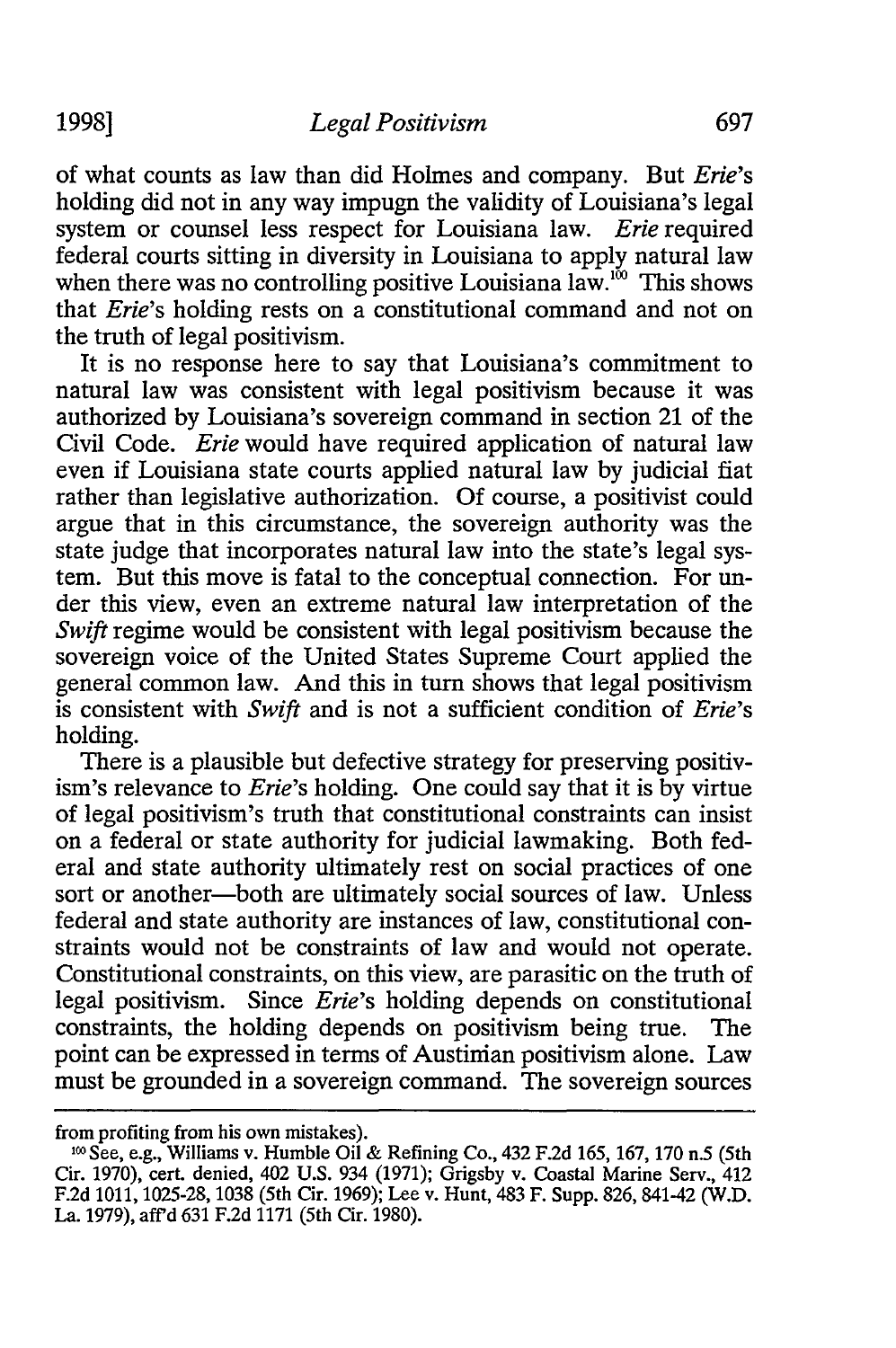in the United States are the state governments and the federal government. Positivism thus requires federal courts to apply either state or federal law. By recognizing the obvious dependence of *Erie's* holding on constitutional considerations while preserving legal positivism's relevance to them, this strategy insulates *Erie's* holding from the irrelevance claim.

This insulation strategy is defective.<sup>101</sup> It gets things almost exactly backwards. It is not in virtue of positivism that constitutional constraints require federal courts to look to federal or state authority for lawmaking. At most, constitutional constraints direct courts to endorse legal positivism, not the other way around. If the Constitution requires federal courts to apply federal or state law, it does so by virtue of constitutional text and a practice of regulating the exercise of political power by reference to that text, not legal positivism. Federal courts have no allegiance to legal positivism, or any other theory of law, unless the Constitution says so. In fact, it is conceivable that the Constitution could embrace a theory of law other than positivism. Imagine, for instance, that the Constitution provided that "law need not be grounded in a sovereign source or social fact, and federal courts can apply natural law." The truth of legal positivism then would not require courts to apply only law grounded in a sovereign source or social fact.<sup>102</sup> This possibility means that it is the Constitution that makes legal positivism relevant, if at all, and not vice versa.

The point can be put more generally as follows. Call the constitutional constraint on the power of federal courts to make general common law "C." If *Erie* is correct, the Constitution requires C.

**<sup>101</sup>** One reason it is defective is that, as we argued above, supra pp. 123-24, even if legal positivism required federal courts to apply state or federal law, it would say nothing about what the appropriate sources of law were. It is perfectly consistent with legal positivism for the Constitution to require federal courts to make an independent judgment about the content of state law. Thus, even if legal positivism requires recourse to the Constitution as the sovereign source of lawmaking and law allocation in the United States, legal positivism says nothing about the actual allocation of lawmaking power under the Constitution.

<sup>&</sup>lt;sup>102</sup> One might respond that the application of natural law is consistent with legal positivism here because the truth of legal positivism requires courts to follow the constitutional command. This response, like the similar response to Louisiana's application of natural law, proves too much and ultimately undermines the conceptual connection by making everything—including Swift-consistent with legal positivism. See supra p. 125.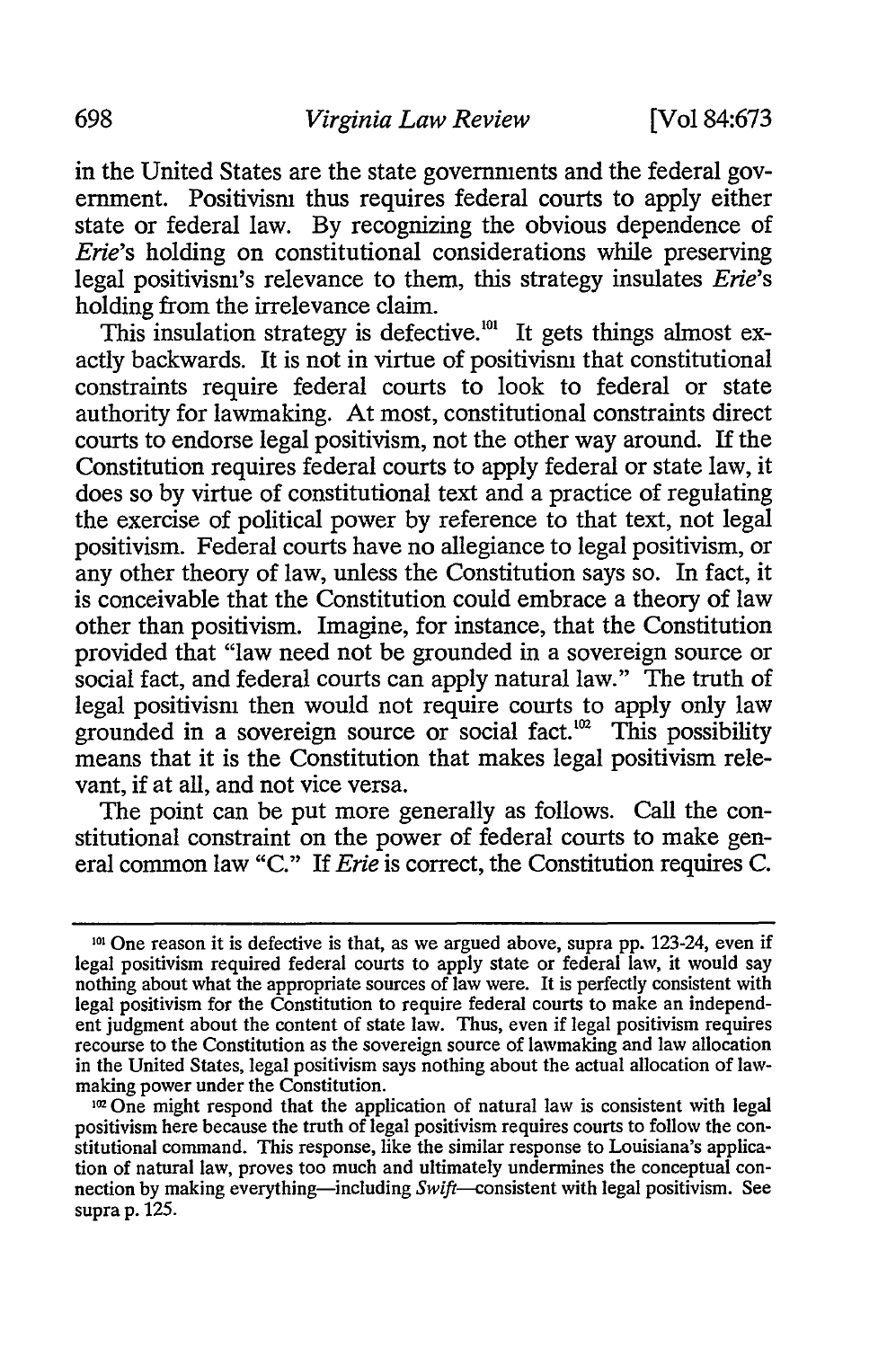C, however, need not state a constraint of law, as the insulation strategy wrongly supposes. For C's character as a constraint does not derive from its status as law. Rather, the constraint is the product of the Constitution and a practice of regulating the exercise of political power by reference to the Constitution. (The practice includes an oath of office to uphold the Constitution.) And whether the Constitution and the underlying practice are instances of law depends on what conditions of legality turn out to be. Because C's constraint derives from the Constitution and the Constitution may or may not be law, C may or may not state a legal constraint. Still, C's status as a constraint is unaffected. For if C is a legal constraint, then it states a legal restriction on the lawmaking authority of federal courts. If it is not a legal constraint, C still operates as a restriction, only now not as a legal constraint on the authority to make law. In both cases, C functions as a restriction, according to the *Erie* holding. C's status as constraint on the exercise of governmental power therefore is unrelated to its status as law. So C's restriction on the lawmaking power of federal courts does not depend on the truth of jurisprudential theses such as legal positivism.

Another strategy for preserving a conceptual connection is to alter the version of legal positivism at work. Instead of "hard" positivism, it might be thought that "soft" positivism could maintain the connection between positivism and *Erie's* holding. "Soft" positivism, recall, allows social practices upon which the existence of law depends to incorporate moral principles. One might think that moral principles require that common lawmaking authority not be lodged in federal courts. The strategy fails for at least three reasons. First, "soft" positivism's truth does not entail that social practices *must* resort to moral principles. This is a contingent matter, true in a particular legal system. "Soft" positivism, by allowing law to incorporate moral principle, does not require it. Second, it is a stretch from the possibility that social practice incorporates resort to moral or political principle to the particular moral or political principle needed to make the *Erie* holding correct. *Erie's* holding requires a principle about the morally prescribed allocation of common lawmaking authority among branches of government. Even if such a moral principle exists-and it's doubtful—the principle is a matter of substantive moral theory, not of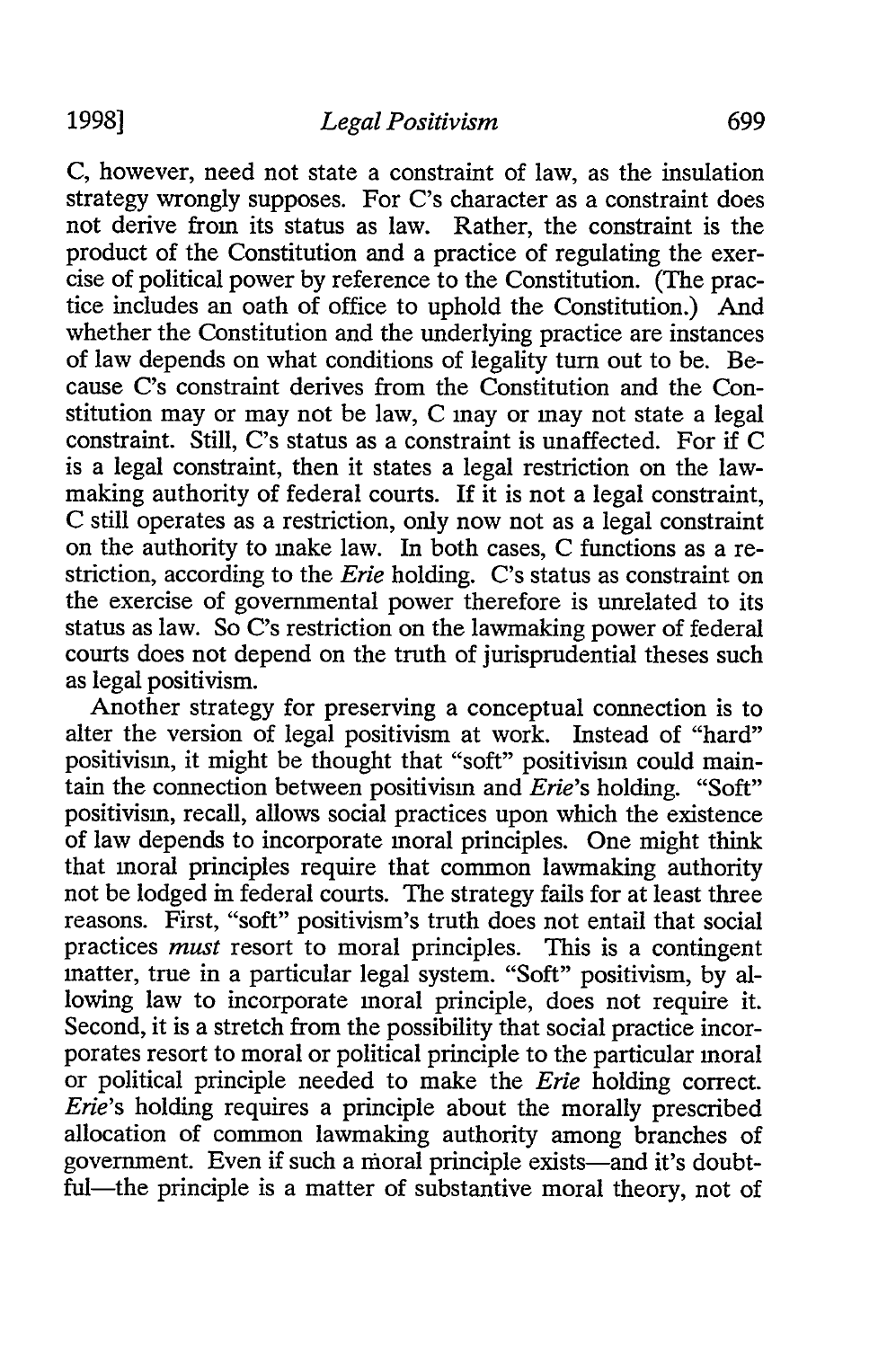## *Virginia Law Review* **700** [Vol **84:673**

the conceptual requirements of law. Third, even if "soft" positivism included a moral principle prohibiting federal common lawmaking power, it would not match up with *Erie's* holding. This is because "soft" positivism is a perfectly general thesis, and, as a conceptual truth, holds for all possible legal systems and decisionmakers. Therefore, the moral principle supposedly prohibiting federal common lawmaking also would prohibit common lawmaking by state courts. *Erie's* holding recognizes a distinction among decisionmakers that "soft" positivism does not recognize. A less restrictive version of legal positivism does not therefore maintain a conceptual connection between positivism and *Erie's* result.

In sum, legal positivism's truth is neither necessary nor sufficient for *Erie's* holding. Legal positivism is thus conceptually irrelevant to *Erie.* To the extent that it suggests otherwise, the language of Brandeis's opinion is deceptive.

### IV. NORMATIVE CONNECTIONS

A normative connection is another possible relation between legal positivism and *Erie's* holding. This connection is one of justification. It says that, whatever else might provide a good reason for *Erie's* holding, the truth of legal positivism provides additional support or authority for the holding. Articles I and III, the Ninth and Tenth Amendments, and constitutional principles of federalism and separation of powers might restrict the common lawmaking authority of federal courts. The normative connection views legal positivism's requirement that law depends on a sovereign command or social practices as a further reason for the same conclusion.

Arguments for the normative connection begin with the assumption that *Swift* commits itself to a belief in or application of law not grounded in a sovereign source or social practice. They then claim that legal positivism's requirement that law must be traced to the act of a sovereign or some social fact undermines *Swift* and provides a good reason for *Erie's* holding. At this point the normative connection has several versions. Some versions say that legal positivism limits courts to applying the sovereign's command, and the relevant sovereign command—the United States Constitution requires federal courts to apply state or federal law. Other versions say that the Constitution obligates federal courts to apply state or federal law, and legal positivism requires this law to be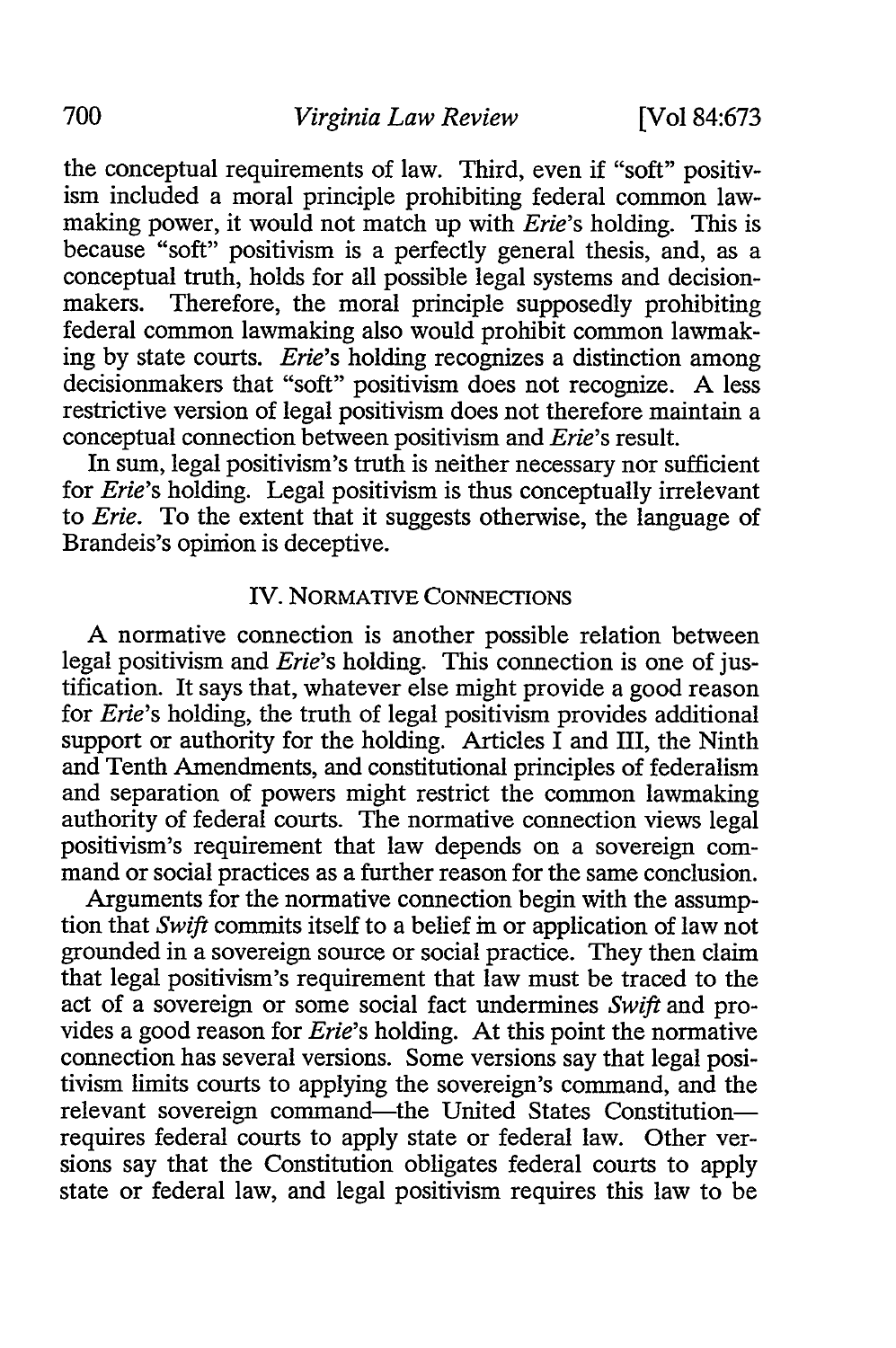grounded in the sovereign commands of the state government or the federal government.

These claimed normative connections fail for many of the same reasons as the conceptual connection. If, as Holmes asserted, the *Swift* regime rested on a commitment to natural law (or a rejection of legal positivism), then the truth of legal positivism might be a reason to reject the *Swift* regime so understood. But even assuming the correctness of this probably-unfair characterization of the *Swift* regime,<sup>103</sup> it does not follow that the truth of legal positivism is a reason to embrace *Erie's* holding. As explained above, any number of constitutional arrangements are consistent with legal positivism, and legal positivism by itself does not provide a reason to pick and choose among them. Indeed, even though legal positivism might provide a reason to reject the extreme natural law interpretation of *Swift,* it does not provide a reason to reject the various other understandings of the identical *Swift* regime held by Corbin and company that are consistent with legal positivism. Legal positivism cannot begin to tell us which of many possible constitutional understandings about the allocation of state and federal power are correct. Only the Constitution can do so.

The argument by now should be familiar. Legal positivism, if true, is a truth about law, not an evaluation of the merits of federal courts creating general federal common law. *Erie's* holding, on the other hand, concerns the restrictions on federal courts' lawmaking powers. Because legal positivism is a position about what constitutes law while *Erie* concerns the proper role of federal courts in lawmaking, legal positivism has nothing to say about the latter. It is one thing for law to depend on social practices of various sorts. Whether it is a good thing, or constitutionally compelled, that federal courts not create general federal common law is another matter. The latter is a substantive moral or constitutional position that is the conclusion of a normative argument about the legitimacy of allocating lawmaking authority to federal courts. The former is a conceptual claim about law. Legal positivism only makes the conceptual claim and has nothing to say about the normative argument. The move from legal positivism's truth to the

**<sup>103</sup>** See supra text accompanying notes 35-37.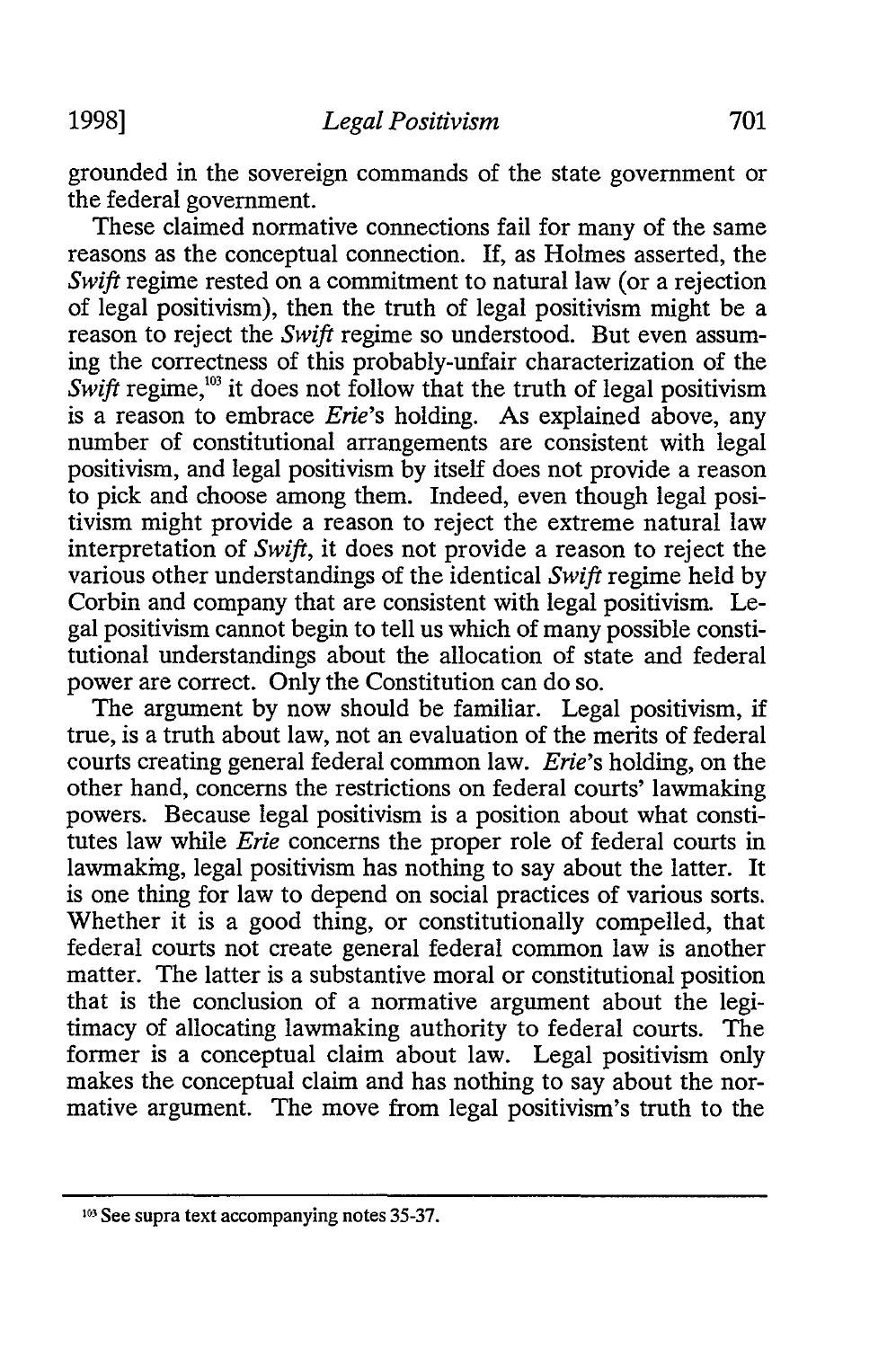normative (constitutional) position embedded in *Erie's* holding is a simple non sequitur.

One strategy to preserve a normative connection between legal positivism and *Erie's* holding is to alter the working notion of legal positivism. Legal positivism could be understood not as a conception of law but as a view about proper judicial decision. According to this understanding, sometimes called normative or adjudicatory positivism, judges should decide cases by invoking materials which derive their authority from a sovereign command or social facts. $104$  Normative positivism permits decision by appeal to legal rules in force but prohibits case resolution by moral judgments. Normative positivism might appear to make some sense of *Erie.* The Constitution divides lawmaking authority between the federal political branches and the states. It does not allocate lawmaking authority to federal courts. The division is underwritten by the extra-constitutional practice of judicial recourse to the document's provisions. Therefore, constitutional provisions limit federal courts' common lawmaking powers. Normative positivism's prescription to decide cases by materials ultimately authorized by social facts supports this conclusion.

The argument has a lot going for it. It is directed at the authoritative sources of law under the Constitution and away from general conditions of legality. Normative positivism also might be historically and politically important to the result in *Erie. Erie* followed a series of cases in the first quarter of the twentieth century in which federal courts created law considered socially or politically regressive.<sup>105</sup> Progressive judicial lawmaking could occur more broadly at the state level if the common lawmaking powers of federal courts were restricted. Requiring that lawmaking have both a legislative source at a federal level and a legislative or decisional source at a

**<sup>104</sup>**See Gerald J. Postema, Bentham and the Common Law Tradition 328-36 (1986); Frederick Schauer, Playing by the Rules: A Philosophical Examination of Rule-Based Decision-Making in Law and in Life (1991); Frederick Schauer, Rules and the Rule of Law, 14 Harv. J.L. & Pub. Pol'y 645, 677-78 (1991); Jeremy Waldron, Kant's Legal Positivism, 109 Harv. L. Rev. 1535, 1541 (1996); Jeremy Waldron, The Irrelevance of Moral Objectivity, *in* Natural Law Theory: Contemporary Essays 158, 161- 62 (Robert P. George ed., 1992).

**<sup>1</sup> 0 ,** See, e.g., Black & White Taxicab & Transfer Co. v. Brown & Yellow Taxicab & Transfer Co., 276 U.S. 518 (1928); Kuhn v. Fairmont Coal Co., 215 U.S. 349 (1910); Muhlker v. New York & Harlem R.R. Co., 197 U.S. 544 (1905).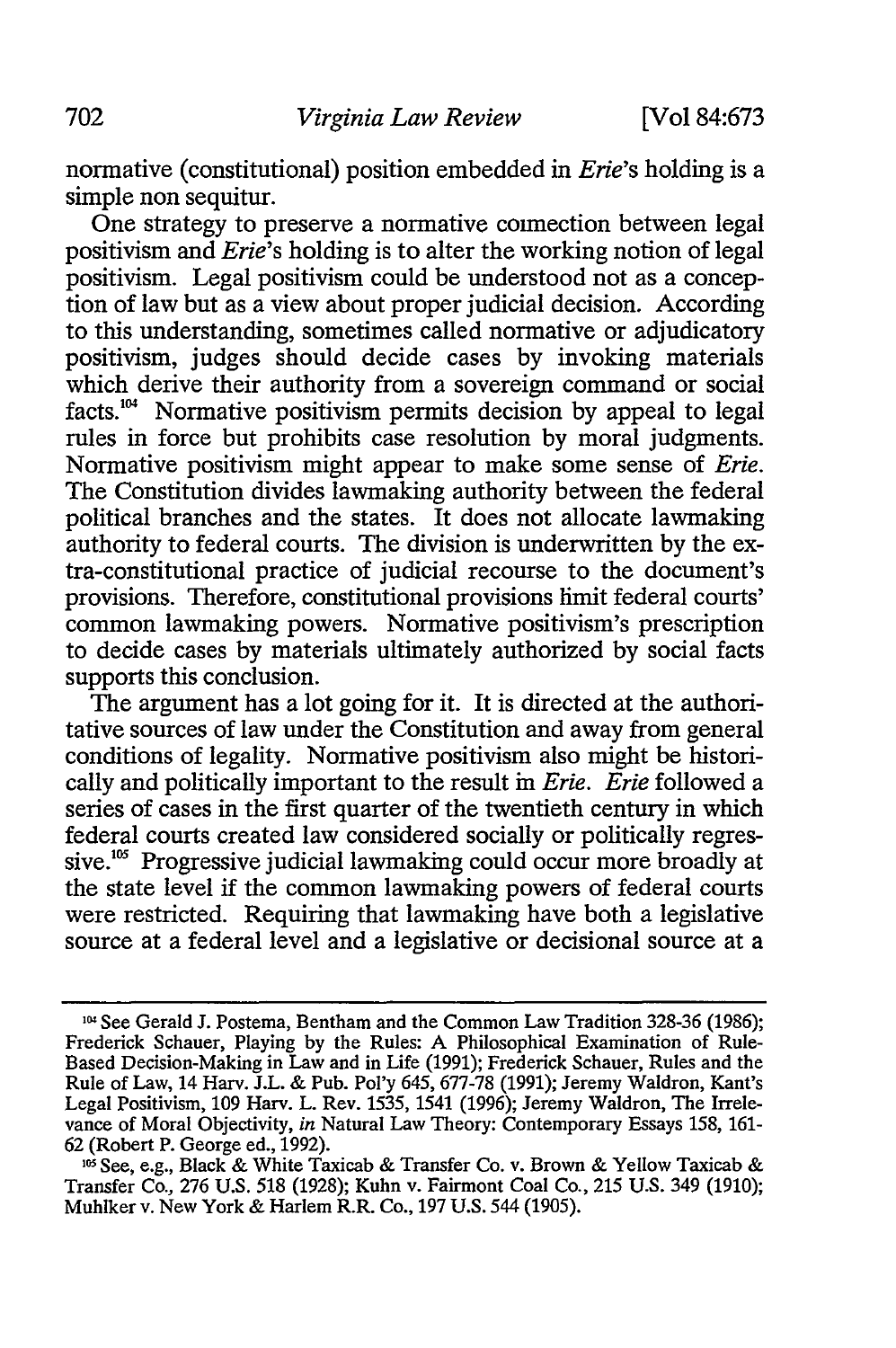state level helps achieve this end. By having judicial decision rely on particular sorts of legal rules backed by social facts, the requirement is an application of normative positivism.

This is a plausible but unsuccessful attempt to save the normative connection. For one thing, the strategy succeeds by dropping a commitment to legal positivism and substituting normative positivism, a different thesis. Legal positivism is a claim about the conditions necessary for a norm to be a legal norm-conditions of legality. Normative positivism is a thesis about how judges should decide cases. A claim about the nature of legal norms does not entail an insistence that legal decision proceed from materials authorized by social facts. By dropping a commitment to legal positivism, the strategy asserts a different normative connection.

More important, on its own terms, the strategy fails. This is because normative positivism does not provide a good reason for *Erie's* holding either. *Erie* prohibits federal courts from making federal common law while leaving to states the authority to allow state courts to make common law. But normative positivism, if correct, places the same restriction on all judicial decisions, whether federal or state courts are involved. Normative positivism, after all, requires judicial decision to proceed from materials backed by a sovereign command or (unspecified) social facts, not just particular courts or issues. It cannot distinguish between federal and state courts. Hence what goes for federal courts goes for state courts as well: If positivism supports prohibiting federal courts from common lawmaking, it supports the same prohibition in the case of state courts. Since *Erie's* holding prohibits only common lawmaking by federal courts, normative positivism does not accurately describe the association between it and the holding in *Erie.*

## V. IMPLICATIONS

Our claim that legal positivism is conceptually and normatively irrelevant to *Erie's* holding has several implications.

1. The irrelevance claim bears indirectly on the claimed historical connection between the reception of positivism and *Erie's* holding. If *Erie's* holding is both conceptually and normatively independent of legal positivism, then the historical connection is less likely than otherwise. The historical connection attributes to the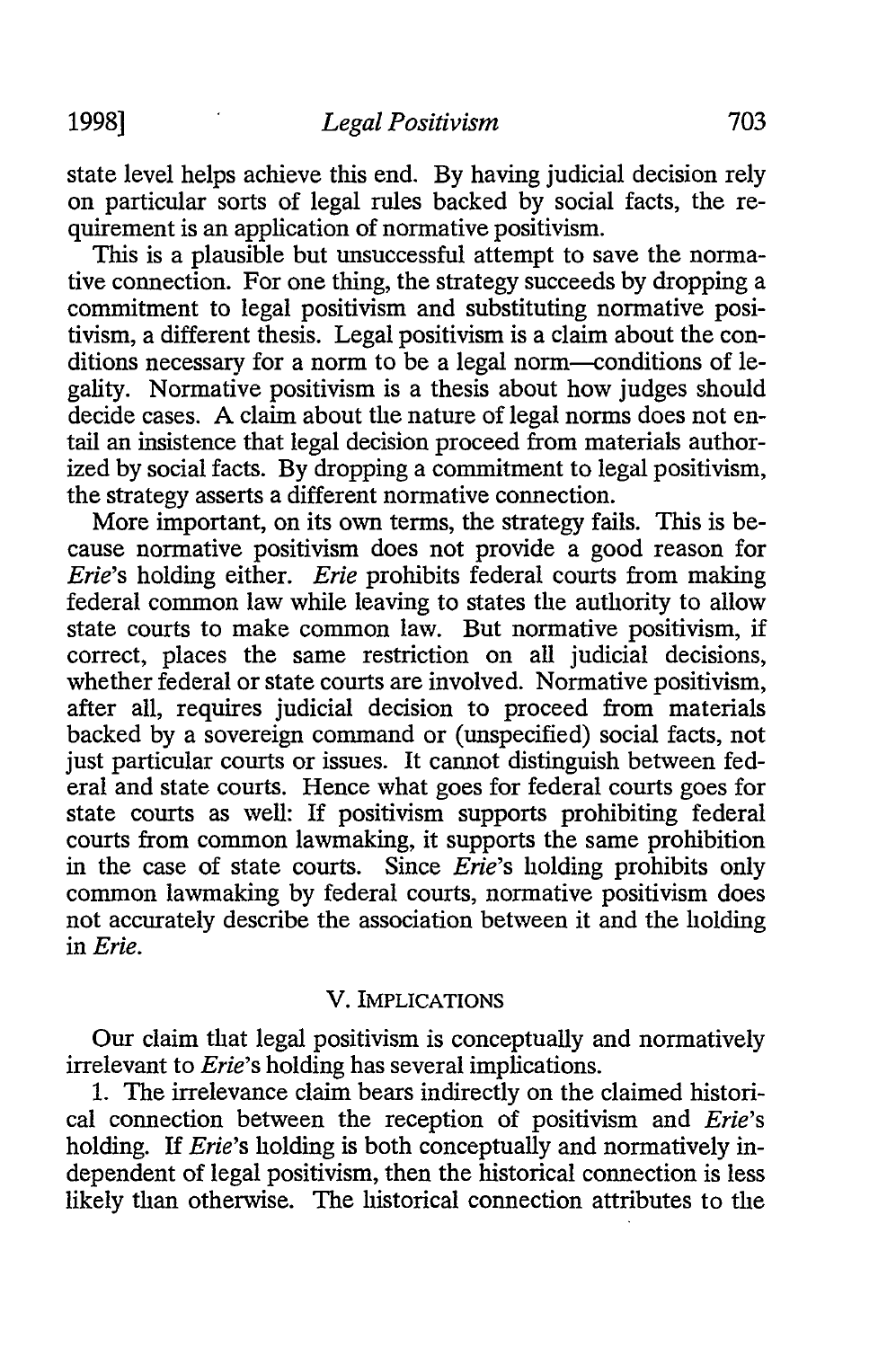Justices who decided *Erie* a belief that legal positivism had a conceptual or normative implication for *Erie's* constitutional holding. If our irrelevance claim is right, the Justices' beliefs were false. It is, of course, possible that the Justices held false jurisprudential beliefs. But it is unlikely, especially in light of the competing explanations for *Erie's* holding, as well as the fact that critics and proponents of *Swift* alike embraced positivism. Both sides were perfectly clear that their positions rested on views about the constitutional or policy basis for federal common lawmaking by federal courts. Given the irrelevance claim and the historical evidence, a historical connection between legal positivism and *Erie* is less likely than if the irrelevance claim were false.

2. The irrelevance claim bears on philosophical criticisms of the opinion in *Erie.* George Rutherglen, for instance, thinks *Erie's* holding relies on legal positivism. He says that positivism is the "linchpin" of the opinion in *Erie* and that positivism must be rejected."° Rutherglen thinks so because he believes that *Erie's* reliance on legal positivism creates a paradox, and that this paradox is a reason for rejecting the reliance. The paradox, as he presents it, goes as follows."° Positivism requires that law have a source in constitutional provisions, statutes, or prior decisions of officials having political power. *Erie* in turn requires that federal law have its source in state or federal law. Since both requirements are perfectly general, they also apply to the decision in *Erie* itself. But *Swift* had a source in federal law, authorizing federal courts to create general common law. It stated a rule of decision that federal courts recognized for almost a hundred years. *Erie,* on the other hand, overruled *Swift* but lacked the pedigree in federal law to do so. *Erie* therefore lacks the pedigree its positivism insists that all law must have. Hence Rutherglen's paradox: If *Erie* relies on legal positivism, its own result is incorrect. If the result in *Erie* is correct, *Erie* does not rely on legal positivism. Rutherglen concludes that the paradox created means that *Erie's* holding must reject positivism and rely on constitutional justifications alone.

Part of Rutherglen's conclusion is no doubt correct: *Erie's* holding can be defended on constitutional grounds alone. But his

**<sup>,16</sup>** Rutherglen, supra note 7, at 292-93.

**<sup>107</sup>**See id. at 291-92.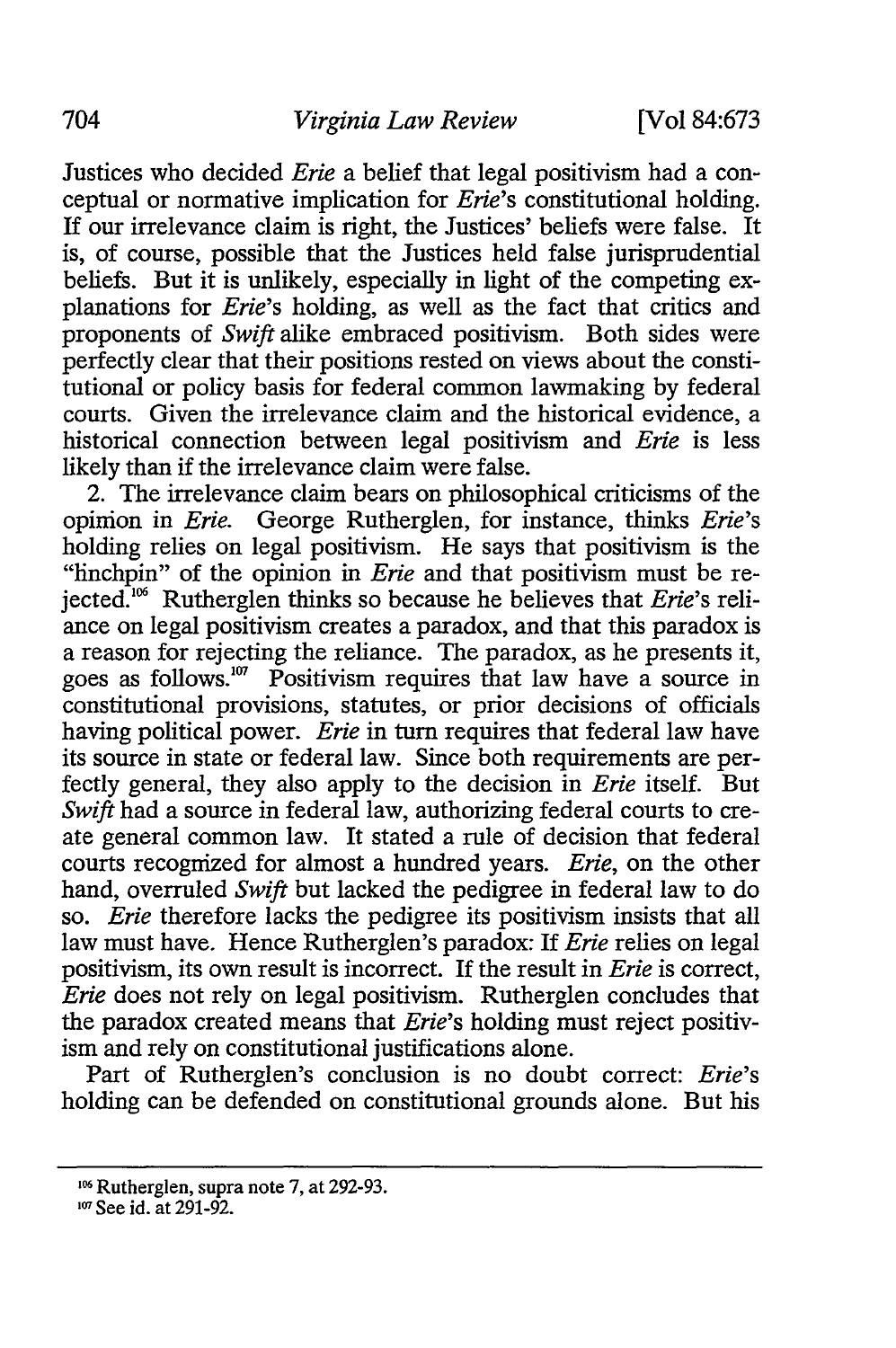supporting argument is unconvincing. One difficulty is that the paradox he describes is apparent only, not genuine. Even if *Erie* relies on legal positivism's truth, its result may still be correct. This is because constitutional principles could be the source which withholds from federal courts the authority to make general federal common law. If so, *Erie* would have the pedigree that positivism insists all law contain. *Swift* and its progeny, on the other hand, could lack a pedigree in that the lawmaking powers allocated to federal courts by the Constitution did not allow them to make general federal common law. To put the point in Hart's terms, the rule of recognition then-existing in the United States could treat the rule announced by *Swift* as invalid. If so, federal courts were simply mistaken in relying on *Swift's* authority as a source of law.<sup>108</sup> Hence the decision in *Erie* may still be correct even if it relied on the truth of legal positivism. Rutherglen's paradox is created only because he assumes that *Erie* itself had no support in contemporary authoritative sources. The assumption is controversial and no part of a bare commitment to legal positivism. Because the assumption need not be made, the paradox generated by *Erie's* supposed reliance on positivism is merely apparent.

The more serious difficulty with Rutherglen's paradox is that *Erie's* holding does not rely on legal positivism in the first place. It relies only on constitutional principles, probably about the allocation of lawmaking powers between federal and state governments, and possibly within the federal government.<sup>109</sup> Rutherglen's paradox begins with the assumption that *Erie* relies on positivism and insists that positivism's strictures be applied to the decision in *Erie* itself. Since the irrelevance claim shows that this assumption is false, the truth or falsity of positivism does not embarrass *Erie's* holding.

<sup>&</sup>lt;sup>108</sup> Rutherglen might say that an item cannot be a source of law unless it is recognized as such by public officials. He might therefore conclude that because *Swift* was source of law. This tack is implausible because it wrongly conflates a source of law and the identification of that source. As long as public officials sometimes can be mistaken as to the latter, the distinction remains. The distinction preserves the possibility that *Swift* in fact lacked, and *Erie* in fact was backed by, a source in constitutional principle.

**<sup>119</sup>** See Michael C. Doff, Prediction and the Rule of Law, 42 UCLA L. Rev. 651, 708-09 (1995); Allan R. Stein, *Erie* and Court Access, 100 Yale **LJ.** 1935, 1941-42 (1991).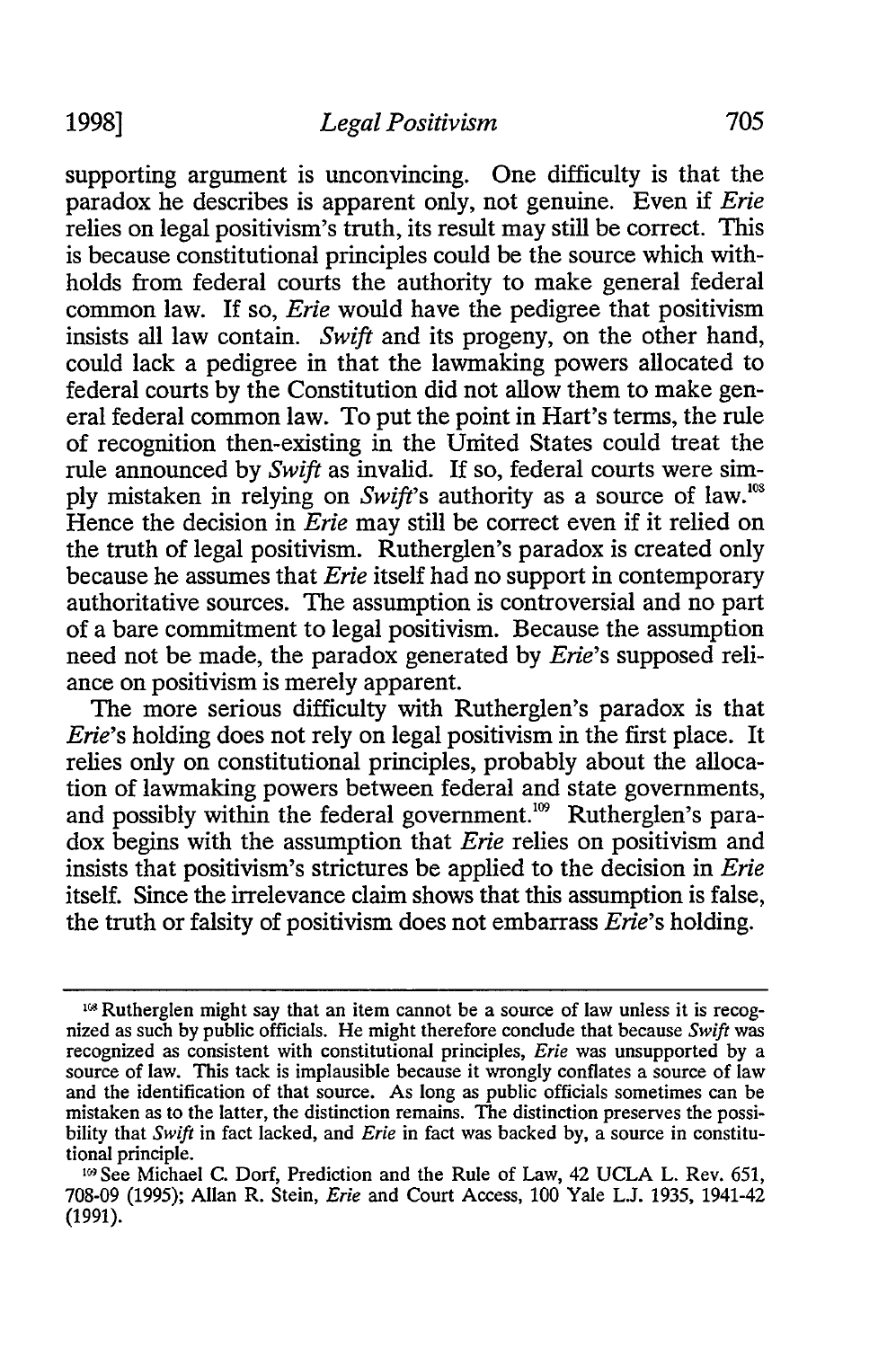3. The irrelevance claim also informs debates about the doctrinal implications of *Erie's* holding. These debates often assume that *Erie's* embrace of legal positivism is relevant to their resolution. The irrelevance claim suggests otherwise. Because legal positivism is conceptually and normatively irrelevant to *Erie's* holding, it has nothing to say about the doctrinal consequences of that holding. Disputes which turn on the implications for constitutional doctrine of *Erie's* supposed commitment to positivism are therefore misguided.

Consider, for example, the debate about what *Erie* requires federal courts to do when the state law they are supposed to apply is ambiguous or unclear. Settled law requires federal courts to predict how the state's highest court would rule on the matter.<sup>110</sup> Bradford Clark has recently suggested that this predictive approach is in tension with *Erie's* legal positivism."' Clark claims that *"Erie* employed a positivist conception of state law, under which such law consists exclusively of sovereign commands....<sup>"112</sup> He argues that *Erie's* embrace of legal positivism informed its constitutional principles of judicial federalism in a way that requires federal courts faced with ambiguous or undeveloped state law to either (a) rule against the party who bears the burden of persuasion or, preferably, (b) certify the question of law to the highest court of the state.

We are unsure precisely what role is played by legal positivism and what part is played by the Constitution in Clark's scheme. But it is clear that legal positivism alone has no consequences for this debate. A predictive approach to ascertaining state law enjoins a federal court to discern state law in a particular manner-by prediction. Legal positivism is a thesis about the nature of law, not about how judges ought to go about discerning it. Hence legal positivism is perfectly consistent with a predictive approach to ascertaining state law. Because positivism has nothing to say about how law is to be discerned, it is also consistent with Clark's pre-

**<sup>1,0</sup>** See Dorf, supra note 109, at 695.

<sup>&</sup>lt;sup>111</sup> Clark, supra note 7, at 1462-64. Dorf, too, attacks predictivism in this context, although he expressly eschews reliance on *Erie's* supposed jurisprudential commitments. See Dorf, supra note 109, at 707-09.

**M** Clark, supra note 7, at 1462.

**<sup>113</sup>** Id. at 1535-64.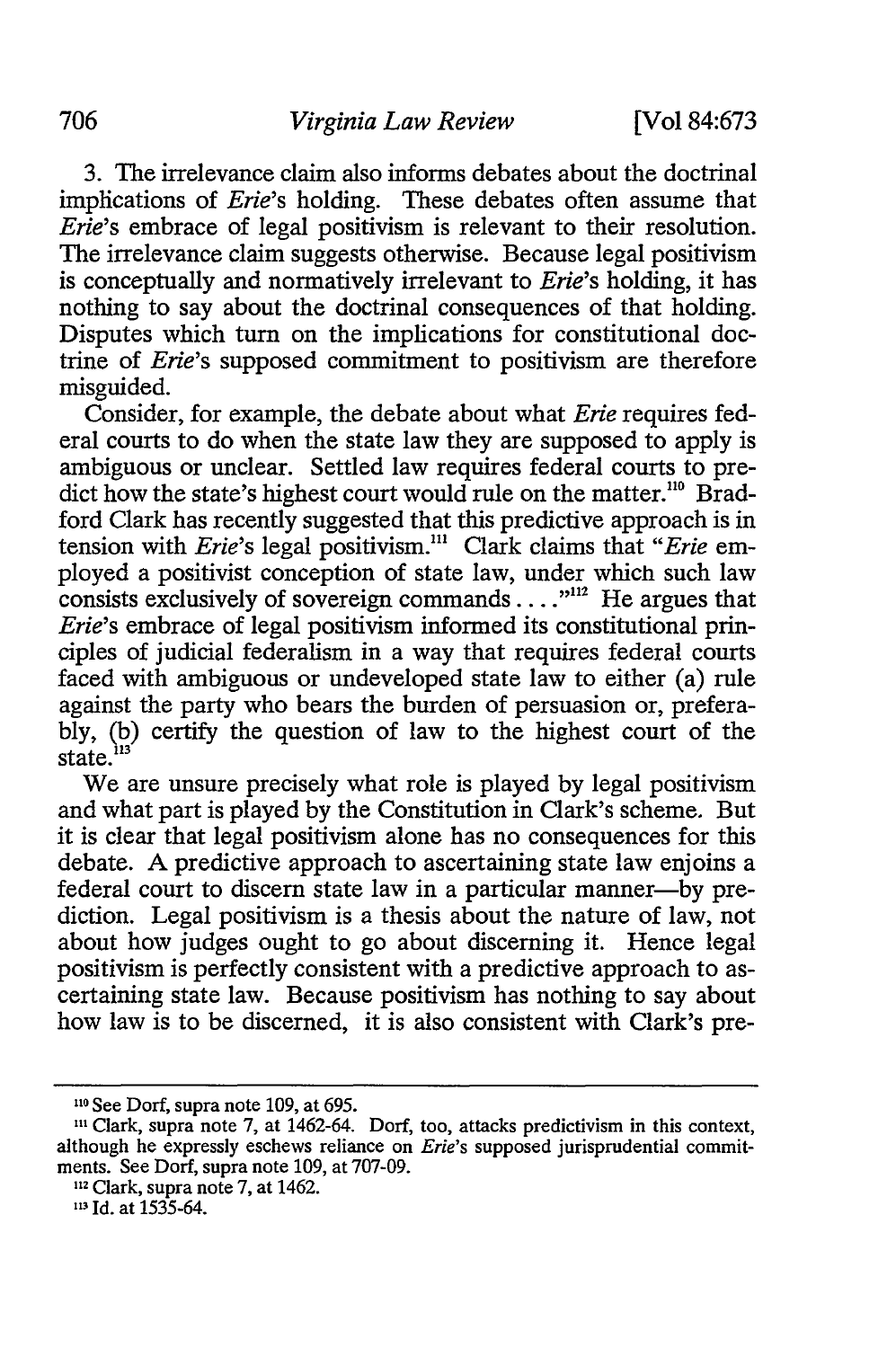ferred highly deferential approach. In other words, both ascertaining state law by prediction and Clark's approach are compatible with the view that law is a command of a sovereign or, more generally, that law depends on social facts.114

Another context in which commentators have tried to gauge *Erie's* practical consequences by reference to legal positivism concerns the domestic legal status of customary international law. Customary international law is the law of the international community that "results from a general and consistent practice of states followed by them from a sense of legal obligation."1'15 Prior to *Erie,* United States courts applied customary international law in the absence of domestic authorization as non-federal general common law of the sort applied in *Swift."6 Erie* overruled *Swift* and declared that " $[t]$ here is no federal general common law."<sup>117</sup> This raises the question about customary international law's domestic legal status after *Erie.* Can courts apply customary law as they did before *Erie* in the absence of domestic authorization? Or must there be some authorization in state or federal law for federal courts to apply customary international law?

This issue has been much mooted in recent years."8 A. Mark Weisburd has argued that *Erie's* commitment to legal positivism resolves the controversy.<sup>119</sup> He reasons as follows:

*- Erie,* 304 U.S. at 78.

**"s** Some courts and commentators rely on *pre-Erie* precedents applying customary international law as non-federal general common law for the proposition that customary international law is post-Erie federal common law. See, e.g., Filartiga v.

<sup>1&</sup>quot; Clark's article can be read to recognize the irrelevance of legal positivism to this issue. Clark acknowledges that the "Supreme Court's embrace of legal positivism.., is not sufficient to explain the Court's decision," and that the Court could have embraced legal positivism and reached different conclusions about the common law powers of federal courts. Id. at 1481-82. The Court rejected these other possibilities, according to Clark, because it was "compelled [to do so] by a basic feature of the constitutional structure-judicial federalism," id. at 1482, and for the rest of Clark's analysis it is this constitutional principle, and not legal positivism, that does the analytical work. Clark's supplementation of his argument based on *Erie's* positivism with an argument based on judicial federalism thus might bring him in agreement with our point that legal positivism is not relevant—as constitutional and policy arguments are—to the question of how federal courts must identify state law.

**<sup>1,5</sup>** Restatement (Third) of the Foreign Relations Law of the United States § 102(2) (1987).

 $116$  See Curtis A. Bradley & Jack L. Goldsmith, Customary International Law as Federal Common Law: **A** Critique of the Modem Position, **110** Harv. L. Rev. 815, 822-26, 849-52 (1997).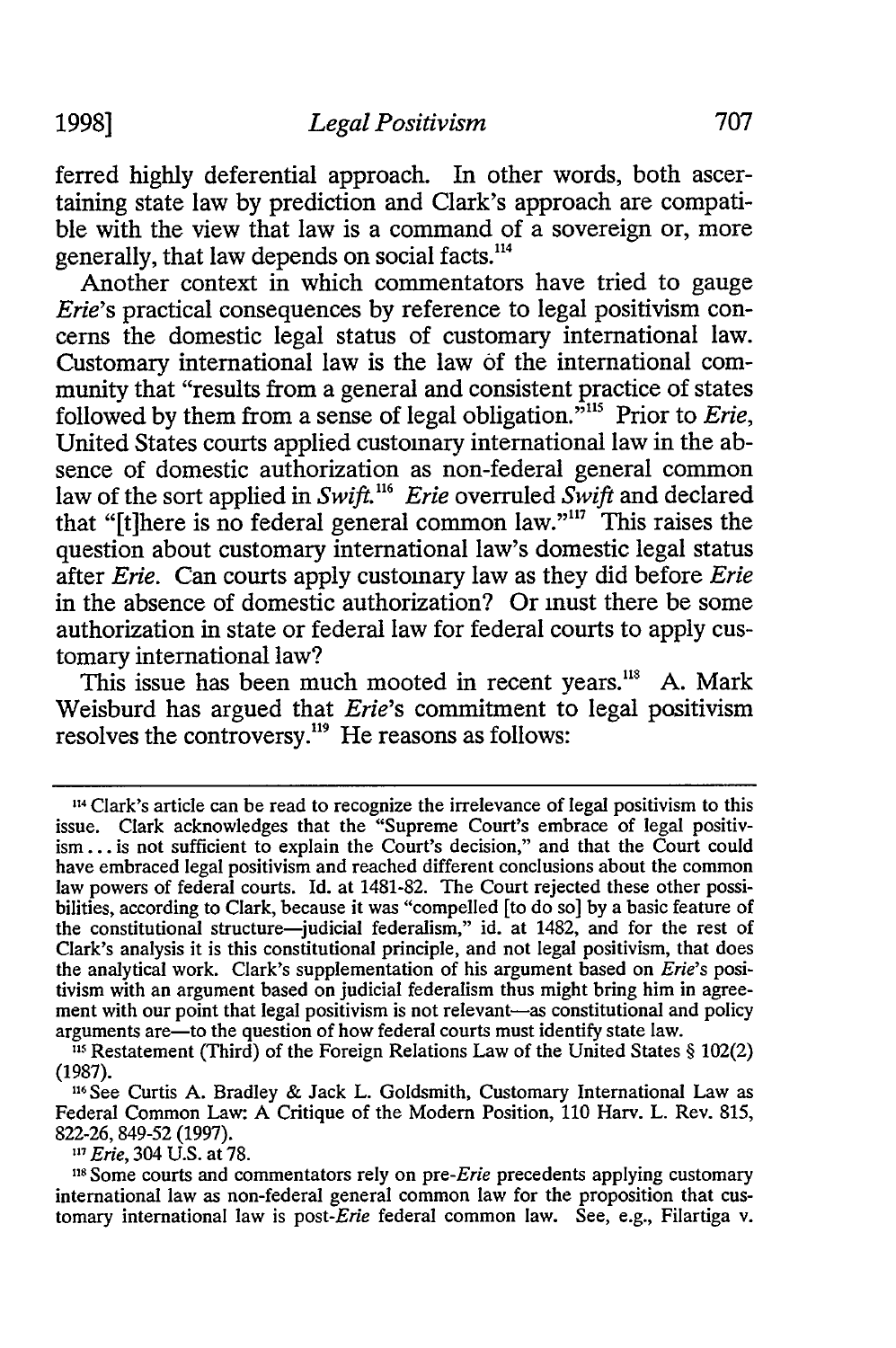[T]he human authority that creates customary international law is the collective international community. That community makes law by employing mechanisms as positivistic as those the states employ. Thus, applying rules developed under the authority of the international community... incorporates the insight from *Erie,* that human agency creates law, and looks to the appropriate agency to determine a particular law's content.<sup>120</sup>

Weisburd argues here that the domestic application of customary international law in the absence of authorization by the state or federal government is consistent with *Erie's* holding because customary international law is consistent with legal positivism. But satisfaction of legal positivism does not satisfy *Erie's* holding. Otherwise, federal courts could apply any number of laws-the law of England, or of the American Arbitration Association, or of the Elks Club of Little Rock, Arkansas-in the absence of state or federal authorization to do so. More important, legal positivism says nothing about the allocation of legal authority within the United States or between international law and the United States. Weisburd's analysis thus begs the crucial question of when and why a court "looks to the appropriate agency to determine a particular law's content. 12' *Erie's* constitutional holding says that state or federal law must supply the authorization for federal courts to apply customary international law. $^{122}$  It is irrelevant whether customary international law itself satisfies legal positivism.

Legal positivism is similarly irrelevant to the many other puzzles about the implications of *Erie's* holding. Does *Erie's* holding require federal diversity courts to apply state choice of law rules? The Court decided that it did because otherwise, "the accident of

**<sup>120</sup>**Id. at 51.

**<sup>121</sup>**Id.

Pena-Irala, 630 F.2d 876, 885 (2d Cir. 1980); Jeffrey M. Blum & Ralph G. Steinhardt, Federal Jurisdiction over International Human Rights Claims: The Alien Tort Claims Act after *Filartiga v. Pena-Irala,* 22 Harv. Int'l Li. 53, 57-58 (1981). Others contend that courts apply customary international law as a species of the federal common law of foreign relations that is justified by the structure of the Constitution. See, e.g., Beth Stephens, The Law of Our Land: Customary International Law as Federal Law After *Erie,* 66 Fordham L. Rev. 393 (1997). Yet others have questioned whether customary international law is federal common law in the absence of constitutional or statutory authorization. See Bradley & Goldsmith, supra note 116.

**<sup>119</sup>** A.M. Weisburd, State Courts, Federal Courts, and International Cases, 20 Yale J. Int'l L. 1, 41 (1995).

**<sup>122</sup>** See Bradley & Goldsmith, supra note 116, at 853-54.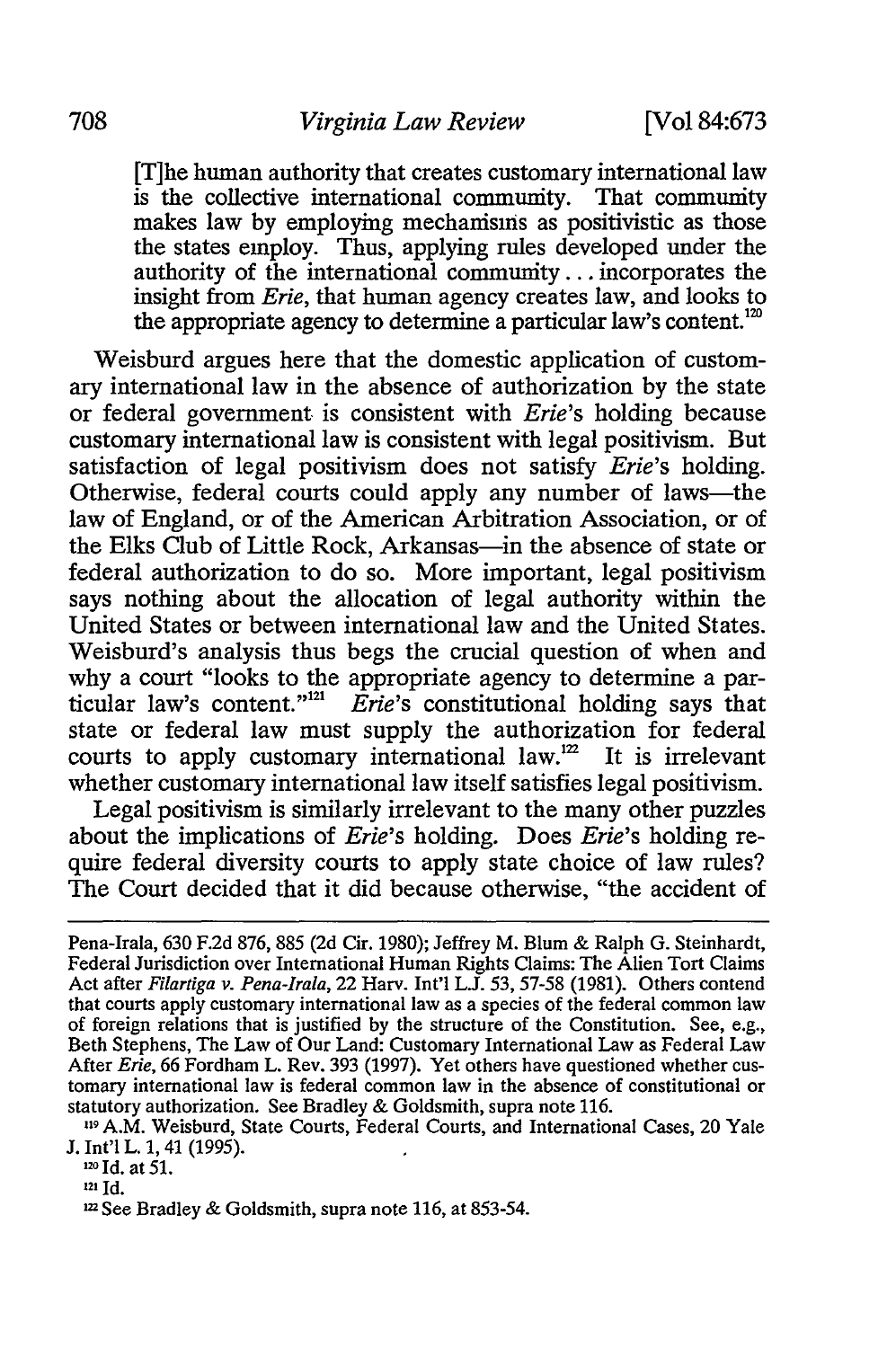diversity of citizenship would constantly disturb equal administration of justice in coordinate state and federal courts sitting side by side. $v^{12}$  Legal positivism would have had nothing to say to this issue; the application of state or federal choice-of-law rules would have been consistent with it. The same goes for the Court's test for distinguishing between substance and procedure for *Erie* purposes. The Court has resolved this problem differently over the years, first asking whether it "significantly affect[ed] the result of a litigation for a federal court to disregard a law of a State that would be controlling" in a state court action,<sup>124</sup> later engaging in a balancing of state and federal interests, $125$  and finally settling on a "twin aims" test that considered "discouragement of forum shopping and avoidance of inequitable administration of the laws."<sup>126</sup> In these cases the Court never considered the relevance of legal positivism. And with good reason, since legal positivism does not speak to this issue.

These points generalize. *Erie's* holding raised many puzzles about the proper allocation of state and federal authority in our constitutional system. But legal positivism has nothing to say to these issues: It is a general theory of law that does not speak to the question about the allocation of lawmaking authority in the United States or any other legal system. Commentators who attempt to derive something about *Erie's* implications by recourse to legal positivism thus commit a sort of category mistake.

4. We have argued that *Erie's* holding has nothing to do with jurisprudential conceptions of law. This argument by itself says nothing about *Erie's* bearing on other jurisprudential questions, including the nature of judicial decision. But our analysis suggests that *Erie's* holding also is irrelevant to these matters. Many commentators, for example, contend that legal realism is relevant to *Erie's* holding." Legal realism, in one of many understandings of

<sup>&</sup>lt;sup>12</sup> Klaxon Co. v. Stentor Elec. Mfg. Co., 313 U.S. 487, 496 (1941).

**<sup>14</sup>**Guaranty Trust Co. v. York, 326 U.S. 99, 109 (1945).

**<sup>15</sup>**Byrd v. Blue Ridge Rural Elec. Coop., 356 U.S. 525,536-38 (1958). **"6** Hanna v. Plumer, 380 U.S. 460,468 (1965).

**<sup>127</sup>**See, e.g., Akhil Reed Amar, Law Story, 102 Harv. L. Rev. 688, 695 (1989) (book review) (claiming that *Erie* was "influenced" by legal realism); Henry M. Hart, Jr., The Relations Between State and Federal Law, 54 Colum. L. Rev. 489, 512 (1954); Kramer, supra note 7; Lessig, Understanding Changed Readings, supra note 7; cf. Hovenkamp, supra note 25, at 224 (calling *Erie* a "product" of legal realism).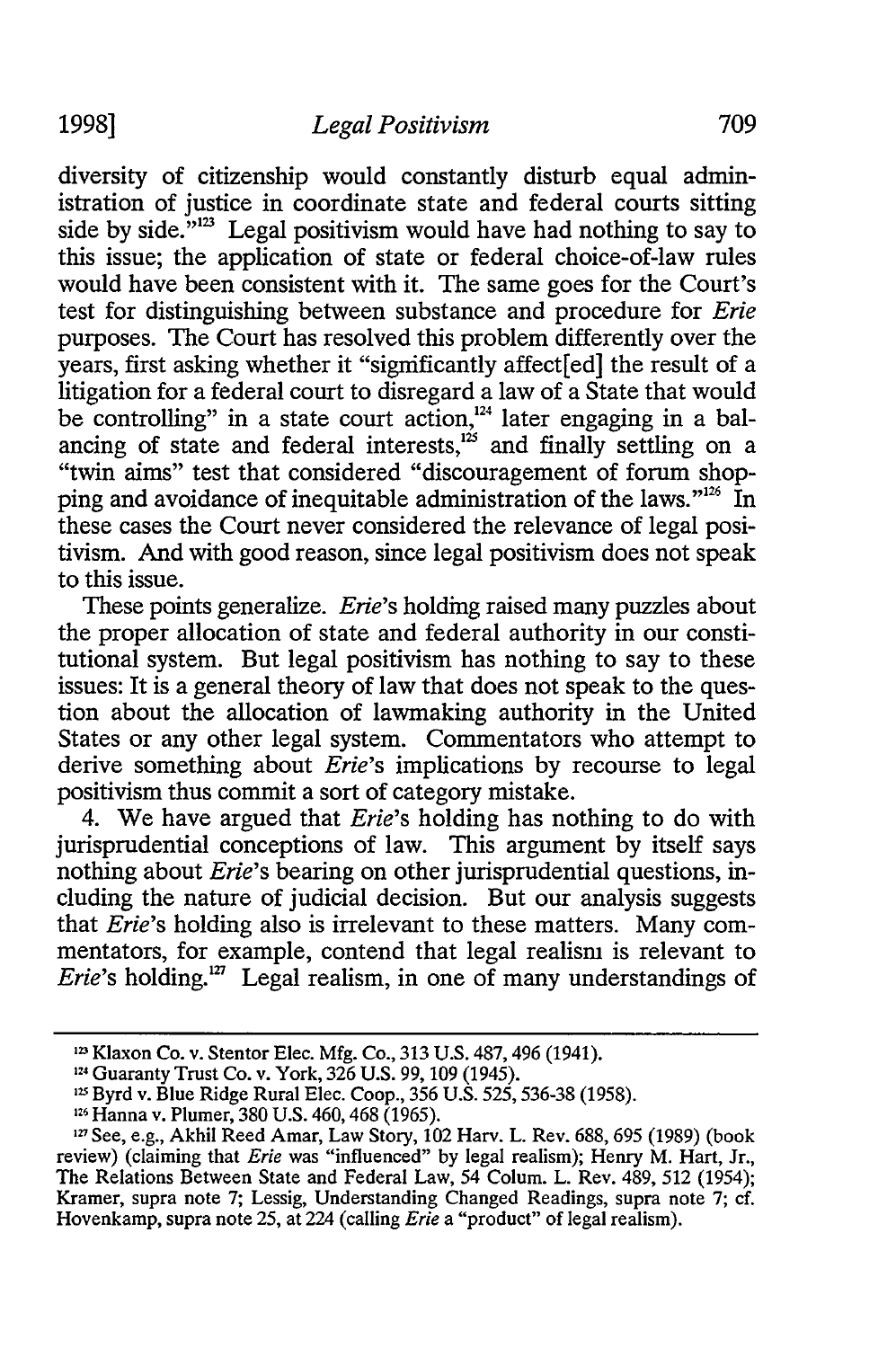the term, assumes that judges decide cases by making public policy." For many of the same reasons that we are skeptical about connections between legal positivism and *Erie's* holding, we are skeptical about connections between legal realism and *Erie's* holding. The historical connection between legal realism and *Erie* is plausible, although almost certainly overstated. Few proponents of *Swift* denied that federal courts *made* general common law. And as Holmes's 1910 dissent in *Kuhn* pointed out, the Supreme Court had expressly committed itself to the view that "decisions of state courts of last resort make law for the State"<sup>129</sup> at least since its 1864 decision in *Gelpcke v. Dubuque.30 The Swift* debate was about whether the Constitution, federal statutes, and optimal policy required federal court deference to state decisions, not about the nature of legal decision. There also is no conceptual connection between legal realism and *Erie's* holding. As with legal positivism, it is quite easy for legal realism to be true and *Erie* false, and vice versa.

The normative connection between the truth of legal realism and *Erie's* holding is also doubtful. At the very least, the truth of legal realism does not provide a reason for *Erie's* holding as straightforwardly as many believe. This is because both *Erie's* holding and what it replaced are consistent with legal realism. For legal realism is a perfectly general theory of judicial decisionmaking that applies to all judicial decisions. It says that all judicial decisions, no matter what the source of law, constitute policymaking. Before *Erie* federal courts applied a non-federal general common law that did not require deference to state judicial decisions. In doing so, according to realism, the courts were making public policy. *Erie's* holding requires federal courts to apply state law, including state judicial decisions, in cases not governed by federal law. This holding alters the sources of law in non-federal question cases. But if

<sup>&</sup>lt;sup>128</sup> See William W. Fisher III, The Development of Modern American Legal Theory and the Judicial Interpretation of the Bill of Rights, *in* A Culture of Rights: The Bill of Rights in Philosophy, Politics, and Law-1791 and 1991, at 266, 266-84 (Michael J. Lacey & Knud Haakonssen eds., 1991); Morton J. Horwitz, The Transformation of American Law, 1870-1960: The Crisis of Legal Orthodoxy 169-92 (1992); Edward A. Purcell, Jr., The Crisis of Democratic Theory: Scientific Naturalism & the Problem of Value 82-84 (1973).

**<sup>129</sup>** 215 U.S. at 371 (Holmes, J., dissenting).

**<sup>-</sup>** 68 U.S. (1 Wall.) 175 (1863).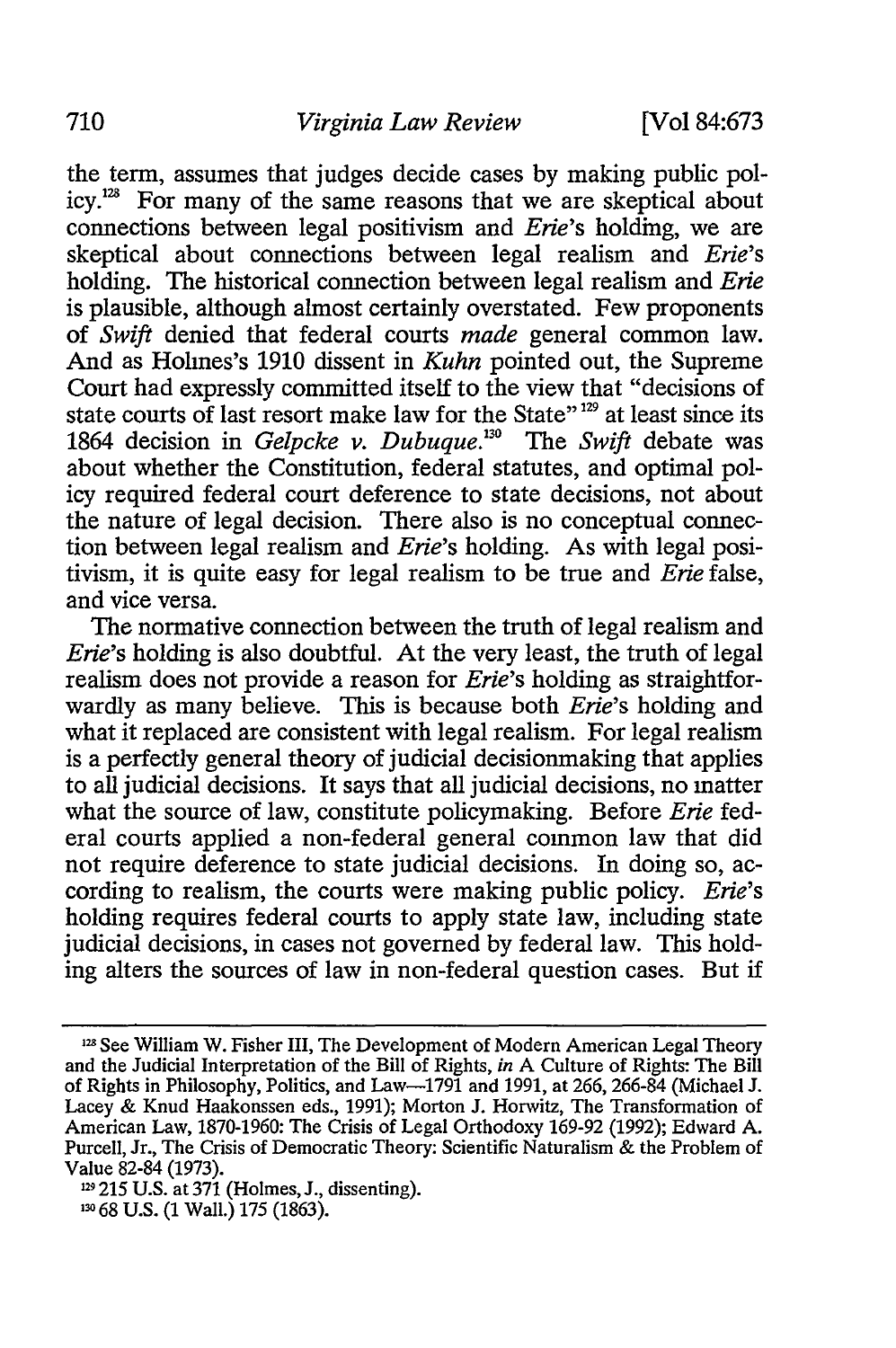legal realism is true, federal courts continue to make policy when they "apply" state precedents.<sup>131</sup> Since legal realism is consistent with both *Erie's* holding and what it replaced, realism cannot be a reason for adopting the holding.

Another, more plausible way to preserve the normative connection between legal realism and *Erie's* holding is through the Constitution and federal statute. If the Constitution and the Rules of Decision Act require federal courts in non-federal question cases to defer to state policy, the truth of legal realism might be a good reason for federal courts to defer to state common law in addition to state statutes. Legal realism, on this view, tells federal courts that the federal command to apply state law includes a requirement to apply state judge-made law. In this sense, one might argue that legal realism provides a good reason for *Erie's* prohibition on federal courts making general common law. This tack is initially plausible. It assumes that the Constitution and the Rules of Decision Act make the truth of legal realism relevant to the allocation of power in the federal system. The strategy also employs legal realism as a reason for *Erie* without denying that federal courts in non-federal question cases make policy.

Nonetheless, this argument overstates the significance of legal realism to *Erie's* holding. Ultimately, *Erie's* requirement to apply state decisional law must come from state or federal law, not from legal realism. For if the state legislature directed that judicial decisions are not to count as a source of state law, presumably *Erie* would not require a federal court to apply state decisional law. The same would be true if the Rules of Decision Act expressly said that its obligation did not extend to state judicial decisions (assuming the limitation was constitutional). These possibilities tell us that *Erie's* directive to apply state judicial decisions derives from constitutional or statutory sources, not from jurisprudential positions on the nature of judicial decisionmaking. There are doubtlessly readings of federal and state law that would make the truth of legal realism relevant to the allocation of lawmaking power in our federal system. Whether state and federal law now does so is a

<sup>&</sup>lt;sup>131</sup> This is a theoretical point that has proven to be true in practice. As any seasoned litigator knows, the substantive and choice-of-law rules available in a federal diversity court differ in important ways from the substantive and choice-of-law rules available in the courts of the state in which the federal court sits.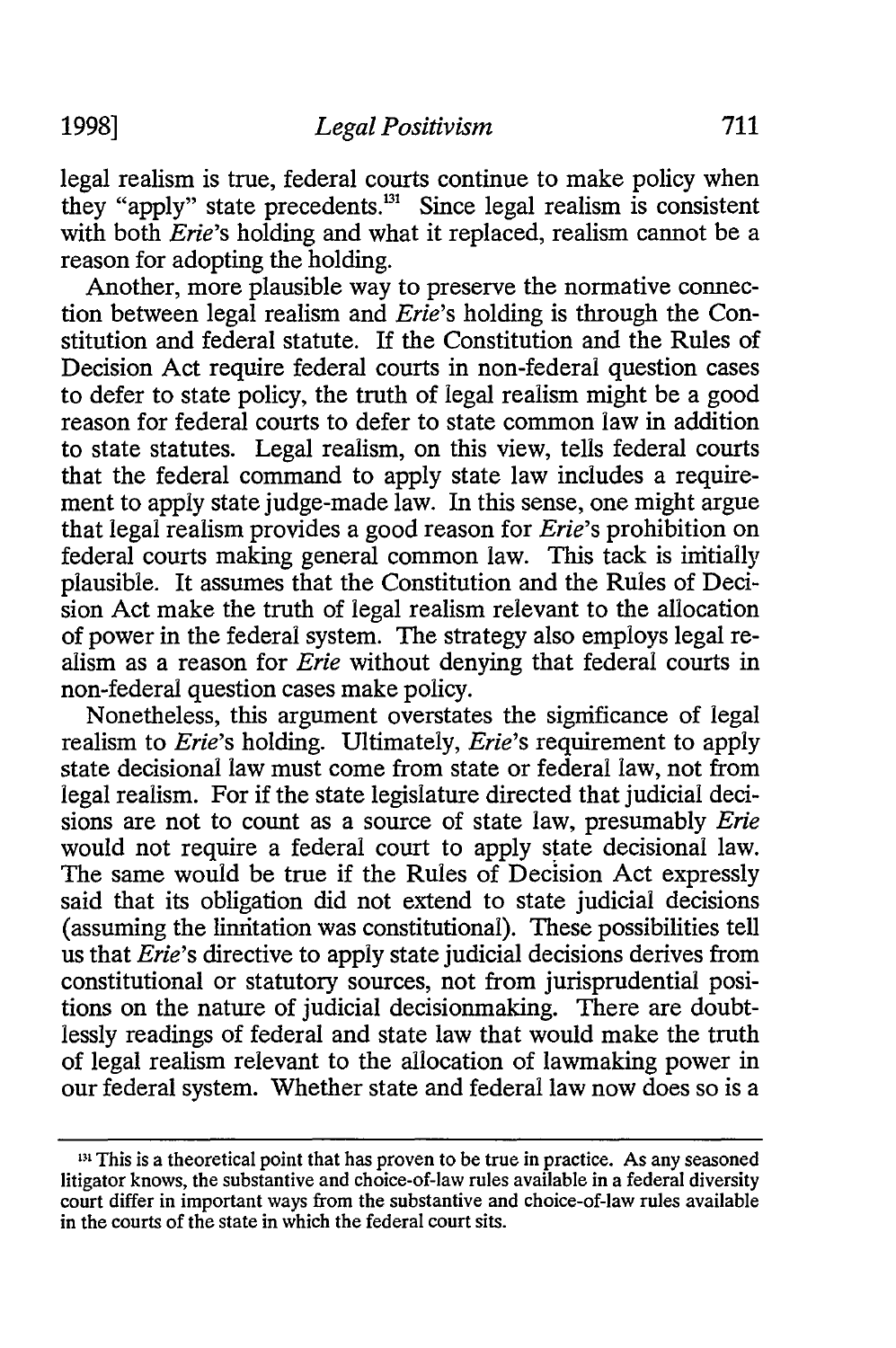matter of contested interpretation. But even if state and federal law make legal realism relevant in this way, it is the law of a particular legal system that is doing the justificatory work, not the truth of legal realism.

## VI. CONCLUSION

Doubts about the jurisprudential relevance of *Erie's* holding began early. Writing shortly after the case was decided, Corbin made short shrift of Holmes's dictum, recited in Brandeis's opinion, to the effect that the common law was not a brooding omnipresence in the sky. $132$  The question, Corbin said, was never whether federal courts applied common law without authority. It was always how this common law was identified.<sup>133</sup> Clark signaled his doubt politely, finding that Holmes's jurisprudential positions were "not enough" to justify *Erie's* result.<sup>134</sup> We have argued that the decision's holding is conceptually and normatively independent of the truth of legal positivism. If the irrelevance claim is right, jurisprudential debates about the nature of law have no bearing at all on *Erie.*

There is a broader lesson here about the dangers of attempting to derive constitutional conclusions from theories of law. Constitutional provisions no doubt presuppose some views about the possibility of authoritative sources of law. They may also presuppose a position on the possible content of those sources. The Ninth Amendment and the Due Process, Equal Protection, and Privileges or Immunities Clauses, for example, may allow morality to count as an authoritative source of law. But most of the Constitution's provisions concern the extent of the power of government over people and the allocation of power between state and federal governments and among the federal branches. Here, where the distribution and extent of authority is in question, general considerations about the authoritativeness of norms are unhelpful. They are unhelpful because they do not restrict or even inform the allocation or extent of legitimate lawmaking. What makes a norm a legal

<sup>&</sup>lt;sup>132</sup> See Corbin, The Laws of the Several States, supra note 44, at 764-66.

**<sup>133</sup>**Id. at 765.

**<sup>134</sup>** See Charles E. Clark, State Law in the Federal Courts: The Brooding Omnipresence of *Erie v. Tompkins*, 55 Yale L.J. 267, 275 (1946).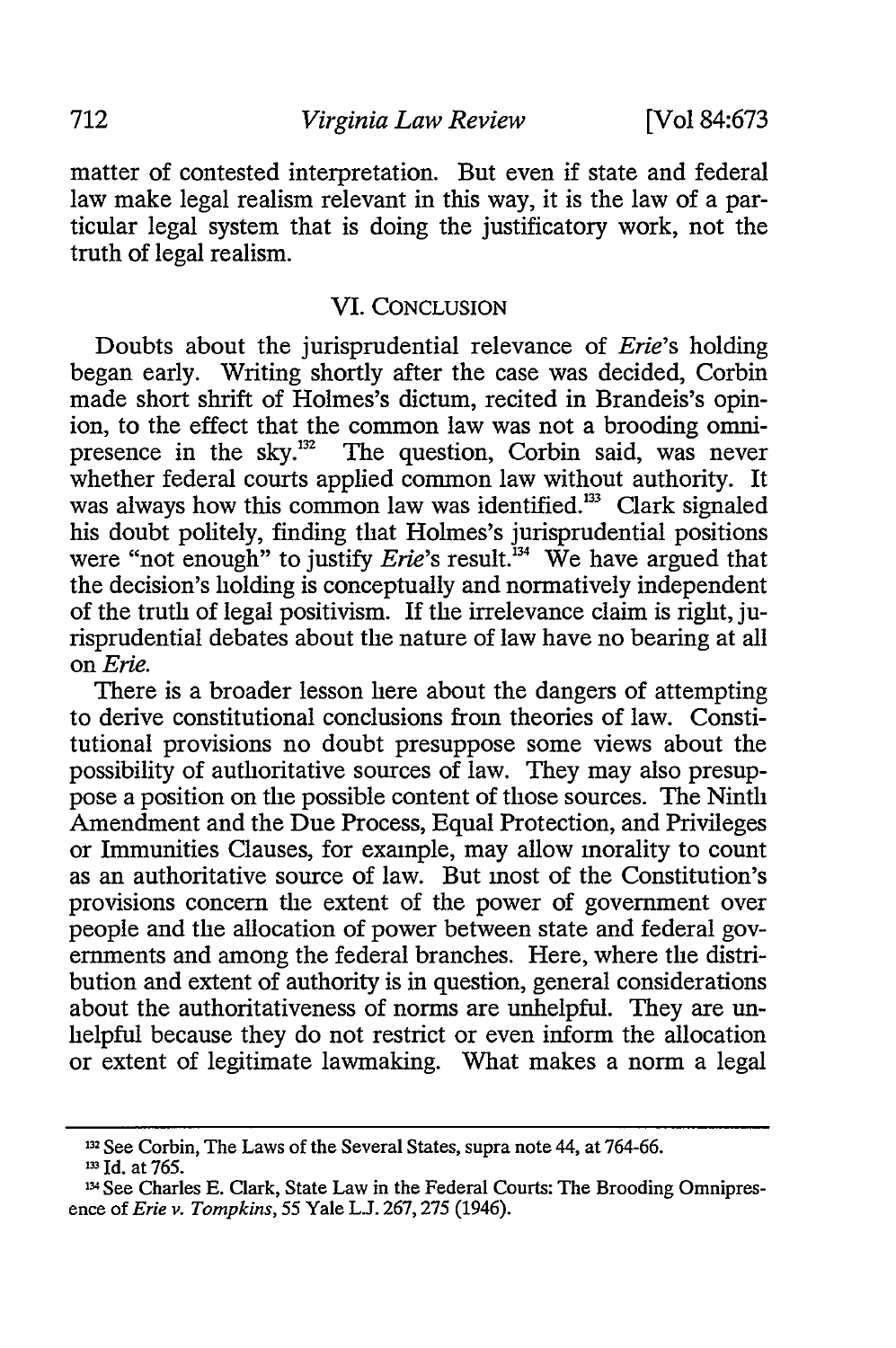norm is one thing. Restrictions on the power of federal courts to make common law is another matter, having to do only with lawmaking authority. The latter is a question of institutional design and political theory, not the nature of law. In these contexts, at least, constitutional conclusions cannot be drawn from jurisprudential premises about the nature of law.